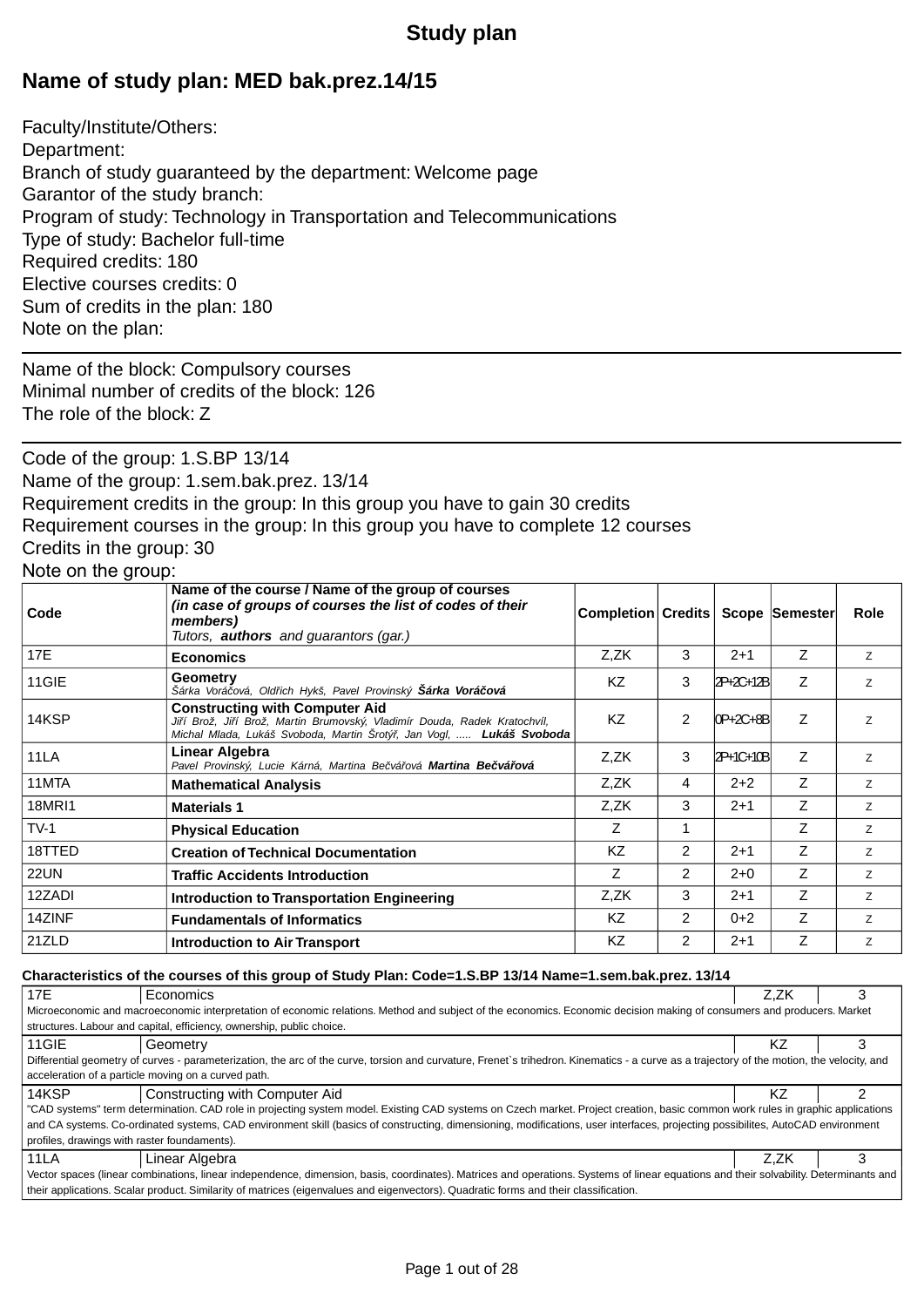| 11MTA                                                                                                                                                                                     | <b>Mathematical Analysis</b>                                                                                                                                                                      | Z,ZK |                |  |  |  |
|-------------------------------------------------------------------------------------------------------------------------------------------------------------------------------------------|---------------------------------------------------------------------------------------------------------------------------------------------------------------------------------------------------|------|----------------|--|--|--|
|                                                                                                                                                                                           | Sequences and series of real numbers and its convergence. Basic properties of functions. Differential and integral calculus of the real function of one real variable. Power series, Fourier      |      |                |  |  |  |
|                                                                                                                                                                                           | series and foundations of Fourier transform.                                                                                                                                                      |      |                |  |  |  |
| 18MRI1                                                                                                                                                                                    | <b>Materials 1</b>                                                                                                                                                                                | Z.ZK | 3              |  |  |  |
|                                                                                                                                                                                           | Crystal structure. Basics of thermodynamics of metals and their alloys. Balanced binary diagrams. Alloys of iron with carbon. Deterioration of solid solutions. Heating processing of             |      |                |  |  |  |
|                                                                                                                                                                                           | steel and cast irons. Physical features. Mechanical features. Dephectostopic testing. Corosion.                                                                                                   |      |                |  |  |  |
| $TV-1$                                                                                                                                                                                    | <b>Physical Education</b>                                                                                                                                                                         | Ζ    |                |  |  |  |
| 18TTED                                                                                                                                                                                    | Creation of Technical Documentation                                                                                                                                                               | ΚZ   | $\mathfrak{p}$ |  |  |  |
|                                                                                                                                                                                           | Technical standards, international standardization, types of technical drawings, representation of technical objects, technical diagrams and charts, dimensional and geometrical accuracy,        |      |                |  |  |  |
|                                                                                                                                                                                           | arrangement of drawing sheets, types of schemes and their creation.                                                                                                                               |      |                |  |  |  |
| <b>22UN</b>                                                                                                                                                                               | Traffic Accidents Introduction                                                                                                                                                                    |      | $\mathfrak{p}$ |  |  |  |
|                                                                                                                                                                                           | Traffic accident as a physical process, systematic submission, vehicle x human x infrastructure interaction, accidents statistics, aircraft accidents, accidents on railways, accidents on        |      |                |  |  |  |
|                                                                                                                                                                                           | waterways, road traffic accidents, other aspects, accidental prevention.                                                                                                                          |      |                |  |  |  |
| 12ZADI                                                                                                                                                                                    | Introduction to Transportation Engineering                                                                                                                                                        | Z.ZK | 3              |  |  |  |
|                                                                                                                                                                                           | Traffic survey. Terrestrial roads. Residential zone. Land - use planning. Railway transport. Public mass transport. Integrated traffic systems. Traffic prognosis. Traffic safety. Air transport. |      |                |  |  |  |
| Traffic and environment.                                                                                                                                                                  |                                                                                                                                                                                                   |      |                |  |  |  |
| 14ZINF                                                                                                                                                                                    | <b>Fundamentals of Informatics</b>                                                                                                                                                                | KZ.  | $\mathfrak{p}$ |  |  |  |
|                                                                                                                                                                                           | Introduction to faculty network, MS-Word and Open Office, use of styles and advanced features, computer functions and information transmission. Number systems incl. arithmetic                   |      |                |  |  |  |
| calculations. Algorithms and their proprieties. Flow charts for algorithms drawing. Mathematic and logic ordering algorithms incl. functions and procedures. Work with MS-Excel - tables, |                                                                                                                                                                                                   |      |                |  |  |  |
| graphs, calculations, functions.                                                                                                                                                          |                                                                                                                                                                                                   |      |                |  |  |  |
| 21ZLD                                                                                                                                                                                     | Introduction to Air Transport                                                                                                                                                                     | KZ.  | $\mathfrak{p}$ |  |  |  |
| Air transport as a component of complex transport system. International status of civil aviation. International organizations in Europe and worldwide. Characteristics of air transport.  |                                                                                                                                                                                                   |      |                |  |  |  |
|                                                                                                                                                                                           | Commercial air transport. Technical operations of aeroplanes.                                                                                                                                     |      |                |  |  |  |

Code of the group: 3.S.BP 14/15

Name of the group: 3.sem.bak.prez.14/15

Requirement credits in the group: In this group you have to gain 27 credits

Requirement courses in the group: In this group you have to complete 10 courses

Credits in the group: 27

Note on the group:

| Code   | Name of the course / Name of the group of courses<br>(in case of groups of courses the list of codes of their<br>members)<br>Tutors, <b>authors</b> and guarantors (gar.) | Completion Credits   Scope   Semester |                |           |   | Role |
|--------|---------------------------------------------------------------------------------------------------------------------------------------------------------------------------|---------------------------------------|----------------|-----------|---|------|
| 11DAD  | <b>Differential and Difference Equations</b>                                                                                                                              | Z.ZK                                  | 3              | $2 + 1$   | Ζ | Z    |
| 11FY2  | <b>Physics 2</b>                                                                                                                                                          | Z.ZK                                  | 4              | $2+2$     | Ζ | Z    |
| 12MDE  | <b>Transport Models and Transport Excesses</b><br>Milan Dont. Josef Kocourek                                                                                              | Z,ZK                                  | 3              | 2P+1C+8B  | Z | Z    |
| 12PPOK | <b>Designing Roads, Highways and Motorways</b><br>Petr Šatra, Ji í arský, Jan Gallia, Tomáš Pad lek, Petr Kumpošt                                                         | KZ                                    | 3              | 1P+2C+10B | Z | Z    |
| 18PZP  | <b>Elasticity and Strength</b><br>Petr Zlámal, Petr Koudelka, Ján Kopa ka, Jitka ezní ková, Tomáš Doktor,<br>Radek Kolman, Jan Vy ichl, Jan Šleichrt, Daniel Kytý,        | Z.ZK                                  | 3              | 2P+1C+10B | Ζ | Z    |
| 11SIS  | <b>Statistics</b>                                                                                                                                                         | Z,ZK                                  | $\overline{2}$ | $1 + 1$   | Z | Z    |
| 20SSA  | <b>Systems Analysis</b>                                                                                                                                                   | Z.ZK                                  | 3              | $2+1$     | Ζ | Z    |
| 14UATT | Introduction to Automatization and Telecommunication<br><b>Systems</b>                                                                                                    | <b>KZ</b>                             | 2              | $3 + 0$   | Z | Z    |
| 16UDDM | Introduction to Transportation and Manipulation Technics                                                                                                                  | ZK                                    | $\overline{2}$ | $2+0$     | Z | Z    |
| 14ZAET | <b>Fundamentals of Electrotechnics</b>                                                                                                                                    | KZ                                    | $\overline{2}$ | $2 + 1$   | Ζ | Z    |

#### **Characteristics of the courses of this group of Study Plan: Code=3.S.BP 14/15 Name=3.sem.bak.prez.14/15**

| 11DAD                                                                                                                                                                                            | Differential and Difference Equations                                                                                                                                                     | Z.ZK | 3 |  |  |  |
|--------------------------------------------------------------------------------------------------------------------------------------------------------------------------------------------------|-------------------------------------------------------------------------------------------------------------------------------------------------------------------------------------------|------|---|--|--|--|
| Difference equations and its systems. Some solvable types of differential equations of the first order. Linear differential equations of the n-th order. Methods for solution of the homogeneous |                                                                                                                                                                                           |      |   |  |  |  |
| equation, solution of inhomogeneous equation by means of variation of constants. Power series and their use for solution of differential equation. Boundary value problem. Eigennumbers          |                                                                                                                                                                                           |      |   |  |  |  |
|                                                                                                                                                                                                  | and function for differential equation. Fourier series of function.                                                                                                                       |      |   |  |  |  |
| 11FY2                                                                                                                                                                                            | Physics 2                                                                                                                                                                                 | Z.ZK | 4 |  |  |  |
|                                                                                                                                                                                                  | Magnetic field, electromagnetic field. Optics, quantum character of electromagnetic radiation. Introduction into quantization, hydrogen atom. Multi-electron atoms, the nuclei. Basics of |      |   |  |  |  |
| solid body physics.                                                                                                                                                                              |                                                                                                                                                                                           |      |   |  |  |  |
| 12MDE                                                                                                                                                                                            | Transport Models and Transport Excesses                                                                                                                                                   | Z.ZK | 3 |  |  |  |
|                                                                                                                                                                                                  | Parameters of the traffic flow and methods for their measurement. Models of the traffic flow, communications load, line and urban systems. Theory of queues, shock waves. Quality of      |      |   |  |  |  |
|                                                                                                                                                                                                  | transport and its assessment. Statistical characteristics of transport. Transport excesses, their analysis, the causes, identify and minimize the consequences. Improving of transport    |      |   |  |  |  |
| safety and fluency.                                                                                                                                                                              |                                                                                                                                                                                           |      |   |  |  |  |
| 12PPOK                                                                                                                                                                                           | Designing Roads, Highways and Motorways                                                                                                                                                   | KZ   | 3 |  |  |  |
|                                                                                                                                                                                                  | Definition, types, ownership, maintenance, management and categorization of roads and highways. Curve and transition curve. Sinuosity and standard speed. Route in rural areas.           |      |   |  |  |  |
|                                                                                                                                                                                                  | Range of vision for stopping and overtaking. Road body - shapes and proportions, bottom and superstructure. Drainage and components of roads. Safety device. Crossings, junctions,        |      |   |  |  |  |
| intersections.                                                                                                                                                                                   |                                                                                                                                                                                           |      |   |  |  |  |
| 18PZP                                                                                                                                                                                            | <b>Elasticity and Strength</b>                                                                                                                                                            | Z.ZK | 3 |  |  |  |
| Tension and compression. Bending of beam. Shear stress during bending of beam. Design and analysis of cross section of beam. Design of riveted, bolted and welded joint of structure.            |                                                                                                                                                                                           |      |   |  |  |  |
|                                                                                                                                                                                                  | Analysis of deflection curve of beam. Torsion of circle cross section. Combined loading. Stability of compressed bar and buckling. Beam on elastic foundation. Strength analysis.         |      |   |  |  |  |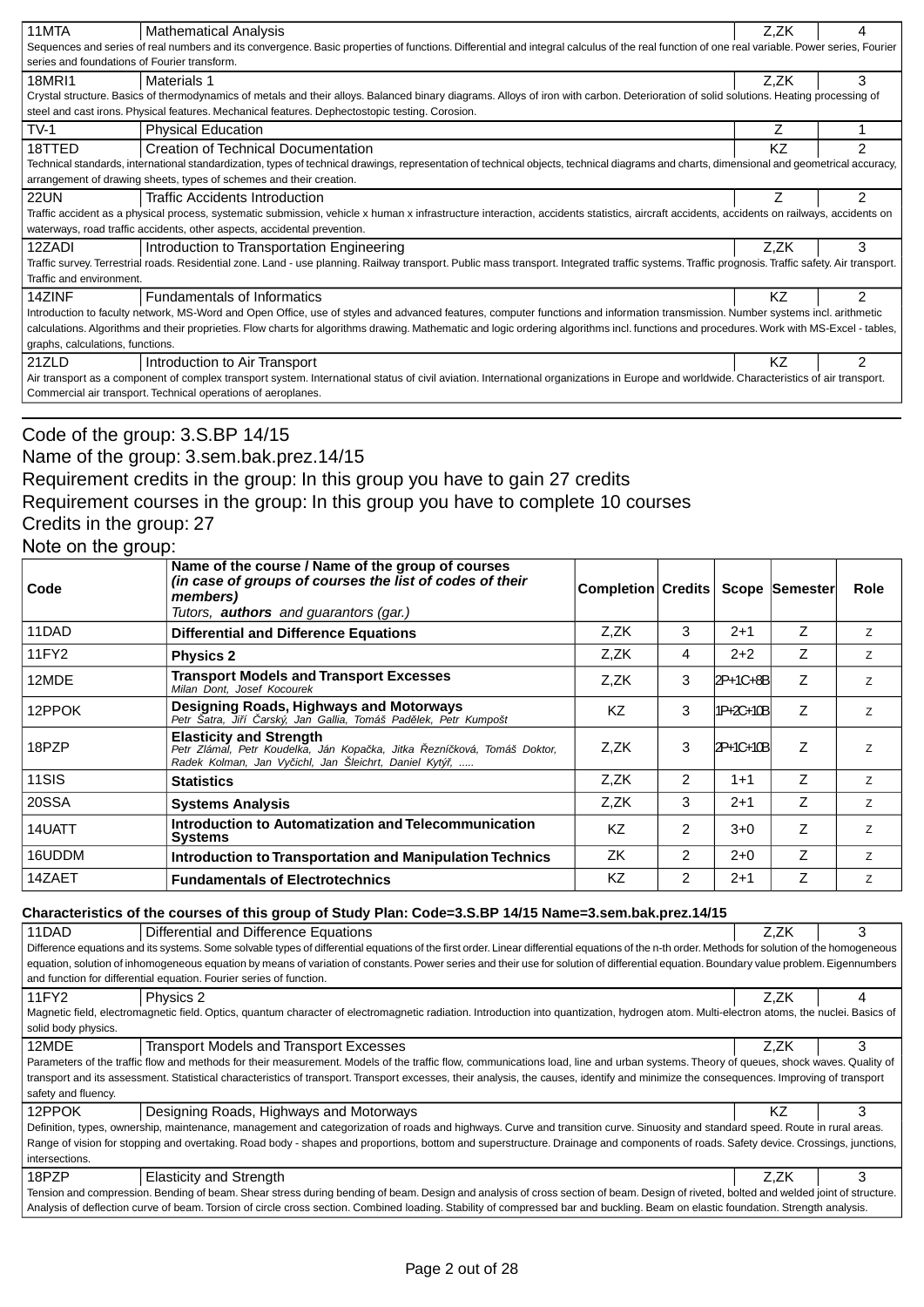| 11SIS                                                                                                                                                                                              | <b>Statistics</b>                                                                                                                                                                                  | Z.ZK |  |  |  |
|----------------------------------------------------------------------------------------------------------------------------------------------------------------------------------------------------|----------------------------------------------------------------------------------------------------------------------------------------------------------------------------------------------------|------|--|--|--|
|                                                                                                                                                                                                    | Point estimation, properties of point estimators, methods of point estimation. Testing statistical hypothesis. Fit test, independence test. Regression and correlation, linear regression,         |      |  |  |  |
|                                                                                                                                                                                                    | correlation coefficient, coefficient of determination, general linear model, statistical inference in linear regression, analysis of variance, multiple regression, use of matrices in regression. |      |  |  |  |
| 20SSA                                                                                                                                                                                              | <b>Systems Analysis</b>                                                                                                                                                                            | Z.ZK |  |  |  |
|                                                                                                                                                                                                    | Systems identification. Typical tasks of systems analysis: on the interface, routes in system, decomposition and integration, on systems feedback. Capacity tasks, process analysis.               |      |  |  |  |
|                                                                                                                                                                                                    | Task about behaviour, aim behaviour, the genetic code, architecture and identity of systems. Fundamentals of technical cybernetics, stability and reliability of systems.                          |      |  |  |  |
| 14UATT                                                                                                                                                                                             | Introduction to Automatization and Telecommunication Systems                                                                                                                                       | ΚZ   |  |  |  |
|                                                                                                                                                                                                    | Basic axioms of technical cybernetics, automatization in transportation, human as the weakest element, signalling in transpotation, modelling and projecting of transport systems,                 |      |  |  |  |
|                                                                                                                                                                                                    | integrated technological and infromation system in post, principle of telecommunication signal transmission, solving of telecommunication networks, modulating methods, multimedial                |      |  |  |  |
| networks and services, NGN networks.                                                                                                                                                               |                                                                                                                                                                                                    |      |  |  |  |
| 16UDDM                                                                                                                                                                                             | Introduction to Transportation and Manipulation Technics                                                                                                                                           | ΖK   |  |  |  |
|                                                                                                                                                                                                    | Means of transportation and transportation systems. Principles, functions and arrangement of means of transportation. Motors and their characteristics. Water transportation. Manipulating         |      |  |  |  |
|                                                                                                                                                                                                    | technics. Principles of lifting machines and conveyors. Legislature.                                                                                                                               |      |  |  |  |
| 14ZAET                                                                                                                                                                                             | <b>Fundamentals of Electrotechnics</b>                                                                                                                                                             | ΚZ   |  |  |  |
| Basic electrotechnic terms, circuit quantities. Periodic courses characteristics. Electric circuits elements and basic circuit members. Assignating of bipoles and basic circuit elements.         |                                                                                                                                                                                                    |      |  |  |  |
| Solution to direct current circuits with a help of circuit analysis elementar methods: method of consecutive reduction, unloaded voltage divider, current divider. Transfiguration star-triplangel |                                                                                                                                                                                                    |      |  |  |  |
| and principle of superposition in direct current circuits.                                                                                                                                         |                                                                                                                                                                                                    |      |  |  |  |
|                                                                                                                                                                                                    |                                                                                                                                                                                                    |      |  |  |  |

# Code of the group: 4.S.BPMED 13/14

## Name of the group: 4.sem.MED bak.prez. 13/14 Requirement credits in the group: In this group you have to gain 21 credits Requirement courses in the group: In this group you have to complete 9 courses Credits in the group: 21 Note on the group:

| Code   | Name of the course / Name of the group of courses<br>(in case of groups of courses the list of codes of their<br>members)<br>Tutors, <b>authors</b> and guarantors (gar.) | <b>Completion Credits</b> |                |           | Scope Semester | Role |
|--------|---------------------------------------------------------------------------------------------------------------------------------------------------------------------------|---------------------------|----------------|-----------|----------------|------|
| 17EM   | <b>Management Science</b>                                                                                                                                                 | <b>KZ</b>                 | 2              | $2+0$     |                | Z    |
| 17EDTP | <b>Economy and Management of Transport and</b><br><b>Telecommunication Processes</b>                                                                                      | Z,ZK                      | 3              | $2 + 1$   |                | Z    |
| 17GEDS | <b>Geography of Transport Systems</b><br>Miroslav Marada, Milan K íž                                                                                                      | KZ                        | 2              | 2P+0C+8B  |                | z    |
| 17HG   | <b>Economic Geography</b>                                                                                                                                                 | Z                         | $\overline{2}$ | $2+0$     |                | Z    |
| 18KIAD | <b>Kinematics and Dynamics</b>                                                                                                                                            | Z,ZK                      | 2              | $2 + 1$   |                | Z    |
| 17MVD  | <b>Marketing in Transportation</b>                                                                                                                                        | Z,ZK                      | 2              | $2 + 1$   |                | Z    |
| 17MEKA | <b>Methods of Economics Analysis</b><br>Otto Pastor                                                                                                                       | <b>KZ</b>                 | $\overline{2}$ | $2P+0C$   | Z              | z    |
| 11MSP  | <b>Modeling of Systems and Processes</b><br>Lucie Kárná, Marek Honc, Bohumil Ková, Jan P ikryl Bohumil Ková (Gar.)                                                        | Z.ZK                      | 4              | 2P+2C+12B |                | Z    |
| 17RIP  | <b>Project Management</b>                                                                                                                                                 | <b>KZ</b>                 | 2              | $2+0$     |                | Z    |

## **Characteristics of the courses of this group of Study Plan: Code=4.S.BPMED 13/14 Name=4.sem.MED bak.prez. 13/14**

| 17EM<br><b>Management Science</b>                                                                                                                                                           | ΚZ   | 2              |  |  |
|---------------------------------------------------------------------------------------------------------------------------------------------------------------------------------------------|------|----------------|--|--|
| Linear Programming, graphical interpretation and solution of LP problem. Types of distribution problems, transportation problem. Models of network analysis. Models of queuing theory.      |      |                |  |  |
| Models of inventory management. Simulation models.                                                                                                                                          |      |                |  |  |
| 17EDTP<br>Economy and Management of Transport and Telecommunication Processes                                                                                                               | Z.ZK | 3              |  |  |
| Transport and telecommunication system, financing of transport infrastructure, transport policy, transport service, energy sources, public goods, externalities in transport and their      |      |                |  |  |
| treatment, assessment of public projects, CBA method, transport company, costing in transportation, transport quality.                                                                      |      |                |  |  |
| 17GEDS<br>Geography of Transport Systems                                                                                                                                                    | KZ   | $\overline{2}$ |  |  |
| Regional differentiation of the transport system. Sociogeographic regionalization and its relation to transport. Transport and local and regional development. Spatial interaction -        |      |                |  |  |
| theoretical and methodological framework. Mobility research - travel behavior, mode choice and the influence onto "modal-split." Modal competition. Practical use of transport-geographical |      |                |  |  |
| analysis in transportation planning.                                                                                                                                                        |      |                |  |  |
| 17HG<br>Economic Geography                                                                                                                                                                  |      | $\mathfrak{p}$ |  |  |
| Introduction of the issues, definitions and introductory concepts. World geography and its research subject. Economic geography - Europe, Asia, Africa, Australia, America, the Czech       |      |                |  |  |
| Republic. Transport geography and its research subject. Characteristics of transportation as one of the branches of the global economy. Transport systems and their location in the         |      |                |  |  |
| world. Particular transport modes as part of the economy and the world transport system.                                                                                                    |      |                |  |  |
| 18KIAD<br>Kinematics and Dynamics                                                                                                                                                           | Z.ZK | 2              |  |  |
| Motion along a line, motion along a curve. Kinematics of rigid plane, kinematics of rigid body. Point mass kinematics, system of point masses. Point mass dynamics and system of point      |      |                |  |  |
| masses, equation of motion. Method of Newton. Princle of D'Alembert. Free and forced vibration with one degree of freedom. Viscous damping. Impact theory. Introduction to the              |      |                |  |  |
| solution of vibration with multiple degrees of freedom.                                                                                                                                     |      |                |  |  |
| 17MVD<br>Marketing in Transportation                                                                                                                                                        | Z.ZK | 2              |  |  |
| General principles of the marketing applied in transportation. Marketing, marketing research, macroworld, microworld, markets, market positioning, products, brands, package, service,      |      |                |  |  |
| pricing, distribution channels, physical distribution, retail, wholesale, promotion, advertising, segmentation, placement, action plan.                                                     |      |                |  |  |
| 17MEKA<br>Methods of Economics Analysis                                                                                                                                                     | KZ   | $\mathfrak{p}$ |  |  |
| The techniques of economical analysis in the domain of analysis of dependencies, analysis and construction of time series and comparsion of statistical values using differencies and       |      |                |  |  |
| indices.                                                                                                                                                                                    |      |                |  |  |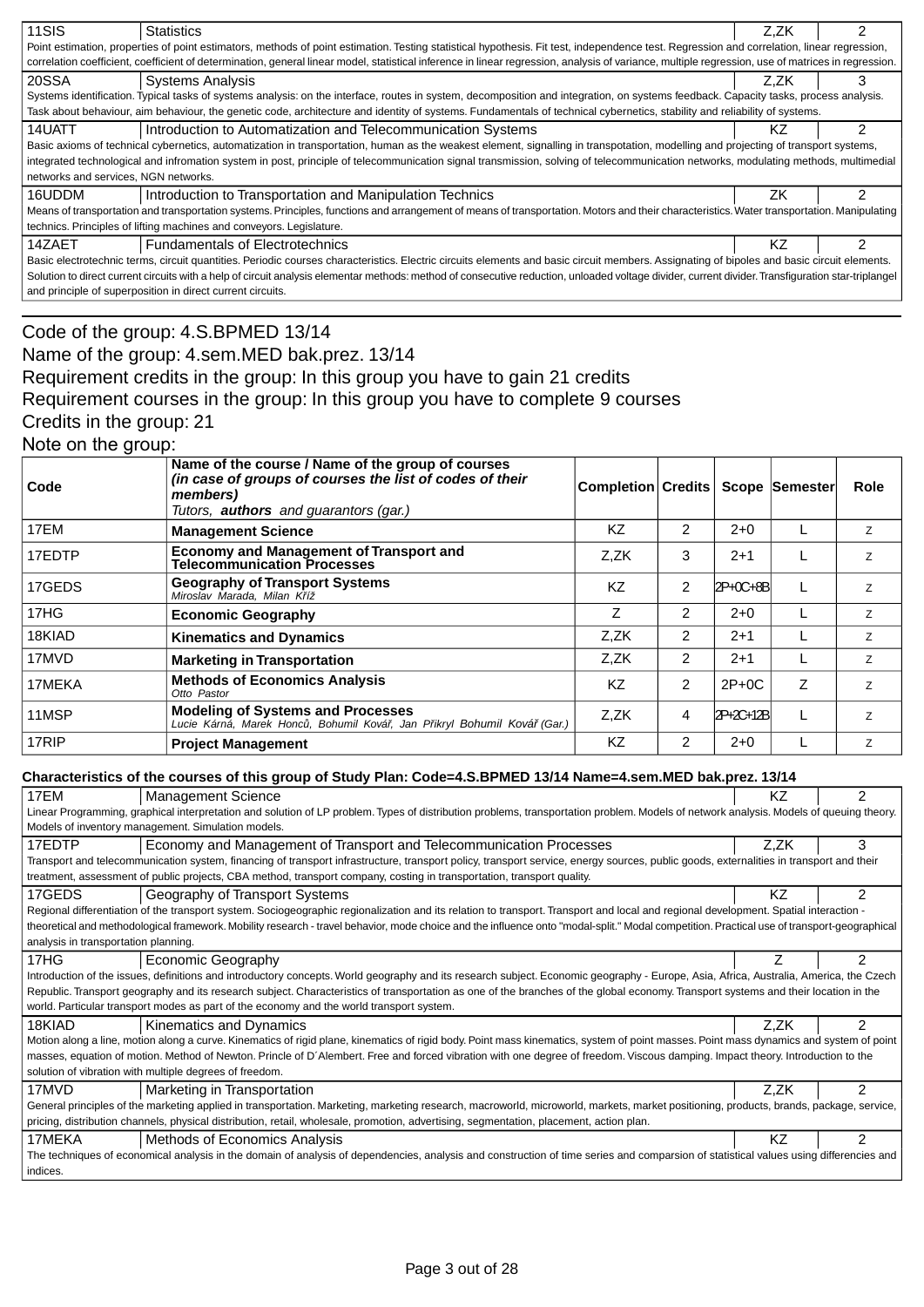| 11MSP                                                                                                                                                                           | Modeling of Systems and Processes                                                                                                                                                         | Z.ZK |  |  |  |  |  |
|---------------------------------------------------------------------------------------------------------------------------------------------------------------------------------|-------------------------------------------------------------------------------------------------------------------------------------------------------------------------------------------|------|--|--|--|--|--|
| Mathematical methods and algorithms as a basis for system analysis. Methods for modelling and evaluating the systems in continuous and discrete time domain. Laplace transform, |                                                                                                                                                                                           |      |  |  |  |  |  |
|                                                                                                                                                                                 | z-transform, and the recursive algorithms in solution of differential and difference equations, as an instrument for system description. Practical use of technical computing environment |      |  |  |  |  |  |
| (MATLAB).                                                                                                                                                                       |                                                                                                                                                                                           |      |  |  |  |  |  |
| 17RIP                                                                                                                                                                           | <b>Project Management</b>                                                                                                                                                                 |      |  |  |  |  |  |
|                                                                                                                                                                                 | Project influences pressures and influences Entrepreneurial plan and capital decision making. Marketing break-even point assessment. Project management and his characters.               |      |  |  |  |  |  |

Project, influences, pressures and influences. Entrepreneurial plan and capital decision making. Marketing, break-even point assessment. Project management and his characters. Organizational structures in project management. Feasibility study. Capital and operational costs assessment. Process of choosing optimal variant. Cost Benefit Analysis. Models of project financing. Life cycle of project. Financial anal. of capital projects. Project risks.

# Code of the group: 4.S.BPMED VÝB R 12/1 Name of the group: 4.sem.MED výb r p edm t 12/13 Requirement credits in the group: In this group you have to gain 2 credits Requirement courses in the group: In this group you have to complete 1 course Credits in the group: 2 Note on the group:

| Code         | Name of the course / Name of the group of courses<br>(in case of groups of courses the list of codes of their<br>members)<br>Tutors, <b>authors</b> and guarantors (gar.) | Completion Credits Scope Semester |   |       | Role |
|--------------|---------------------------------------------------------------------------------------------------------------------------------------------------------------------------|-----------------------------------|---|-------|------|
| 14EAT        | <b>Economic Analyses in Spreadsheets Programs Environment</b>                                                                                                             | KZ                                | ີ | $0+2$ |      |
| <b>14WS1</b> | <b>Webdesign With Web Standards 1</b>                                                                                                                                     | KZ                                | ົ | $0+2$ |      |

### **Characteristics of the courses of this group of Study Plan: Code=4.S.BPMED VÝB R 12/1 Name=4.sem.MED výb r p edm t 12/13**

14EAT Economic Analyses in Spreadsheets Programs Environment Communication Changes and Hangy 2 Work with spreadsheet programs with the respect to economic problems, use of nested functions and conditional formatting, statistic and mathematic functions. Creation of graphs and other graphic outputs. Data analysis, lists and contingent tables. 14WS1 Webdesign With Web Standards 1 KZ 2 HTTP, URL, markup languages HTML and XHTML, anchors, tables, images, lists, forms, features of CSS, rules of accessible web pages, usability of web pages, problems of different browsers, one, two and three column pages, page validation, conditional comments, CSS hacks.

### Code of the group: 5.S.BPMED 13/14

Name of the group: 5.sem.MED bak.prez.13/14

Requirement credits in the group: In this group you have to gain 21 credits

Requirement courses in the group: In this group you have to complete 9 courses

Credits in the group: 21

Note on the group:

| Code   | Name of the course / Name of the group of courses<br>(in case of groups of courses the list of codes of their<br>members)<br>Tutors, <b>authors</b> and quarantors (gar.) | Completion Credits |                |           | Scope Semester | Role |
|--------|---------------------------------------------------------------------------------------------------------------------------------------------------------------------------|--------------------|----------------|-----------|----------------|------|
| 17LOS  | <b>Logistic Systems</b>                                                                                                                                                   | Z.ZK               | 3              | $2 + 1$   | Z              | z    |
| 17TGA  | <b>Graph Theory and its Applications in Transport</b><br>Alena Rybi ková, Denisa Mocková, Dušan Teichmann                                                                 | Z.ZK               | 4              | 2P+2C+12B | Z              | Z.   |
| 14DB   | <b>Database Systems</b>                                                                                                                                                   | KZ                 | 2              | $0+2$     | Z              | Z    |
| 17DNV  | <b>Transportation of Dangerous Goods</b>                                                                                                                                  | ΚZ                 | 2              | $2 + 0$   | Z              | Z    |
| 17FIF  | <b>Finances and Financing</b>                                                                                                                                             | ΚZ                 | 2              | $2+0$     | Z              | Z    |
| 17MSTP | <b>Small and Medium Enterprise</b>                                                                                                                                        | KZ                 | $\overline{2}$ | $2+0$     | Z              | Z    |
| 17PDO  | <b>Designing of Public Transport Services</b>                                                                                                                             | KZ                 | 3              | $2 + 1$   | Z              | Z    |
| 23KM   | <b>Crisis Management</b>                                                                                                                                                  | KZ                 | $\overline{2}$ | $2+0$     | Z              | Z    |
| 17TCHR | <b>Tourist Trade Techniques</b>                                                                                                                                           | Ζ                  |                | $2 + 0$   | Z              | Z    |

### **Characteristics of the courses of this group of Study Plan: Code=5.S.BPMED 13/14 Name=5.sem.MED bak.prez.13/14**

| 17LOS                                                                                                                                                                                      | Logistic Systems                                                                                                                                                                               | Z.ZK |  |  |  |
|--------------------------------------------------------------------------------------------------------------------------------------------------------------------------------------------|------------------------------------------------------------------------------------------------------------------------------------------------------------------------------------------------|------|--|--|--|
| Definition of logistics, development and science basics of logistics. Basic elements of logistic system, logistic chain. Technology in logistics. Goals and strategies of company logistic |                                                                                                                                                                                                |      |  |  |  |
|                                                                                                                                                                                            | system. Transport in logistic system. Logistic technologies in air, rail and water transport. Information systems in logistics and passenger transport. Storage and distribution in logistics. |      |  |  |  |
|                                                                                                                                                                                            | Position of logistics in the Czech Republic and Europe.                                                                                                                                        |      |  |  |  |
| 17TGA                                                                                                                                                                                      | Graph Theory and its Applications in Transport                                                                                                                                                 | Z.ZK |  |  |  |
|                                                                                                                                                                                            | Basic terms of graph theory, paths in graphs, flows in networks, location problems, design problems on graphs, optimum routing, use of graphs in other scientific disciplines.                 |      |  |  |  |
| 14DB                                                                                                                                                                                       | Database Systems                                                                                                                                                                               | ΚZ   |  |  |  |
| Basic concepts of database systems, conceptual model, relational data model, the principles of normal forms, relational database design, security and integrity of data, database          |                                                                                                                                                                                                |      |  |  |  |
| queries, relational algebra, SQL language, client / server, multilayer architectures, distributed database systems. Access to data via the WWW.                                            |                                                                                                                                                                                                |      |  |  |  |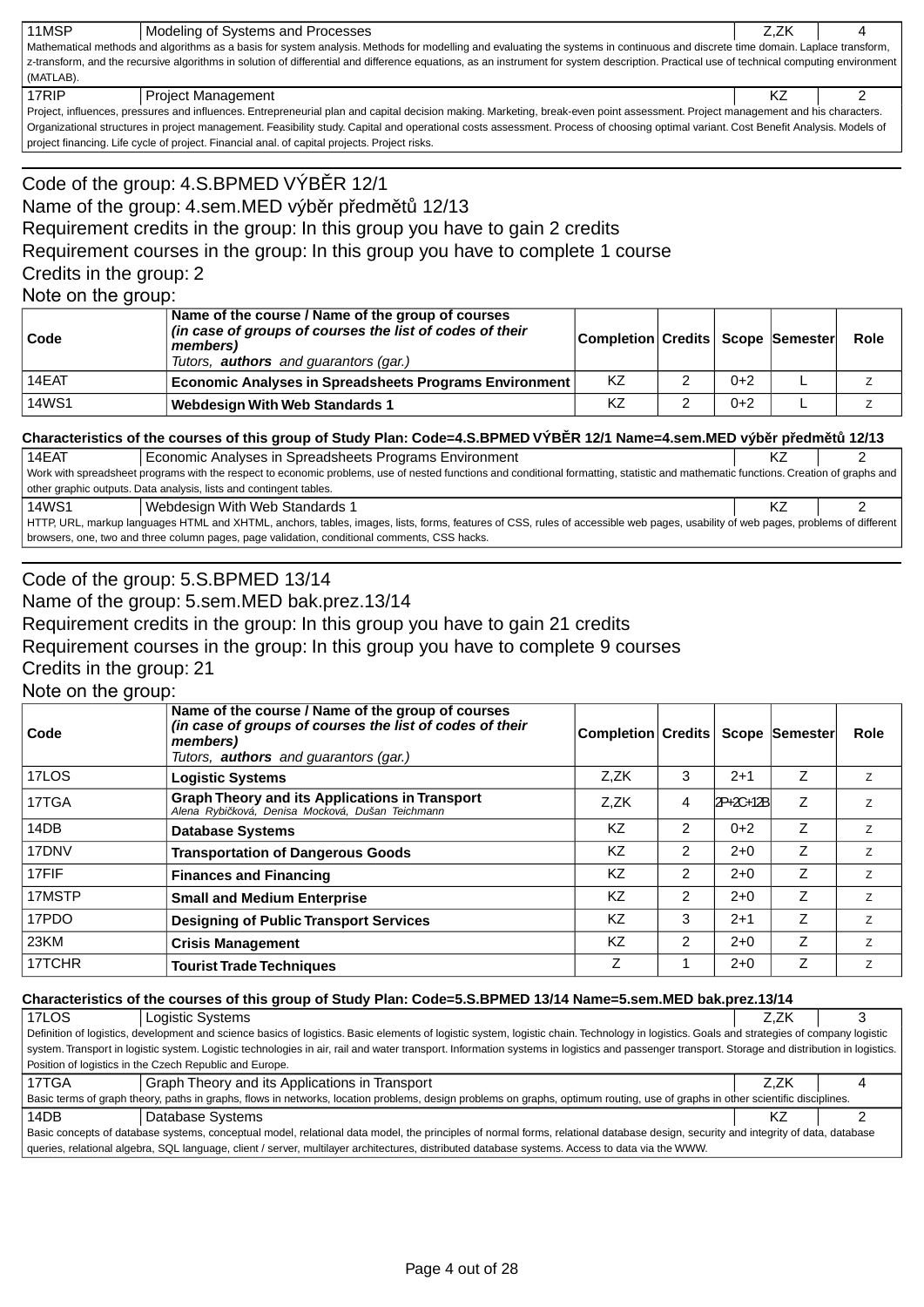| 17DNV                                                                                                                                                                                  | Transportation of Dangerous Goods                                                                                                                                                             | ΚZ  |   |  |  |  |
|----------------------------------------------------------------------------------------------------------------------------------------------------------------------------------------|-----------------------------------------------------------------------------------------------------------------------------------------------------------------------------------------------|-----|---|--|--|--|
|                                                                                                                                                                                        | Legal measures. Kinds of hazards. Classification. Carriage by road, railways, inland waterways, air and maritime transport. Obligations of consignors, carriers, consignees and safety        |     |   |  |  |  |
|                                                                                                                                                                                        | advisors. System of international obligatory conditions. Enumerated list of dangerous goods. Packing and marking of packages. Transport documentation. Exempted and unlimited                 |     |   |  |  |  |
|                                                                                                                                                                                        | quantity. Crew, equipment, approval, marking, operation and construction of road vehicles.                                                                                                    |     |   |  |  |  |
| 17FIF                                                                                                                                                                                  | Finances and Financing                                                                                                                                                                        | KZ. | 2 |  |  |  |
|                                                                                                                                                                                        | Cash flow, cost and revenue flow. Financial system functions. Financial assets. Types of financing. Company cash flow. Short-term financing instruments. Long-term financing instruments.     |     |   |  |  |  |
|                                                                                                                                                                                        | Trading financial instruments. Banking financial instruments. Financial risk allocation instruments. Payment and hedging instruments. Loan capital. Risk capital.                             |     |   |  |  |  |
| 17MSTP                                                                                                                                                                                 | <b>Small and Medium Enterprise</b>                                                                                                                                                            | ΚZ  |   |  |  |  |
|                                                                                                                                                                                        | SME, design, plan, market, analysis, finance, management, decision making, survival, growth.                                                                                                  |     |   |  |  |  |
| 17PDO                                                                                                                                                                                  | Designing of Public Transport Services                                                                                                                                                        | ΚZ  | 3 |  |  |  |
|                                                                                                                                                                                        | Transport planning, demand elasticity. Strategy and hierarchical planning of public transport system. Line network planning, concept of offer. Integrated periodic timetable. Planning        |     |   |  |  |  |
|                                                                                                                                                                                        | process of long-distance and regional transport. Optimised number of rolling-stock, circulation plan of rolling-stock, rolling-stock strategy. Public service liability for various segments. |     |   |  |  |  |
|                                                                                                                                                                                        | Harmony of particular long-term plans. Controlled competition. Case studies.                                                                                                                  |     |   |  |  |  |
| 23KM                                                                                                                                                                                   | Crisis Management                                                                                                                                                                             | ΚZ  | 2 |  |  |  |
|                                                                                                                                                                                        | Theory and legal frame of crisis management with direction to Rescue system (IZS). After introduction to safety domain, there are terms and knowledge on theory and position of crisis        |     |   |  |  |  |
|                                                                                                                                                                                        | management and its targets, IZS-crisis management-crisis planning and basic legislation. Practical part is concentrated to responsibility matrix compilation.                                 |     |   |  |  |  |
| 17TCHR                                                                                                                                                                                 | <b>Tourist Trade Techniques</b>                                                                                                                                                               |     |   |  |  |  |
| Development and importance of the tourist trade, summary of tourist trade services with more detailed analysis of transport services and means of transport in the air, water and land |                                                                                                                                                                                               |     |   |  |  |  |
|                                                                                                                                                                                        | (rail and road) transport.                                                                                                                                                                    |     |   |  |  |  |
|                                                                                                                                                                                        |                                                                                                                                                                                               |     |   |  |  |  |

# Code of the group: 5.S.BPMED VÝB R 12/1 Name of the group: 5.sem.MED výb r p edm tu 12/13 Requirement credits in the group: In this group you have to gain 2 credits Requirement courses in the group: In this group you have to complete 1 course Credits in the group: 2

Note on the group:

| Code  | Name of the course / Name of the group of courses<br>(in case of groups of courses the list of codes of their<br>members)<br>Tutors, <b>authors</b> and guarantors (gar.) | Completion Credits   Scope   Semester |       | Role |
|-------|---------------------------------------------------------------------------------------------------------------------------------------------------------------------------|---------------------------------------|-------|------|
| 14TEU | <b>Creation of Scripts and Macros for Economic Tasks</b>                                                                                                                  | KZ                                    | $0+2$ |      |
| 14WS2 | <b>Webdesign With Web Standards 2</b>                                                                                                                                     | KZ                                    | $0+2$ |      |

### **Characteristics of the courses of this group of Study Plan: Code=5.S.BPMED VÝB R 12/1 Name=5.sem.MED výb r p edm tu 12/13**

| 14TEU                                                                                                                                                                                 | Creation of Scripts and Macros for Economic Tasks                                                      |  |  |  |  |  |
|---------------------------------------------------------------------------------------------------------------------------------------------------------------------------------------|--------------------------------------------------------------------------------------------------------|--|--|--|--|--|
| Fundamentals of VBA, functions and procedures, examples of their use. Forms and offers for user oriented applications, cooperation with other applications, solution to compatibility |                                                                                                        |  |  |  |  |  |
|                                                                                                                                                                                       | problems among different spreadsheet programs versions. Everything with the respect to economic tasks. |  |  |  |  |  |
| 14WS2                                                                                                                                                                                 | Webdesign With Web Standards 2                                                                         |  |  |  |  |  |
| Advanced CSS techniques. Multi-level menu. SEO - Search Engine Optimization. Web technologies: JavaScript, Flash, PHP, AJAX. AccessKey, Favicon, rollovers, lightboxes. Using         |                                                                                                        |  |  |  |  |  |
| API for maps or searching. Audit and page statistics. Use of useful scripts. Systems for content management.                                                                          |                                                                                                        |  |  |  |  |  |

## Code of the group: 6.S.BPMED 13/14

Name of the group: 6.sem.MED bak.prez. 13/14

Requirement credits in the group: In this group you have to gain 23 credits

Requirement courses in the group: In this group you have to complete 10 courses

Credits in the group: 23

Note on the group:

| Code   | Name of the course / Name of the group of courses<br>(in case of groups of courses the list of codes of their<br>members)<br>Tutors, <b>authors</b> and guarantors (gar.) | <b>Completion Credits</b> |               |         | Scope Semester | Role           |
|--------|---------------------------------------------------------------------------------------------------------------------------------------------------------------------------|---------------------------|---------------|---------|----------------|----------------|
| 17ERP  | <b>Company Economy and Management</b>                                                                                                                                     | Z.ZK                      | 3             | $2 + 1$ |                | Z              |
| 17MPD  | <b>Management of Techonology Systems of Land Transport</b>                                                                                                                | Z.ZK                      | 3             | $2+1$   |                | Z              |
| 17ODS  | <b>Optimization on Transportation Networks</b>                                                                                                                            | Z.ZK                      | 3             | $2+1$   |                | Z              |
| 17PZL  | <b>Carriage and Forwarding</b>                                                                                                                                            | Z.ZK                      | 3             | $2+1$   |                | $\overline{z}$ |
| 14ISYS | <b>Information Systems</b>                                                                                                                                                | <b>KZ</b>                 | 2             | $2+0$   |                | Z              |
| 17DU   | <b>Public Transport Service in a Territory</b>                                                                                                                            | <b>KZ</b>                 | 2             | $2+0$   |                | $\overline{z}$ |
| 17KS   | <b>Quality of Transport and Telecommunication Systems</b>                                                                                                                 | ΚZ                        | $\mathcal{P}$ | $2+0$   |                | $\overline{z}$ |
| 17MR   | <b>Managerial Decision Making</b>                                                                                                                                         | KZ.                       | 3             | $2 + 1$ |                | Z              |
| 17DAS  | <b>Transportation and Communication Law</b>                                                                                                                               | Z                         |               | $2+0$   |                | Z              |
| 17TAC  | <b>Tariffs and Prices in Transport</b>                                                                                                                                    | Z                         |               | $2+0$   |                | Z              |

**Characteristics of the courses of this group of Study Plan: Code=6.S.BPMED 13/14 Name=6.sem.MED bak.prez. 13/14**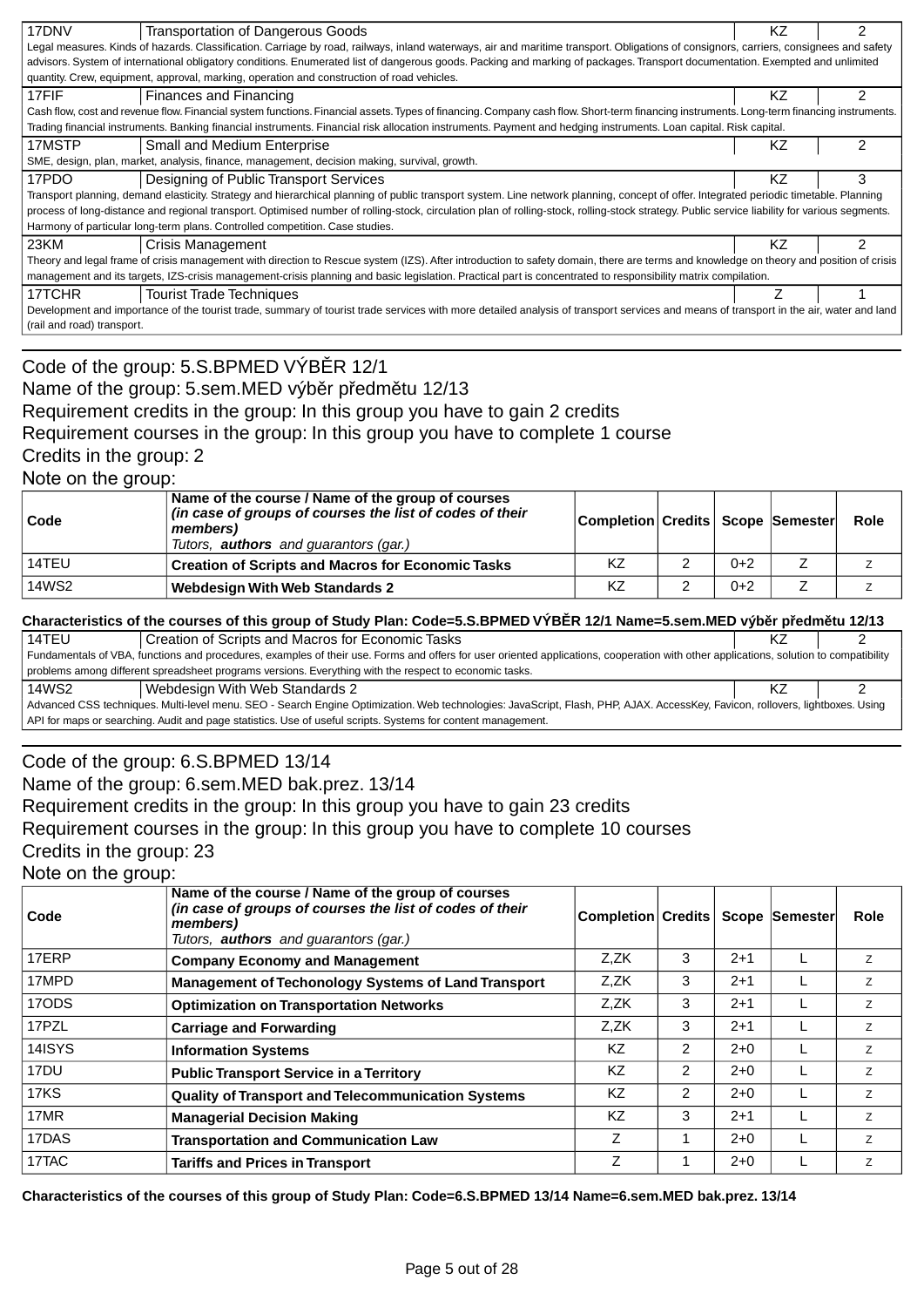| 17ERP                                                                                                                                                                                                                          | Company Economy and Management                                                                                                                                                             | Z,ZK | 3              |  |  |
|--------------------------------------------------------------------------------------------------------------------------------------------------------------------------------------------------------------------------------|--------------------------------------------------------------------------------------------------------------------------------------------------------------------------------------------|------|----------------|--|--|
|                                                                                                                                                                                                                                | Company and its neighbourhood, structure of assets and liabilities, depreciation, costs, revenues and profit, break-even point, costing, inventory, financial management, investment       |      |                |  |  |
|                                                                                                                                                                                                                                | appraisal, basics of management, organizational structures, human resources management, marketing, company strategy, business plan.                                                        |      |                |  |  |
| 17MPD                                                                                                                                                                                                                          | Management of Techonology Systems of Land Transport                                                                                                                                        | Z,ZK | 3              |  |  |
|                                                                                                                                                                                                                                | Structure of vehicle systems, rational assessment, decision making in the managing activity, operation-technical and economic properties, technological subsystems in the field of the     |      |                |  |  |
| road and rail transport.                                                                                                                                                                                                       |                                                                                                                                                                                            |      |                |  |  |
| 17ODS                                                                                                                                                                                                                          | Optimization on Transportation Networks                                                                                                                                                    | Z,ZK | 3              |  |  |
|                                                                                                                                                                                                                                | Introduction to optimization and heuristic methods, metaheristic methods, the history of optimization. Lagrangean approach, assignment problem - Hungarian method, minimum weighted        |      |                |  |  |
|                                                                                                                                                                                                                                | matching, Little's algorithm, vehicle routing problem - an extension of TSP, heuristic solution approaches to vehicle routing problem, local search techniques, Tabu Search, location      |      |                |  |  |
|                                                                                                                                                                                                                                | problems - heuristic algorithms, genetic algorithms and extensions of genetic algorithms.                                                                                                  |      |                |  |  |
| 17PZL                                                                                                                                                                                                                          | Carriage and Forwarding                                                                                                                                                                    | Z.ZK | 3              |  |  |
|                                                                                                                                                                                                                                | Carriage, forwarding, economy, transport, supply, storage, warehouses, goods, passengers, insurance, distribution, customs.                                                                |      |                |  |  |
| 14ISYS                                                                                                                                                                                                                         | <b>Information Systems</b>                                                                                                                                                                 | ΚZ   | 2              |  |  |
|                                                                                                                                                                                                                                | State-of-the-art tools of objects control (control and planning) including problems related to these toole use, theory of information and knowledge, knowledge and expert systems, IS      |      |                |  |  |
|                                                                                                                                                                                                                                | planning methodologies, transaction systems, theory of computer networks, semantic webs and sensitivity analysis.                                                                          |      |                |  |  |
| 17 <sub>DU</sub>                                                                                                                                                                                                               | Public Transport Service in a Territory                                                                                                                                                    | KZ   | $\mathfrak{p}$ |  |  |
|                                                                                                                                                                                                                                | Transport policy. Impact of European integration.Configuration and links. Contract ensuring. Funding. Tariff and ticketing system. Legal conditions. Survey and quantification of carriage |      |                |  |  |
|                                                                                                                                                                                                                                | demand. Transport scheduling. Quality criteria and standards. IT, Publicity, Promotion, Marketing. Case study on an Integrated Public Transport System.                                    |      |                |  |  |
| $17K\overline{S}$                                                                                                                                                                                                              | Quality of Transport and Telecommunication Systems                                                                                                                                         | KZ   | 2              |  |  |
|                                                                                                                                                                                                                                | Quality, systems, company, customer, norms, assessment, methods, indicators, satisfaction, loyalty.                                                                                        |      |                |  |  |
| 17MR                                                                                                                                                                                                                           | <b>Managerial Decision Making</b>                                                                                                                                                          | ΚZ   | 3              |  |  |
|                                                                                                                                                                                                                                | Decision making, rationality, process, state of the world, CPM, PERT, trees, group, certainty, risk, uncertainty, preference.                                                              |      |                |  |  |
| 17DAS                                                                                                                                                                                                                          | Transportation and Communication Law                                                                                                                                                       | Ζ    |                |  |  |
| Transportation and communication law - railway, road transport, ropeway, water road, air transport, telecommunication, post, patent.                                                                                           |                                                                                                                                                                                            |      |                |  |  |
| 17TAC                                                                                                                                                                                                                          | Tariffs and Prices in Transport                                                                                                                                                            |      |                |  |  |
| Transport and division of labour. Costs in transport. External costs. Financing of traffic in transport. Prices and tariffs. Tariffs of railway transport. Tariffs of road transport. Tariffs of railway transport. Tariffs of |                                                                                                                                                                                            |      |                |  |  |
|                                                                                                                                                                                                                                | and water contract. Transport market. Service arrangement in public interest. Pricing policy history. Pricing in the EU.                                                                   |      |                |  |  |
|                                                                                                                                                                                                                                |                                                                                                                                                                                            |      |                |  |  |

# Name of the block: Semestrální projekt Minimal number of credits of the block: 6 The role of the block: ZP

Code of the group: XB 4,5,6 13/14

Name of the group: Projekty bak. 4.5.6.sem. (od)13/14 - pro B3710 Requirement credits in the group: In this group you have to gain 6 credits Requirement courses in the group: In this group you have to complete 3 courses Credits in the group: 6

Note on the group:

| Code  | Name of the course / Name of the group of courses<br>(in case of groups of courses the list of codes of their<br>members)<br>Tutors, <b>authors</b> and guarantors (gar.) | Completion Credits |                |         | <b>Scope Semester</b> | Role      |
|-------|---------------------------------------------------------------------------------------------------------------------------------------------------------------------------|--------------------|----------------|---------|-----------------------|-----------|
| 11X31 | <b>Project 1</b><br>Bohumil Ková, Jan P ikryl, Ivan Nagy, Evženie Uglickich Jan P ikryl Jan<br>P ikryl (Gar.)                                                             | Ζ                  | 2              | $0P+1C$ |                       | <b>ZP</b> |
| 12X31 | Project 1<br>Josef Kocourek, Roman Dostál, Aneta Matysková, Jan Ondrá ek, Ji í arský,<br>Tomáš Pad lek, Petr Kumpošt, Zuzana arská, Dagmar Ko árková,                     | Z                  | $\overline{2}$ | $0P+1C$ |                       | <b>ZP</b> |
| 14X31 | Project 1<br>Vít Fábera, Jana Kaliková                                                                                                                                    | Z                  | $\overline{2}$ | $0P+1C$ |                       | <b>ZP</b> |
| 15X31 | Project 1                                                                                                                                                                 | Ζ                  | 2              | $0P+1C$ |                       | <b>ZP</b> |
| 16X31 | Project 1<br>Josef Mík, P emysl Toman, Dmitry Rozhdestvenskiy                                                                                                             | Ζ                  | 2              | $0P+1C$ | L                     | <b>ZP</b> |
| 17X31 | Project 1<br>Milan K íž, Otto Pastor, Alena Rybi ková, Denisa Mocková, Dušan Teichmann,<br>Daniel Pilát, Markéta Braun Kohlová, Veronika Faifrová, Rudolf Vávra,          | Ζ                  | 2              | $0P+1C$ |                       | <b>ZP</b> |
| 18X31 | Project 1<br>Jan Šleichrt, Jaroslav Valach, Jan Falta, Michaela Neuhäuserová, Tomáš Fíla                                                                                  | Ζ                  | 2              | $0P+1C$ |                       | <b>ZP</b> |
| 20X31 | Project 1<br>Martin Leso, Ji í R ži ka, Milan Sliacky                                                                                                                     | Ζ                  | 2              | $0P+1C$ |                       | <b>ZP</b> |
| 21X31 | <b>Project 1</b><br>Terézia Pilmannová, Jakub Steiner, Jakub Kraus, Peter Vittek, Andrej Lališ,<br>Jakub Hospodka, Slobodan Stoji, Stanislav Pleninger, Vladimír Socha,   | Z                  | 2              | $0P+1C$ |                       | <b>ZP</b> |
| 22X31 | Project 1<br>Michal Frydrýn, Karel Kocián, Luboš Nouzovský, Zden k Svatý                                                                                                  | Z                  | 2              | $0P+1C$ | L                     | <b>ZP</b> |
| 23X31 | Project 1<br>Milena Macková                                                                                                                                               | Ζ                  | $\overline{2}$ | $0P+1C$ |                       | <b>ZP</b> |
| 11X32 | <b>Project 2</b><br>Bohumil Ková, Jan P ikryl, Ivan Nagy, Evženie Uglickich, Ond ej P ibyl Ond ej<br>P ibyl Bohumil Ková (Gar.)                                           | Z                  | 2              | $0P+2C$ | Z                     | <b>ZP</b> |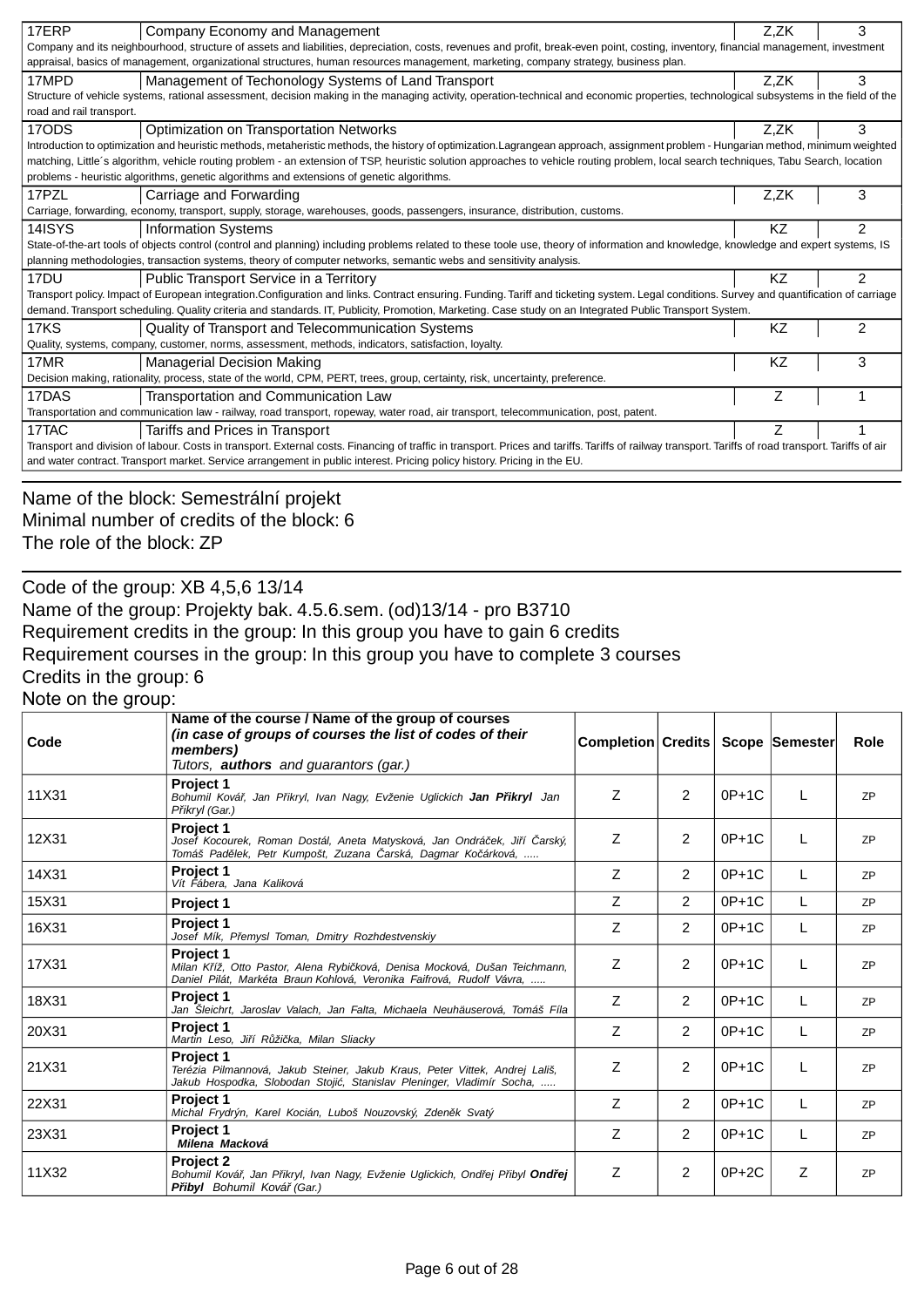| 12X32 | <b>Project 2</b><br>Josef Kocourek, Roman Dostál, Ji í arský, Jan Gallia, Tomáš Pad lek, Petr<br>Kumpošt, Zuzana arská, Dagmar Ko árková, Kristýna Neubergová,             | Z           | 2              | $0P+2C$ | Z | 7P        |
|-------|----------------------------------------------------------------------------------------------------------------------------------------------------------------------------|-------------|----------------|---------|---|-----------|
| 14X32 | <b>Project 2</b><br>Martin Šrotý, Vít Fábera, Jana Kaliková, Marek Kalika, Ota Hajzler                                                                                     | Z           | 2              | 0P+2C   | Z | <b>ZP</b> |
| 15X32 | Project 2                                                                                                                                                                  | Z           | $\overline{2}$ | $0P+2C$ | Z | <b>ZP</b> |
| 16X32 | Project 2<br>Josef Mík, P emysl Toman                                                                                                                                      | Z           | $\overline{2}$ | 0P+2C   | Z | <b>ZP</b> |
| 17X32 | <b>Project 2</b><br>Milan K íž, Otto Pastor, Alena Rybi ková, Denisa Mocková, Dušan Teichmann,<br>Daniel Pilát, Veronika Faifrová, Petr Fridrišek, Stanislav Metelka,      | Z           | 2              | 0P+2C   | Z | ZP        |
| 18X32 | <b>Project 2</b><br>Daniel Kytý, Jaroslav Valach                                                                                                                           | Z           | $\overline{2}$ | $0P+2C$ | Ζ | <b>ZP</b> |
| 20X32 | <b>Project 2</b><br>Martin Leso, Ji í R ži ka                                                                                                                              | $\mathsf Z$ | $\overline{2}$ | $0P+2C$ | Z | ZP        |
| 21X32 | <b>Project 2</b><br>Terézia Pilmannová, Jakub Steiner, Peter Vittek, Andrej Lališ, Jakub Hospodka,<br>Slobodan Stoji, Stanislav Pleninger, Vladimír Socha, Lenka Hanáková, | Ζ           | 2              | $0P+2C$ | Ζ | <b>ZP</b> |
| 22X32 | <b>Project 2</b><br>Michal Frydrýn, Karel Kocián, Luboš Nouzovský, Zden k Svatý, Tomáš Mi unek                                                                             | $\mathsf Z$ | $\overline{2}$ | $0P+2C$ | Ζ | <b>ZP</b> |
| 23X32 | <b>Project 2</b><br>Václav Jirovský, Milena Macková                                                                                                                        | Z           | $\overline{2}$ | 0P+2C   | Ζ | ZP        |
| 11X33 | <b>Project 3</b><br>Bohumil Ková, Jan P ikryl, Ivan Nagy, Evženie Uglickich Jan P ikryl Jan<br>P ikryl (Gar.)                                                              | Z           | 2              | $0P+1C$ | L | ZP        |
| 12X33 | Project 3<br>Josef Kocourek, Roman Dostál, Aneta Matysková, Jan Ondrá ek, Ji í arský,<br>Tomáš Pad lek, Petr Kumpošt, Zuzana arská, Dagmar Ko árková,                      | Z           | 2              | $0P+1C$ | L | <b>ZP</b> |
| 14X33 | <b>Project 3</b><br>Martin Šrotý, Vít Fábera, Jana Kaliková, Ota Hajzler, Zden k Lokaj, Tomáš<br>Zelinka                                                                   | Z           | $\overline{2}$ | 0P+1C   | L | <b>ZP</b> |
| 15X33 | Project 3                                                                                                                                                                  | Z           | $\overline{2}$ | $0P+1C$ | L | <b>ZP</b> |
| 16X33 | <b>Project 3</b><br>Josef Mík, P emysl Toman                                                                                                                               | $\mathsf Z$ | $\overline{2}$ | $0P+1C$ | L | ZP        |
| 17X33 | <b>Project 3</b><br>Milan K íž, Otto Pastor, Alena Rybi ková, Denisa Mocková, Dušan Teichmann,<br>Daniel Pilát, Markéta Braun Kohlová, Veronika Faifrová, Rudolf Vávra,    | Z           | 2              | $0P+1C$ | L | <b>ZP</b> |
| 18X33 | <b>Project 3</b><br>Jan Šleichrt, Jaroslav Valach, Jan Falta, Michaela Neuhäuserová, Tomáš Fíla                                                                            | Z           | $\overline{2}$ | $0P+1C$ | L | ZP        |
| 20X33 | Project 3<br>Martin Leso, Ji í R ži ka                                                                                                                                     | Z           | $\overline{2}$ | $0P+1C$ | L | <b>ZP</b> |
| 21X33 | <b>Project 3</b><br>Terézia Pilmannová, Jakub Steiner, Jakub Kraus, Peter Vittek, Andrej Lališ,<br>Jakub Hospodka, Slobodan Stoji, Stanislav Pleninger, Vladimír Socha,    | Z           | 2              | $0P+1C$ | L | ZP        |
| 22X33 | Project 3<br>Michal Frydrýn, Karel Kocián, Luboš Nouzovský, Zden k Svatý                                                                                                   | Z           | 2              | $0P+1C$ | L | <b>ZP</b> |
| 23X33 | Project 3                                                                                                                                                                  | $\mathsf Z$ | $\overline{2}$ | 0P+1C   | L | <b>ZP</b> |

## **Characteristics of the courses of this group of Study Plan: Code=XB 4,5,6 13/14 Name=Projekty bak. 4.5.6.sem. (od)13/14 - pro B3710**

| 11X31 | Project 1 | Ζ | $\overline{2}$ |
|-------|-----------|---|----------------|
| 12X31 | Project 1 | Z | $\overline{2}$ |
| 14X31 | Project 1 | Z | $\overline{2}$ |
| 15X31 | Project 1 | Z | $\overline{2}$ |
| 16X31 | Project 1 | Z | $\overline{2}$ |
| 17X31 | Project 1 | Z | $\overline{c}$ |
| 18X31 | Project 1 | Z | $\overline{2}$ |
| 20X31 | Project 1 | Z | $\overline{2}$ |
| 21X31 | Project 1 | Z | $\overline{2}$ |
| 22X31 | Project 1 | Z | $\overline{2}$ |
| 23X31 | Project 1 | Ζ | $\overline{2}$ |
| 11X32 | Project 2 | Z | $\overline{2}$ |
| 12X32 | Project 2 | Z | 2              |
| 14X32 | Project 2 | Z | $\overline{c}$ |
| 15X32 | Project 2 | Ζ | $\overline{2}$ |
| 16X32 | Project 2 | Z | $\overline{c}$ |
| 17X32 | Project 2 | Z | $\overline{2}$ |
| 18X32 | Project 2 | Z | $\overline{2}$ |
| 20X32 | Project 2 | Z | $\overline{2}$ |
| 21X32 | Project 2 | Z | $\overline{2}$ |
| 22X32 | Project 2 | Ζ | $\overline{2}$ |
| 23X32 | Project 2 | Z | 2              |
| 11X33 | Project 3 | Z | $\overline{c}$ |
| 12X33 | Project 3 | Z | $\overline{c}$ |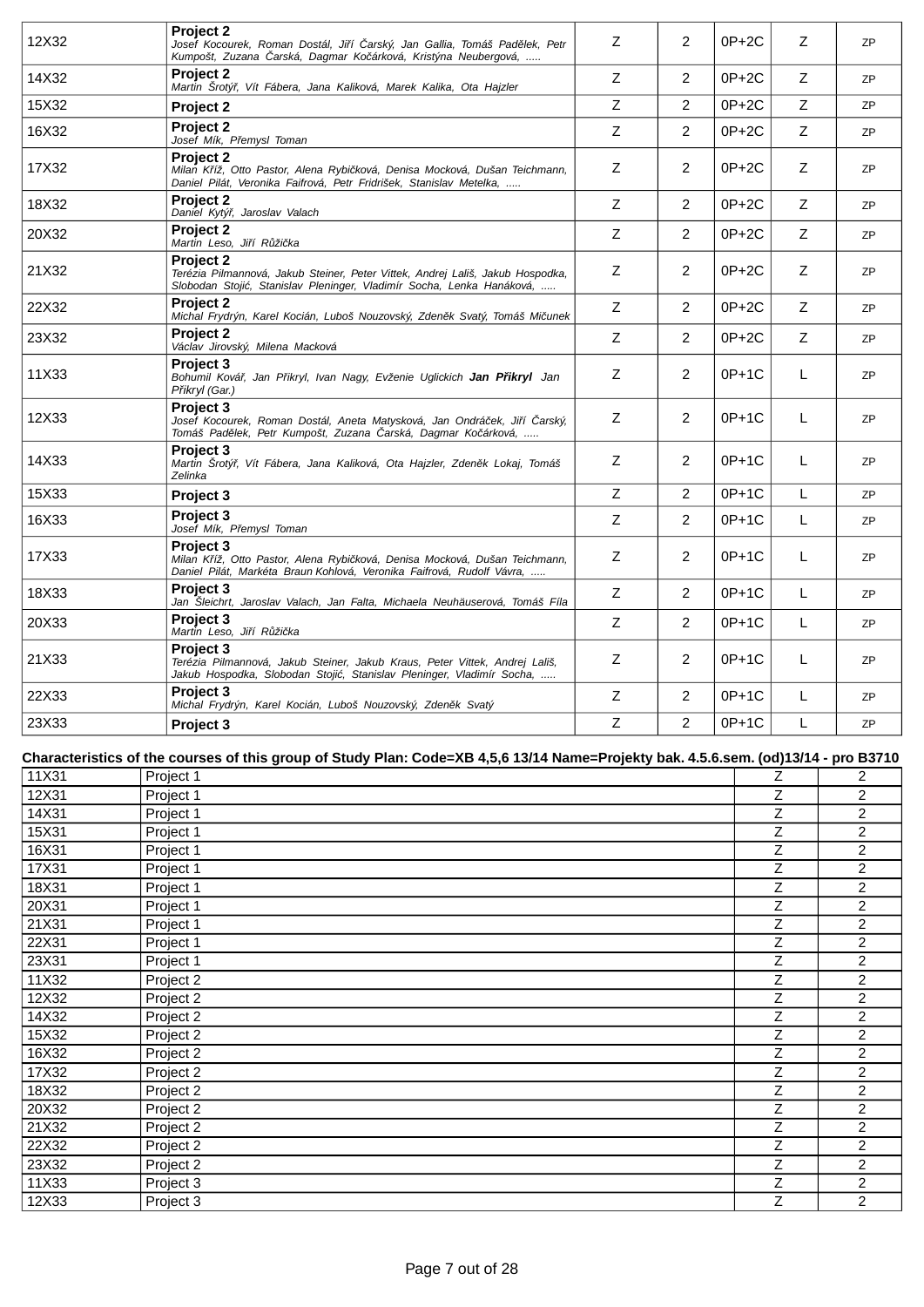| 14X33 | Project 3 |  |
|-------|-----------|--|
| 15X33 | Project 3 |  |
| 16X33 | Project 3 |  |
| 17X33 | Project 3 |  |
| 18X33 | Project 3 |  |
| 20X33 | Project 3 |  |
| 21X33 | Project 3 |  |
| 22X33 | Project 3 |  |
| 23X33 | Project 3 |  |

Name of the block: Compulsory courses in the program Minimal number of credits of the block: 30 The role of the block: P

Code of the group: 2.S.BP 13/14 Name of the group: 2.sem.bak.prez. 13/14

Requirement credits in the group: In this group you have to gain 30 credits

Requirement courses in the group: In this group you have to complete 12 courses

Credits in the group: 30

Note on the group:

| Code   | Name of the course / Name of the group of courses<br>(in case of groups of courses the list of codes of their<br>members)<br>Tutors, <b>authors</b> and quarantors (gar.) | Completion Credits |   |         | Scope Semester | Role |
|--------|---------------------------------------------------------------------------------------------------------------------------------------------------------------------------|--------------------|---|---------|----------------|------|
| 17EDOT | <b>Economy, Transport, Telecommunications</b>                                                                                                                             | KZ.                | 2 | $2+0$   |                | P    |
| 11FY1  | <b>Physics 1</b>                                                                                                                                                          | Z,ZK               | 4 | $2P+2C$ |                | P    |
| 11MVP  | <b>Mathematical Analysis of Function of More Variables</b>                                                                                                                | Z.ZK               | 3 | $2+2$   |                | P    |
| 18MRI2 | <b>Materials 2</b>                                                                                                                                                        | KZ.                | 2 | $2+0$   |                | P    |
| 11PT   | <b>Probability</b><br>Ivan Nagy                                                                                                                                           | Z                  | 2 | $1 + 1$ |                | P    |
| 12PKD  | <b>Rail Transport Designing</b>                                                                                                                                           | Z,ZK               | 3 | $2 + 2$ |                | P    |
| 14SIAP | <b>Networks and Protocols</b>                                                                                                                                             | KZ.                | 2 | $1 + 1$ |                | P    |
| 18ST   | <b>Statics</b>                                                                                                                                                            | Z,ZK               | 3 | $2 + 1$ |                | P    |
| 17TDL  | <b>Transport Technology and Logistics</b>                                                                                                                                 | Z,ZK               | 3 | $2+2$   |                | P    |
| $TV-2$ | <b>Physical Education</b>                                                                                                                                                 | Z                  |   |         |                | P    |
| 20UIS  | Introduction to ITS                                                                                                                                                       | Z,ZK               | 3 | $2+1$   |                | P    |
| 14UPRO | <b>Introduction to Programming</b>                                                                                                                                        | KZ.                | 2 | $0 + 2$ |                | P    |

#### **Characteristics of the courses of this group of Study Plan: Code=2.S.BP 13/14 Name=2.sem.bak.prez. 13/14**

| 17EDOT                                                                                                                                                                                        | Economy, Transport, Telecommunications                                                                                                                                                           | <b>KZ</b> | 2 |  |  |  |  |
|-----------------------------------------------------------------------------------------------------------------------------------------------------------------------------------------------|--------------------------------------------------------------------------------------------------------------------------------------------------------------------------------------------------|-----------|---|--|--|--|--|
|                                                                                                                                                                                               | Transport, telecommunications, demand, supply, indicators, economic development, legislation, European union, regulation, liberalisation, transport modes, ITS, sustainability.                  |           |   |  |  |  |  |
| 11FY1                                                                                                                                                                                         | Physics 1                                                                                                                                                                                        | Z.ZK      | 4 |  |  |  |  |
|                                                                                                                                                                                               | Kinematics, particle dynamics, dynamics of particle systems and rigid body. Continuum mechanics, thermodynamics, electric field, directed electric current.                                      |           |   |  |  |  |  |
| 11MVP                                                                                                                                                                                         | Mathematical Analysis of Function of More Variables                                                                                                                                              | Z.ZK      | 3 |  |  |  |  |
|                                                                                                                                                                                               | Metric spaces, sequences in metric spaces, limit of sequence in metric space. Differential calculus of functions of several variables, differential of function, partial derivations, implicitly |           |   |  |  |  |  |
|                                                                                                                                                                                               | defined functions, extremes of functions of several variables. Integral calculus of functions of several variables, Riemann integral, integral over curves and surfaces in R3, application       |           |   |  |  |  |  |
| of integral calculus in physics.                                                                                                                                                              |                                                                                                                                                                                                  |           |   |  |  |  |  |
| 18MRI2                                                                                                                                                                                        | <b>Materials 2</b>                                                                                                                                                                               | ΚZ        | 2 |  |  |  |  |
|                                                                                                                                                                                               | Fundamental concepts, notions. The main materials groups. Semiconductors. Polymers. Special types of steel. Properties and application of the composite materials.                               |           |   |  |  |  |  |
| 11PT                                                                                                                                                                                          | Probability                                                                                                                                                                                      |           | 2 |  |  |  |  |
|                                                                                                                                                                                               | Descriptive statistics. Basic probability concepts: elementary events and events, definitions and interpretation of probability. Random variable, probability distribution, probability mass     |           |   |  |  |  |  |
|                                                                                                                                                                                               | and density, moments, some discrete and continuous distributions. Random vectors: joint and marginal distributions, mean vector, covariance matrix. Mixed distributions, mixture of              |           |   |  |  |  |  |
|                                                                                                                                                                                               | distributions. Law of large numbers, central limit theorem.                                                                                                                                      |           |   |  |  |  |  |
| 12PKD                                                                                                                                                                                         | Rail Transport Designing                                                                                                                                                                         | Z.ZK      | 3 |  |  |  |  |
|                                                                                                                                                                                               | Railway lines network. Vehicle and track relation. Traction. Track geometrical parameters. Clearance profile. Railway lines routing. Superstructure and substructure of the railway lines.       |           |   |  |  |  |  |
| Switches. Railway stations. City rail transport.                                                                                                                                              |                                                                                                                                                                                                  |           |   |  |  |  |  |
| 14SIAP                                                                                                                                                                                        | <b>Networks and Protocols</b>                                                                                                                                                                    | ΚZ        | 2 |  |  |  |  |
|                                                                                                                                                                                               | Basic communication model, history and development of the Internet, principle of data transfer through computer networks (TCP/IP), performance of basic network protocols (ARP,                  |           |   |  |  |  |  |
|                                                                                                                                                                                               | RARP, TCP, UDP, Telnet, FTP, DNS, DHCP POP3, IMAP), data acquirement from the Internet sources, communicating ability via the Internet and fundamentals of own web presentation                  |           |   |  |  |  |  |
| design by the means of web sites.                                                                                                                                                             |                                                                                                                                                                                                  |           |   |  |  |  |  |
| 18ST                                                                                                                                                                                          | <b>Statics</b>                                                                                                                                                                                   | Z.ZK      | 3 |  |  |  |  |
| General system of forces. Calculation of reactions of mass objects and compound systems. Assessment of internal forces on statically determinate beam and simple framework.                   |                                                                                                                                                                                                  |           |   |  |  |  |  |
| Principle of virtual works. Kinematic method for calculation of reactions of statically determinate systems. Determination of axial forces in truss construction, method of joints and method |                                                                                                                                                                                                  |           |   |  |  |  |  |
|                                                                                                                                                                                               | of sections. Geometry of cross sections. Plane fiber polygons and catenary cables.                                                                                                               |           |   |  |  |  |  |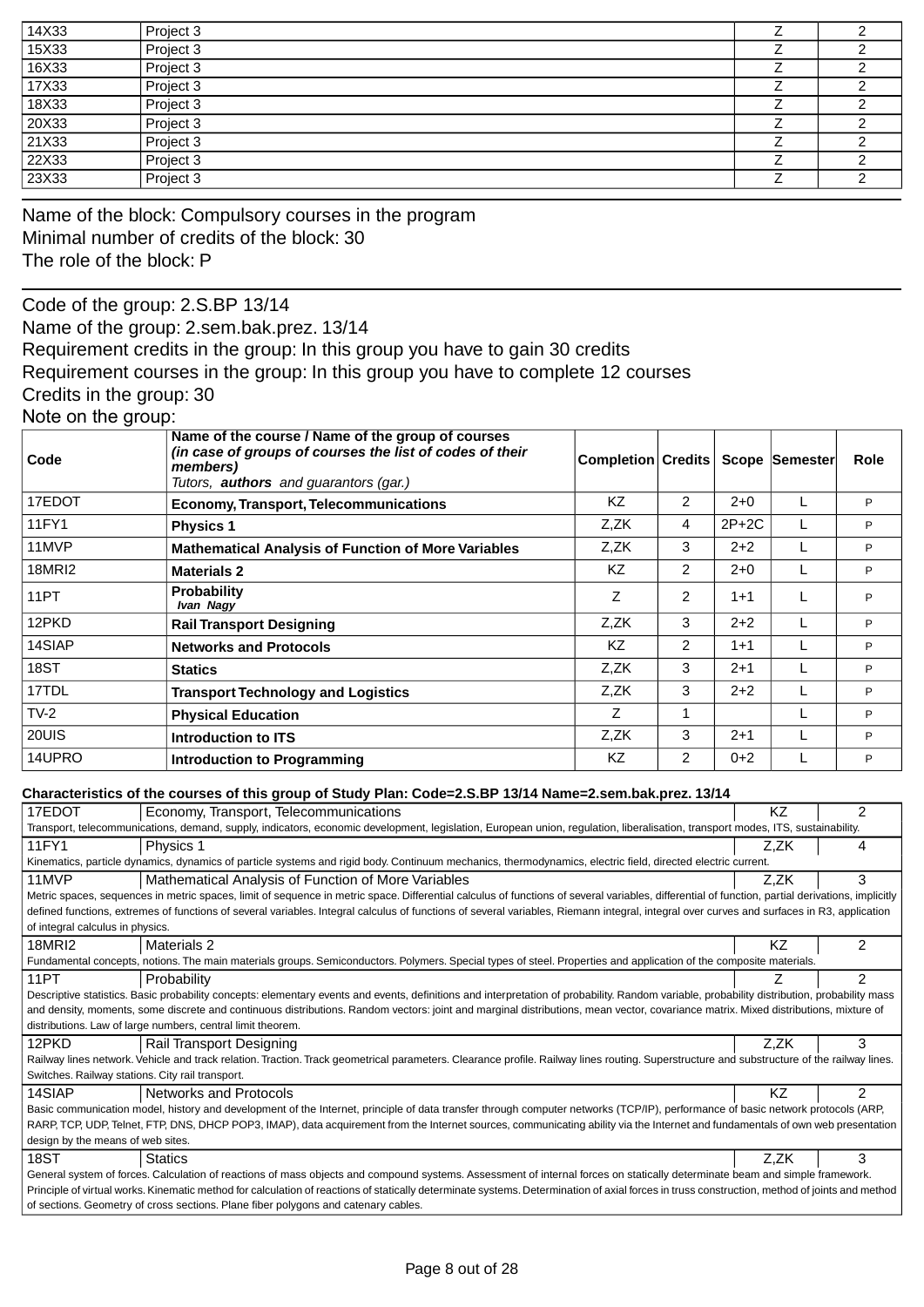| 17TDL                                                          | Transport Technology and Logistics<br>Basic terms in transport technology and logistics. Particular steps of transport planning. Quantification of carriage relations. Line planning. Timetabling. Planning in pasanger and freight<br>transport. Organisation of traffic in each transport means. Technological factors from the point of view of operator and client. Organisation of public city transport. Logistic technologies |                                   |                         |         | Z,ZK | 3         |
|----------------------------------------------------------------|--------------------------------------------------------------------------------------------------------------------------------------------------------------------------------------------------------------------------------------------------------------------------------------------------------------------------------------------------------------------------------------------------------------------------------------|-----------------------------------|-------------------------|---------|------|-----------|
| and their application using various transport means.<br>$TV-2$ |                                                                                                                                                                                                                                                                                                                                                                                                                                      |                                   |                         |         | Ζ    | 1         |
| 20UIS                                                          | <b>Physical Education</b><br>Introduction to ITS                                                                                                                                                                                                                                                                                                                                                                                     |                                   |                         |         | Z,ZK | 3         |
|                                                                | Intelligent Transport Systems (ITS), their objectives and vision. ITS in the world, in Europe and in the Czech Republic. Architecture of ITS and the role of standardization. Information                                                                                                                                                                                                                                            |                                   |                         |         |      |           |
| 14UPRO                                                         | and navigation systems. ITS in road, rail and combine transport. Design of ITS, organization, preparation and implementation of the project. Current projects in the Czech Republic.<br>Introduction to Programming                                                                                                                                                                                                                  |                                   |                         |         | ΚZ   | 2         |
|                                                                | Algorithm development, methods of structured programming, high-level programming languages, basics of C programming languages (types, variables, conditions, cycles, arrays,                                                                                                                                                                                                                                                         |                                   |                         |         |      |           |
| functions), programming techniques, complexity.                |                                                                                                                                                                                                                                                                                                                                                                                                                                      |                                   |                         |         |      |           |
| The role of the block: PV                                      | Name of the block: Compulsory elective courses<br>Minimal number of credits of the block: 6                                                                                                                                                                                                                                                                                                                                          |                                   |                         |         |      |           |
|                                                                | Code of the group: Y1-BMED 14/15                                                                                                                                                                                                                                                                                                                                                                                                     |                                   |                         |         |      |           |
|                                                                | Name of the group: PVP bak.prez.MED 14/15                                                                                                                                                                                                                                                                                                                                                                                            |                                   |                         |         |      |           |
|                                                                | Requirement credits in the group: In this group you have to gain 6 credits                                                                                                                                                                                                                                                                                                                                                           |                                   |                         |         |      |           |
|                                                                | Requirement courses in the group: In this group you have to complete 3 courses                                                                                                                                                                                                                                                                                                                                                       |                                   |                         |         |      |           |
| Credits in the group: 6                                        |                                                                                                                                                                                                                                                                                                                                                                                                                                      |                                   |                         |         |      |           |
| Note on the group:                                             |                                                                                                                                                                                                                                                                                                                                                                                                                                      |                                   |                         |         |      |           |
|                                                                | Name of the course / Name of the group of courses<br>(in case of groups of courses the list of codes of their                                                                                                                                                                                                                                                                                                                        |                                   |                         |         |      |           |
| Code                                                           | members)                                                                                                                                                                                                                                                                                                                                                                                                                             | Completion Credits Scope Semester |                         |         |      | Role      |
| 17Y1AF                                                         | Tutors, <b>authors</b> and guarantors (gar.)<br><b>Alternative Forms of Transportation Project Financing</b>                                                                                                                                                                                                                                                                                                                         | KZ                                | 2                       | $2 + 0$ | Z    | PV        |
| <b>18Y1AM</b>                                                  | Anatomy, Mobility and Safety of Man                                                                                                                                                                                                                                                                                                                                                                                                  | KZ.                               | 2                       | $2P+OC$ | Z    | PV        |
| <b>14Y1AV</b>                                                  | <b>Animation and Visualization</b>                                                                                                                                                                                                                                                                                                                                                                                                   | KZ                                | 2                       | $2P+0C$ | L    | PV        |
| 20Y1AE                                                         | <b>Applied Electronics</b>                                                                                                                                                                                                                                                                                                                                                                                                           | KZ.                               | 2                       | $2P+0C$ | Z    | PV        |
|                                                                | Vít Fábera, Tomáš Musil Vít Fábera (Gar.)                                                                                                                                                                                                                                                                                                                                                                                            |                                   |                         |         |      |           |
| <b>14Y1AP</b>                                                  | <b>Automatization in Mail</b>                                                                                                                                                                                                                                                                                                                                                                                                        | KZ                                | 2                       | $2+0$   | Ζ    | PV        |
| 14Y1BE                                                         | <b>Barrierless Transport</b>                                                                                                                                                                                                                                                                                                                                                                                                         | KZ                                | $\overline{2}$          | $2P+0C$ | L    | PV        |
| 15Y1BO                                                         | Work Safety and Health Protection in Transportation<br>Petr Musil. Eva Rezlerová                                                                                                                                                                                                                                                                                                                                                     | KZ                                | 2                       | $2P+0C$ | L    | PV        |
| 14Y1BM                                                         | <b>Biometric Methods</b>                                                                                                                                                                                                                                                                                                                                                                                                             | KZ                                | 2                       | $2P+0C$ | Ζ    | PV        |
| 23Y1DZ                                                         | Data and Their Processing for Engineering Fields Needs                                                                                                                                                                                                                                                                                                                                                                               | KZ                                | $\overline{\mathbf{c}}$ | $2P+OC$ | Z    | PV        |
| <b>15Y1DU</b>                                                  | <b>History of Art and Society</b>                                                                                                                                                                                                                                                                                                                                                                                                    | <b>KZ</b>                         | 2                       | $2+0$   | Ζ    | PV        |
| 15Y1DZ                                                         | <b>History of Railway</b><br>Martin Jacura, Eva Rezlerová                                                                                                                                                                                                                                                                                                                                                                            | KZ                                | $\overline{2}$          | $2P+0C$ | L    | PV        |
| 12Y1DS                                                         | <b>Project Documentation in Practice</b>                                                                                                                                                                                                                                                                                                                                                                                             | <b>KZ</b>                         | $\overline{2}$          | $2P+0C$ | Z    | <b>PV</b> |
| 17Y1DZ                                                         | <b>Transported Commodities Cognization</b>                                                                                                                                                                                                                                                                                                                                                                                           | KZ                                | 2                       | $2+0$   | L    | PV        |
| 18Y1D1                                                         | <b>Dynamics of Routes and Vehicles 1</b>                                                                                                                                                                                                                                                                                                                                                                                             | KZ                                | $\overline{2}$          | $2 + 0$ | Z    | <b>PV</b> |
| <b>17Y1EV</b>                                                  | <b>Public Sector Economy</b>                                                                                                                                                                                                                                                                                                                                                                                                         | <b>KZ</b>                         | $\overline{2}$          | $2P+0C$ | Z    | <b>PV</b> |
| 20Y1EK                                                         | <b>Qualification in Electrical Engineering</b><br>Jind ich Sadil                                                                                                                                                                                                                                                                                                                                                                     | KZ                                | $\overline{2}$          | $2P+0C$ | L    | <b>PV</b> |
| <b>16Y1EN</b>                                                  | <b>Energy Requirements of Vehicles</b><br>Jaroslav Opava                                                                                                                                                                                                                                                                                                                                                                             | KZ                                | $\overline{2}$          | $2P+0C$ | L    | <b>PV</b> |
| 20Y1EA                                                         | <b>Environmental Aspects of Transport</b>                                                                                                                                                                                                                                                                                                                                                                                            | <b>KZ</b>                         | $\overline{2}$          | $2P+0C$ | Z    | <b>PV</b> |
| 15Y1EH                                                         | <b>European Integration within Historical Context</b><br>Eva Rezlerová, Jan Feit                                                                                                                                                                                                                                                                                                                                                     | KZ                                | $\overline{2}$          | $2P+0C$ | Z    | <b>PV</b> |
| <b>18Y1EV</b>                                                  | <b>Experimental Methods and Numerical Modelling</b>                                                                                                                                                                                                                                                                                                                                                                                  | KZ                                | $\overline{2}$          | $2 + 0$ | L    | <b>PV</b> |
| <b>18Y1EM</b>                                                  | <b>Experimental Methods in Mechanics</b><br>Daniel Kytý, Ján Kopa ka                                                                                                                                                                                                                                                                                                                                                                 | KZ                                | $\overline{2}$          | $2P+0C$ | Z    | PV        |
| 21Y1FN                                                         | <b>Factors Affecting the Rate of Accidents in Aviation</b>                                                                                                                                                                                                                                                                                                                                                                           | <b>KZ</b>                         | 2                       | $2+0$   | Ζ    | PV        |
| 15Y1FD                                                         | <b>French Area Studies and Transportation</b><br>Eva Rezlerová, Irena Veselková                                                                                                                                                                                                                                                                                                                                                      | KZ                                | 2                       | $2P+0C$ | L    | <b>PV</b> |
| 14Y1GD                                                         | <b>GIS and Maps Digitalization</b>                                                                                                                                                                                                                                                                                                                                                                                                   | KZ                                | $\overline{c}$          | $2 + 0$ | Z    | <b>PV</b> |
| <b>14Y1HW</b>                                                  | <b>Computer Hardware</b>                                                                                                                                                                                                                                                                                                                                                                                                             | KZ                                | 2                       | $2P+0C$ | L    | <b>PV</b> |
| <b>15Y1HL</b>                                                  | <b>History of Civil Aviation</b><br>Jakub Kraus, Eva Rezlerová, Vladimír Plos                                                                                                                                                                                                                                                                                                                                                        | KZ                                | 2                       | $2P+0C$ | L    | PV        |
| 15Y1HD                                                         | <b>History of City Mass Transport</b><br>Milan Dont, Eva Rezlerová, Jan Feit                                                                                                                                                                                                                                                                                                                                                         | KZ                                | $\overline{2}$          | $2P+0C$ | Ζ    | PV        |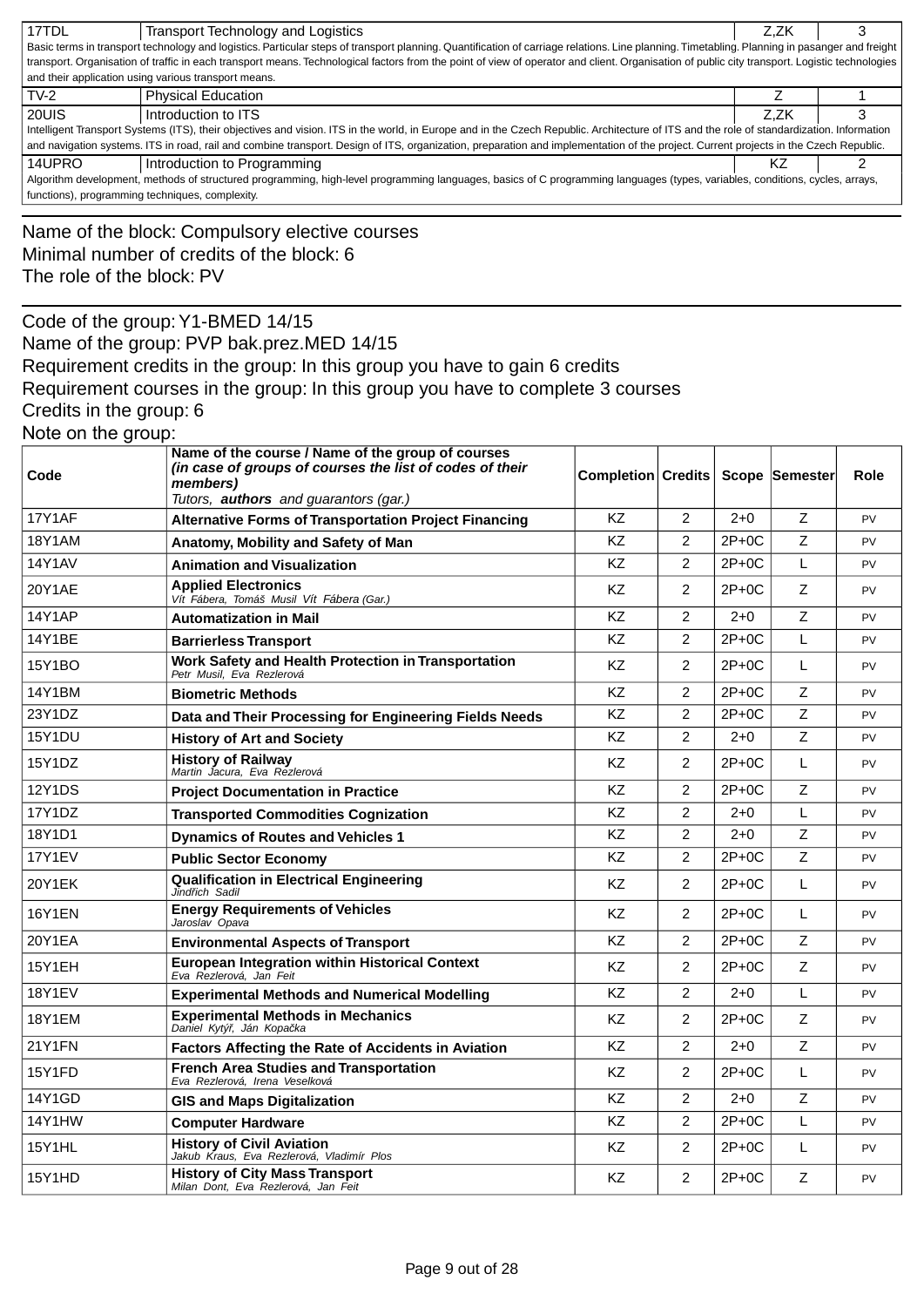| 12Y1HD        | <b>Traffic Noise</b><br>Libor Ládyš                                                          | KZ        | 2              | $2P+0C$ | L | <b>PV</b> |
|---------------|----------------------------------------------------------------------------------------------|-----------|----------------|---------|---|-----------|
| <b>15Y1HE</b> | Work Hygiene and Ergonomics in Traffic<br>Petr Musil, Eva Rezlerová, Jan Feit                | KZ        | 2              | $2P+0C$ | Z | <b>PV</b> |
| <b>20Y1IC</b> | <b>Human Machine Interaction</b>                                                             | KZ        | $\overline{2}$ | $2 + 0$ | L | <b>PV</b> |
| 16Y1IS        | Interactive simulators and simulations                                                       | KZ        | $\overline{2}$ | $2P+0C$ | L | <b>PV</b> |
| 16Y1KJ        | <b>Railroad Vehicles</b>                                                                     | <b>KZ</b> | 2              | $2 + 0$ | L | <b>PV</b> |
| <b>12Y1KN</b> | <b>Combined Transportation</b>                                                               | KZ        | $\overline{2}$ | $2P+0C$ | Z | <b>PV</b> |
| 23Y1KO        | <b>Quantum Physics and Optoelectronics</b>                                                   | <b>KZ</b> | $\overline{2}$ | $2P+0C$ | L | <b>PV</b> |
| 20Y1K         | <b>Cybernetics</b>                                                                           | KZ        | $\overline{2}$ | $2 + 0$ | Z | <b>PV</b> |
| 21Y1LM        | <b>Aviation Meteorology</b>                                                                  | <b>KZ</b> | 2              | $2+0$   | L | <b>PV</b> |
| <b>21Y1LR</b> | <b>Radio Technology in Aviation</b>                                                          | KZ        | $\overline{2}$ | $2 + 0$ | L | <b>PV</b> |
| <b>11Y1LP</b> | <b>Linear Programming</b>                                                                    | KZ        | $\overline{2}$ | $2 + 0$ | L | <b>PV</b> |
| 17Y1LL        | <b>Logistics of Passenger and Freight Air Transport</b><br>Petra Skolilová                   | KZ        | $\overline{2}$ | $2P+0C$ | L | <b>PV</b> |
| <b>20Y1LN</b> | <b>Location and Navigation</b><br>Petr Bureš                                                 | KZ        | $\overline{2}$ | $2P+0C$ | L | <b>PV</b> |
| 21Y1MZ        | <b>Managerial Ethics</b>                                                                     | KZ        | $\overline{2}$ | $2 + 0$ | Z | <b>PV</b> |
| 11Y1MM        | <b>Mathematical Models in Economy</b>                                                        | KZ        | $\overline{2}$ | $2P+0C$ | Z | <b>PV</b> |
| 18Y1MT        | <b>Engineering Materials</b><br>Jaroslav Valach                                              | <b>KZ</b> | $\overline{2}$ | $2P+0C$ | L | <b>PV</b> |
| 14Y1MP        | Modeling Complex Assemblies and Models in Parametric<br><b>Modeller</b>                      | <b>KZ</b> | $\overline{2}$ | $2P+0C$ | Z | <b>PV</b> |
| <b>17Y1ND</b> | <b>Maritime Transportation</b>                                                               | <b>KZ</b> | $\overline{2}$ | $2+0$   | Z | <b>PV</b> |
| <b>14Y1NH</b> | <b>Databases Design and Programming</b>                                                      | KZ        | $\overline{2}$ | $2 + 0$ | L | <b>PV</b> |
| <b>15Y1NE</b> | German in the Economy and Society<br>Eva Rezlerová, Jan Feit                                 | KZ        | $\overline{2}$ | $2P+0C$ | Z | <b>PV</b> |
| <b>14Y1NP</b> | Non-parametric 3D Modelling                                                                  | <b>KZ</b> | $\overline{2}$ | $2+0$   | Z | <b>PV</b> |
| <b>20Y1NS</b> | <b>Neural Networks</b>                                                                       | KZ        | $\overline{2}$ | $2+0$   | Z | <b>PV</b> |
| 21Y1OL        | <b>Security of Air Transport</b>                                                             | KZ        | $\overline{2}$ | $2 + 0$ | L | <b>PV</b> |
| 23Y1OK        | <b>Protection of Critical Objects and Infrastructures</b><br>Dan ok                          | KZ        | $\overline{2}$ | $2P+0C$ | L | <b>PV</b> |
| <b>20Y1OI</b> | <b>Fare Collection and Information Systems</b><br>Milan Sliacky, Patrik Horaž ovský          | <b>KZ</b> | $\overline{2}$ | $2P+0C$ | L | <b>PV</b> |
| 14Y1OP        | <b>Operating System</b>                                                                      | <b>KZ</b> | $\overline{2}$ | $2P+0C$ | Z | <b>PV</b> |
| 14Y1OL        | <b>Linux Operating System</b>                                                                | KZ        | $\overline{2}$ | $2+0$   | Z | <b>PV</b> |
| <b>17Y1OF</b> | <b>Personal Finance</b>                                                                      | KZ        | $\overline{2}$ | $2P+0C$ | Z | <b>PV</b> |
| 15Y1OP        | <b>Turning Points of the Czech Nation</b>                                                    | KZ        | $\overline{2}$ | $2 + 0$ | L | <b>PV</b> |
| <b>11Y1PV</b> | <b>Parametrical and Multicriterial Programming</b><br>Olga Vraštilová Olga Vraštilová (Gar.) | KZ        | $\overline{2}$ | $2P+0C$ | Z | PV        |
| 17Y1PM        | <b>Personnel Management</b>                                                                  | KZ        | $\overline{2}$ | $2P+0C$ | L | <b>PV</b> |
| <b>12Y1PC</b> | <b>Pedestrian and Cycling Transport</b><br>Denis Liutov                                      | KZ        | $\overline{2}$ | $2P+0C$ | L | <b>PV</b> |
| 20Y1PO        | Weather, Air Quality and Transportation                                                      | KZ        | 2              | $2 + 0$ | Z | <b>PV</b> |
| <b>14Y1PG</b> | <b>Computer Graphics</b>                                                                     | KZ        | $\overline{2}$ | $2P+0C$ | L | <b>PV</b> |
| <b>11Y1PE</b> | <b>Computer Controlled Experiments</b>                                                       | KZ        | $\overline{2}$ | $2 + 0$ | L | <b>PV</b> |
| <b>18Y1PS</b> | <b>Computer Simulations in Mechanics</b><br>Petr Zlámal                                      | KZ        | $\overline{2}$ | $2P+0C$ | L | <b>PV</b> |
| 14Y1PI        | <b>Corporate Information System</b><br>Tomáš Brandejský Tomáš Brandejský (Gar.)              | KZ        | $\overline{2}$ | $2P+0C$ | Z | <b>PV</b> |
| <b>14Y1PM</b> | <b>Advanced Methods of Parametric Programming</b>                                            | KZ        | $\overline{2}$ | $2 + 0$ | L | <b>PV</b> |
| 21Y1PU        | <b>Aircraft Maintenance Technology</b>                                                       | KZ        | $\overline{2}$ | $2 + 0$ | L | <b>PV</b> |
| 12Y1PD        | <b>Assessment of Transport Structures</b><br>Kristýna Neubergová                             | KZ        | $\overline{2}$ | $2P+0C$ | Z | <b>PV</b> |
| 20Y1PK        | <b>Product Quality Management Processes</b><br>Martin Leso Martin Leso (Gar.)                | KZ        | $\overline{2}$ | $2P+0C$ | Z | <b>PV</b> |
| 14Y1PJ        | <b>C Programming Language</b><br>Vít Fábera Vít Fábera (Gar.)                                | KZ        | $\overline{2}$ | $2P+0C$ | Z | PV        |
| 12Y1C1        | Designing Roads in Civil 3D I<br>Tomáš Honc                                                  | KZ        | $\overline{2}$ | $2P+0C$ | L | <b>PV</b> |
| 12Y1C2        | Designing Roads in Civil 3D II<br>Tomáš Honc                                                 | KZ        | $\overline{2}$ | $2P+0C$ | Z | <b>PV</b> |
| 14Y1PA        | 3D Modeling in AutoCAD                                                                       | KZ        | $\overline{2}$ | $2P+0C$ | Z | <b>PV</b> |
| 16Y1PV        | <b>Operation, Construction and Maintenance of Vehicles</b>                                   | KZ        | $\overline{2}$ | $2P+0C$ | L | PV        |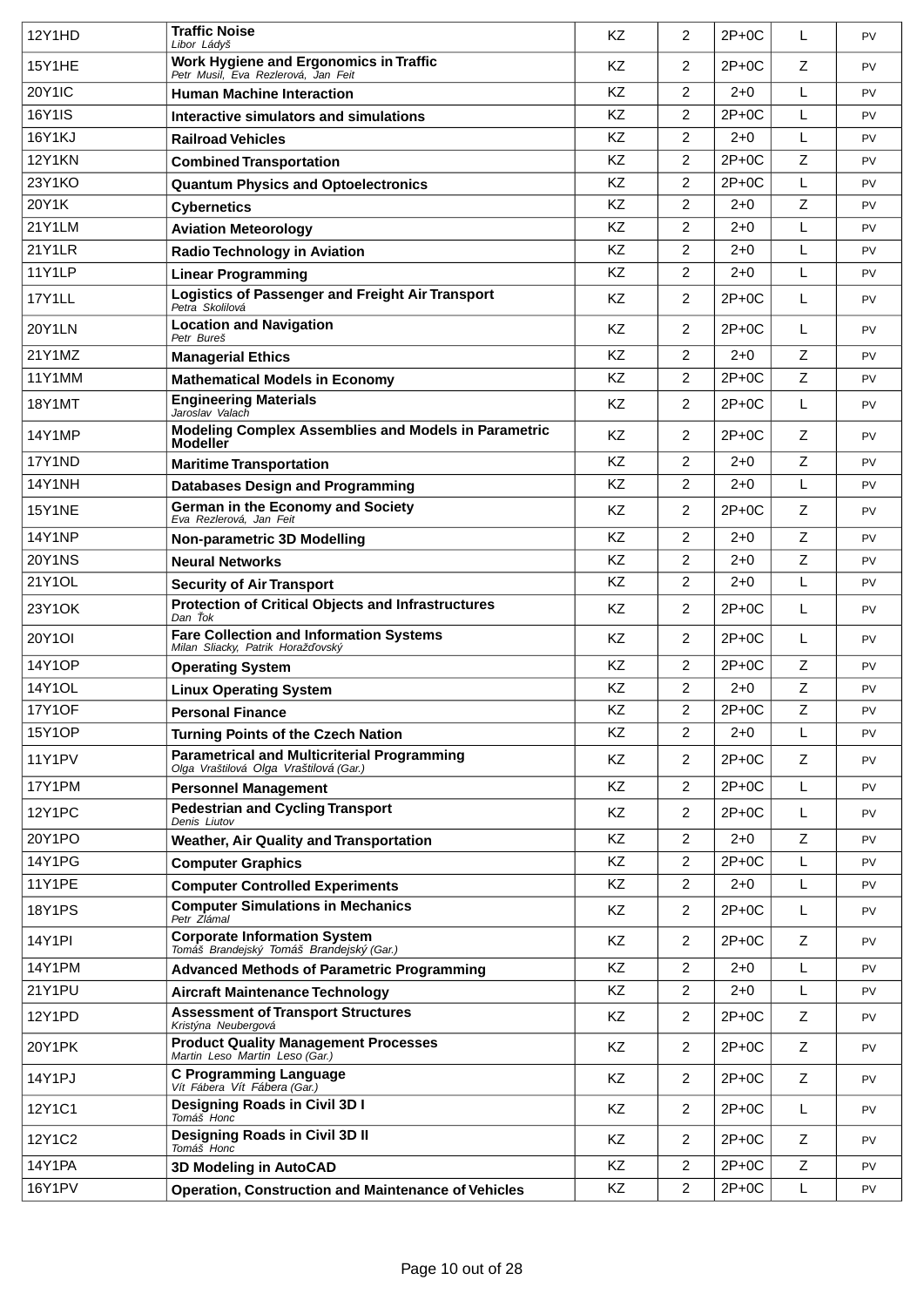| <b>12Y1PU</b>                                                                                                                                                                                                                                          | <b>Organization Disposition of Railway Stations</b><br>Martin Jacura                                                                                                                                                                                                                                                                                                                             | KZ        | $\overline{2}$ | $2P+0C$ | L           | PV             |
|--------------------------------------------------------------------------------------------------------------------------------------------------------------------------------------------------------------------------------------------------------|--------------------------------------------------------------------------------------------------------------------------------------------------------------------------------------------------------------------------------------------------------------------------------------------------------------------------------------------------------------------------------------------------|-----------|----------------|---------|-------------|----------------|
| <b>12Y1RZ</b>                                                                                                                                                                                                                                          | <b>Railway Lines Reconstruction</b>                                                                                                                                                                                                                                                                                                                                                              | <b>KZ</b> | $\overline{2}$ | $2+0$   | Z           | <b>PV</b>      |
| <b>16Y1RE</b>                                                                                                                                                                                                                                          | <b>Control and Electronic Vehicle Systems</b><br>Josef Mík, P emysl Toman, Ji í First                                                                                                                                                                                                                                                                                                            | <b>KZ</b> | $\overline{2}$ | $2P+0C$ | Ζ           | PV             |
| 21Y1RZ                                                                                                                                                                                                                                                 | <b>Human Resources Management</b>                                                                                                                                                                                                                                                                                                                                                                | <b>KZ</b> | $\overline{2}$ | $2P+0C$ | L           | PV             |
| <b>17Y1ST</b>                                                                                                                                                                                                                                          | <b>Titan Simulation</b>                                                                                                                                                                                                                                                                                                                                                                          | KZ        | $\overline{2}$ | $2P+0C$ | L           | <b>PV</b>      |
| <b>20Y1SC</b>                                                                                                                                                                                                                                          | <b>Sensors and Actuators</b><br>Pavel Hrubeš                                                                                                                                                                                                                                                                                                                                                     | KZ        | $\overline{2}$ | $2P+0C$ | L           | <b>PV</b>      |
| <b>11Y1SI</b>                                                                                                                                                                                                                                          | <b>Transportation Software Engineering</b><br>Martin P ni ka Martin P ni ka (Gar.)                                                                                                                                                                                                                                                                                                               | <b>KZ</b> | $\overline{2}$ | $2P+0C$ | Z           | <b>PV</b>      |
| 22Y1SZ                                                                                                                                                                                                                                                 | <b>Forensic Expertise</b>                                                                                                                                                                                                                                                                                                                                                                        | KZ        | $\overline{2}$ | $2P+0C$ | L           | <b>PV</b>      |
| <b>16Y1KS</b>                                                                                                                                                                                                                                          | <b>Quality and Reliability of Vehicles</b>                                                                                                                                                                                                                                                                                                                                                       | <b>KZ</b> | $\overline{2}$ | $2P+0C$ | Z           | PV             |
| <b>12Y1SU</b>                                                                                                                                                                                                                                          | <b>Road Management and Maintenance</b>                                                                                                                                                                                                                                                                                                                                                           | KZ        | 2              | $2P+0C$ | L           | PV             |
| <b>18Y1SN</b>                                                                                                                                                                                                                                          | <b>Statically Nondeterminated Structures</b>                                                                                                                                                                                                                                                                                                                                                     | KZ        | $\overline{2}$ | $2 + 0$ | Z           | PV             |
| 21Y1TH                                                                                                                                                                                                                                                 | <b>Aircraft Technical Handling</b><br>Jakub Kraus, Slobodan Stoji, Peter Olexa                                                                                                                                                                                                                                                                                                                   | KZ        | $\overline{2}$ | $2P+0C$ | Z           | PV             |
| 16Y1TJ                                                                                                                                                                                                                                                 | <b>Technological Quality Aspects</b>                                                                                                                                                                                                                                                                                                                                                             | <b>KZ</b> | $\overline{2}$ | $2+0$   | Ζ           | <b>PV</b>      |
| 20Y1TE                                                                                                                                                                                                                                                 | <b>Technology of Electronic Systems</b>                                                                                                                                                                                                                                                                                                                                                          | KZ        | $\overline{2}$ | $2 + 0$ | L           | PV             |
| 20Y1TD                                                                                                                                                                                                                                                 | <b>Telematics Databases</b>                                                                                                                                                                                                                                                                                                                                                                      | <b>KZ</b> | 2              | $2+0$   | Z           | <b>PV</b>      |
| 11Y1TG                                                                                                                                                                                                                                                 | <b>Graph Theory</b><br>Lucie Kárná Lucie Kárná                                                                                                                                                                                                                                                                                                                                                   | KZ        | $\overline{2}$ | $2P+0C$ | L           | PV             |
| 16Y1TZ                                                                                                                                                                                                                                                 | <b>Transporting Devices</b>                                                                                                                                                                                                                                                                                                                                                                      | KZ        | $\overline{2}$ | $2 + 0$ | L           | PV             |
| 14Y1TI                                                                                                                                                                                                                                                 | <b>Creating Interactive Internet Applications</b>                                                                                                                                                                                                                                                                                                                                                | <b>KZ</b> | $\overline{2}$ | $2P+0C$ | L           | <b>PV</b>      |
| 21Y1UT                                                                                                                                                                                                                                                 | <b>Airports Maintenance</b>                                                                                                                                                                                                                                                                                                                                                                      | KZ        | 2              | $2 + 0$ | L           | PV             |
| <b>18Y1UK</b>                                                                                                                                                                                                                                          | <b>Introduction of Rail Vehicles</b><br>Josef Kolá                                                                                                                                                                                                                                                                                                                                               | KZ        | $\overline{2}$ | $2P+0C$ | L           | PV             |
| <b>14Y1VB</b>                                                                                                                                                                                                                                          | <b>Visual Basic</b>                                                                                                                                                                                                                                                                                                                                                                              | <b>KZ</b> | $\overline{2}$ | $2 + 0$ | L           | <b>PV</b>      |
| <b>12Y1VC</b>                                                                                                                                                                                                                                          | <b>Waterways and Shipping</b>                                                                                                                                                                                                                                                                                                                                                                    | <b>KZ</b> | $\overline{2}$ | $2P+0C$ | Z           | PV             |
| 23Y1VS                                                                                                                                                                                                                                                 | <b>Negotiation and Cooperation</b><br>Milena Macková                                                                                                                                                                                                                                                                                                                                             | <b>KZ</b> | $\overline{2}$ | $2P+0C$ | Z           | PV             |
| 14Y1VM                                                                                                                                                                                                                                                 | <b>Development of Applications for Mobile Devices</b>                                                                                                                                                                                                                                                                                                                                            | KZ        | $\overline{2}$ | $2P+0C$ | Z           | <b>PV</b>      |
| 16Y1VT                                                                                                                                                                                                                                                 | <b>Development in Railroad Vehicles</b><br>Jaroslav Opava                                                                                                                                                                                                                                                                                                                                        | <b>KZ</b> | $\overline{2}$ | $2P+0C$ | L           | <b>PV</b>      |
| 14Y1W1                                                                                                                                                                                                                                                 | <b>Webdesign 1</b>                                                                                                                                                                                                                                                                                                                                                                               | <b>KZ</b> | $\overline{2}$ | $2P+0C$ | Z           | PV             |
| 14Y1W2                                                                                                                                                                                                                                                 | <b>Webdesign 2</b>                                                                                                                                                                                                                                                                                                                                                                               | <b>KZ</b> | $\overline{2}$ | $2P+0C$ | L           | PV             |
| 16Y1ZG                                                                                                                                                                                                                                                 | <b>Introduction into Applied Computer Graphics</b><br>Adam Orlický, Stanislav Novotný, Ond ej Piksa                                                                                                                                                                                                                                                                                              | KZ        | 2              | $2P+OC$ |             | PV             |
| 11Y1ZF                                                                                                                                                                                                                                                 | <b>Introduction to Solid State Physics</b>                                                                                                                                                                                                                                                                                                                                                       | KZ        | $\overline{c}$ | $2 + 0$ | $\mathsf Z$ | PV             |
| 21Y1ZA                                                                                                                                                                                                                                                 | <b>Basics of Aerobatics</b>                                                                                                                                                                                                                                                                                                                                                                      | KZ        | $\overline{c}$ | $2 + 0$ | L           | PV             |
| 14Y1ZM                                                                                                                                                                                                                                                 | Fundamentals of parametric and adaptive modeling                                                                                                                                                                                                                                                                                                                                                 | KZ        | $\overline{2}$ | $2P+0C$ | L           | PV             |
| 11Y1ZM                                                                                                                                                                                                                                                 | <b>Foundation of MATLAB Programming</b><br>Pavla Pecherková                                                                                                                                                                                                                                                                                                                                      | KZ        | $\overline{2}$ | $2P+OC$ | L           | PV             |
| 12Y1ZU                                                                                                                                                                                                                                                 | <b>Principles of Urbanism</b><br>Karel Hájek                                                                                                                                                                                                                                                                                                                                                     | KZ        | $\overline{2}$ | $2P+OC$ | Z           | PV             |
| 16Y1ZL                                                                                                                                                                                                                                                 | Vehicle Testing, Legislation and Construction                                                                                                                                                                                                                                                                                                                                                    | KZ        | $\overline{2}$ | $2P+0C$ | Z           | PV             |
|                                                                                                                                                                                                                                                        | Characteristics of the courses of this group of Study Plan: Code=Y1-BMED 14/15 Name=PVP bak.prez.MED 14/15                                                                                                                                                                                                                                                                                       |           |                |         |             |                |
| <b>17Y1AF</b>                                                                                                                                                                                                                                          | Alternative Forms of Transportation Project Financing                                                                                                                                                                                                                                                                                                                                            |           |                |         | KZ          | 2              |
|                                                                                                                                                                                                                                                        | There will be specifed such forms of financing in transportation, where the public sector body perform the final debtor, i. e. debtor payments come from its budget, but the final debtor<br>is not a direct participant of the transaction and it is not the counterparty of the financial institute which provides the funding. Issue of securities as an alternative source of transportation |           |                |         |             |                |
| project.                                                                                                                                                                                                                                               |                                                                                                                                                                                                                                                                                                                                                                                                  |           |                |         |             |                |
| <b>18Y1AM</b>                                                                                                                                                                                                                                          | Anatomy, Mobility and Safety of Man<br>Survey of tissues. Anatomical structure and growth of bones. Articular joint. Remodelling of bone tissue. Anatomical structure of muscles. Blood circulation and nervous system. Structure                                                                                                                                                                |           |                |         | <b>KZ</b>   | 2              |
|                                                                                                                                                                                                                                                        | and biomechanics of muscular-skeletal system. Injury of human organs and musculo-skeletal system during traffic accidents. Mobility of ill and injured man and his treatment. Human<br>joint prostheses. Protective means and traffic safety regulations.                                                                                                                                        |           |                |         |             |                |
| 14Y1AV                                                                                                                                                                                                                                                 | Animation and Visualization                                                                                                                                                                                                                                                                                                                                                                      |           |                |         | <b>KZ</b>   | $\overline{2}$ |
|                                                                                                                                                                                                                                                        | Advanced modifications and modeling of NURBS, Patch objects, selection of objects (according to filter and properties). 3D Studio MAX systems and Space Warp objects. Atmospheric<br>and other effects, rendering filters, Motion blur, advanced animations, Motion panel. Modeling for morphing and animation, bone formation, animation using Inverse Kinematics.                              |           |                |         |             |                |
| 20Y1AE                                                                                                                                                                                                                                                 | <b>Applied Electronics</b>                                                                                                                                                                                                                                                                                                                                                                       |           |                |         | KZ          | $\overline{2}$ |
|                                                                                                                                                                                                                                                        | Basic electronic semiconductor components, their principles, characteristics and typical connection diagrams. Semiconductor PN junction diodes, transistors, thyristor, operational                                                                                                                                                                                                              |           |                |         |             |                |
| amplifiers, basic logic gates. Functions of basic electronic circuits and methods for their designs (rectifiers, voltage regulator with Zener diode, transistor as an amplifier, operational<br>amplifier as an inverting and noninverting amplifier). |                                                                                                                                                                                                                                                                                                                                                                                                  |           |                |         |             |                |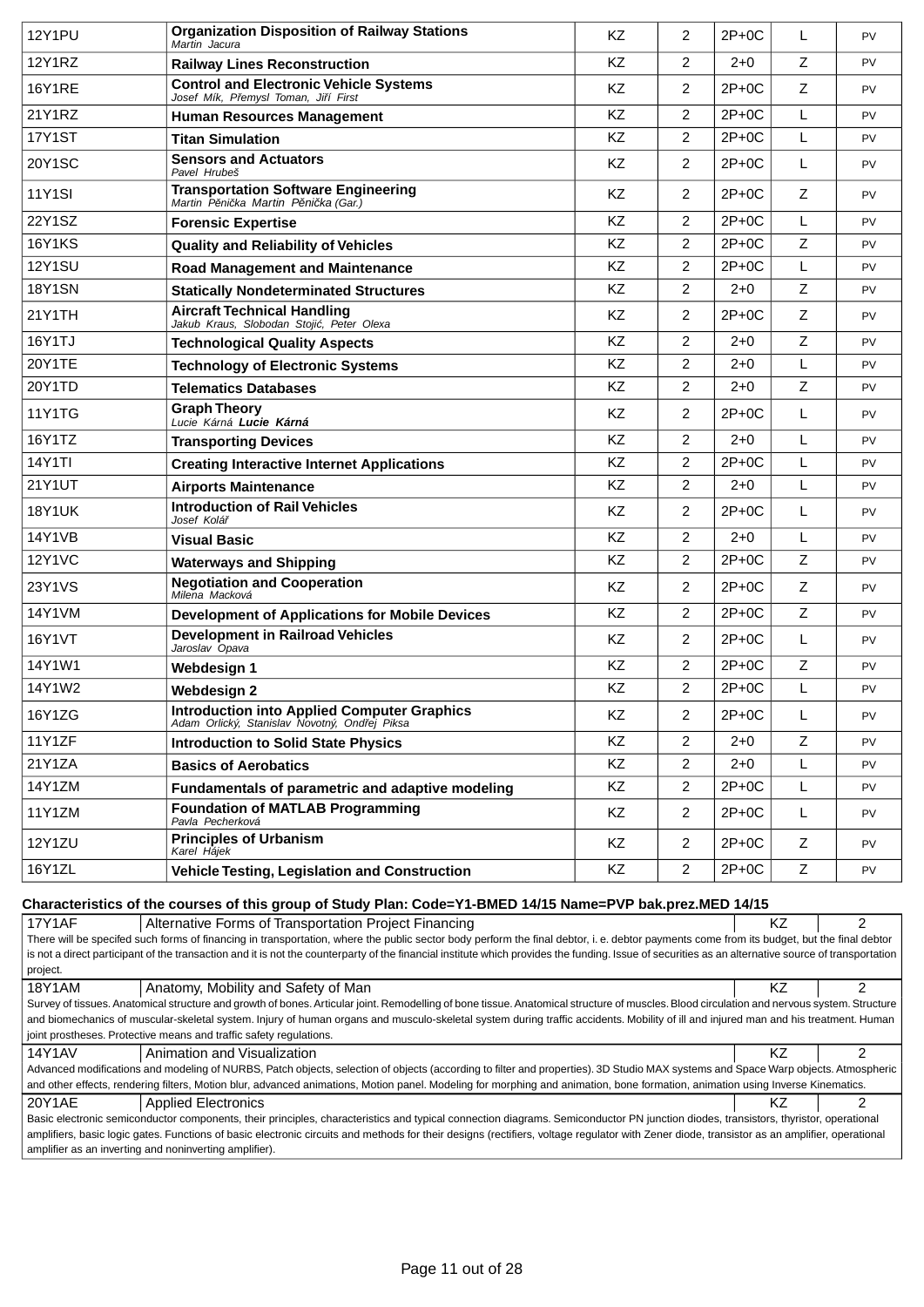| <b>14Y1AP</b><br>Automatization in Mail                                                                                                                                                                                                                                                                                                                                                   | KZ        | $\overline{2}$ |
|-------------------------------------------------------------------------------------------------------------------------------------------------------------------------------------------------------------------------------------------------------------------------------------------------------------------------------------------------------------------------------------------|-----------|----------------|
| Technology of post shipment submission, transport, and delivery via physic and electronic way, virtual post operation. Technology of information transmission by electronic way,                                                                                                                                                                                                          |           |                |
| application of new information and communication technologies in an offer of permanent, mobile, and NGN e-communication networks, solutions to e-communication network interfaces,                                                                                                                                                                                                        |           |                |
| technological principles of end telecommunication devices.                                                                                                                                                                                                                                                                                                                                |           |                |
| 14Y1BE<br><b>Barrierless Transport</b><br>The issue of barrierless accessible public transportation in terms of architectural barriers and also for transportation-technological point of view. Students will gain theoretical knowledge                                                                                                                                                  | KZ        | $\overline{2}$ |
| of barrierless environment roads, railway stations, public transport stops, terminal buildings, vehicles, public transport, information and orientation systems and transportation technology.                                                                                                                                                                                            |           |                |
| Theoretical knowledge will be supplemented by practical examples.                                                                                                                                                                                                                                                                                                                         |           |                |
| 15Y1BO<br>Work Safety and Health Protection in Transportation                                                                                                                                                                                                                                                                                                                             | KZ        | 2              |
| Fundamental legislative, definition of terms, risks and possible health damage, working conditions and health protection with focus on transportation. Health protection programmes,                                                                                                                                                                                                      |           |                |
| health insurance of home and foreign business trips, statistics, working practice.                                                                                                                                                                                                                                                                                                        |           |                |
| 14Y1BM<br><b>Biometric Methods</b>                                                                                                                                                                                                                                                                                                                                                        | <b>KZ</b> | 2              |
| Basic biometric terms, authentication methods, principles and performance measurement of biometric systems, overview of biometric technologies, hand geometry, iris recognition,<br>retina recognition method, 2D and 3D face recognition, vein patterns on the wrist, ear biometrics, fingerprint recognition, skin spectroscopy, behavioral methods, the use of biometrics              |           |                |
| in transport applications, safety and risks of biometric technologies.                                                                                                                                                                                                                                                                                                                    |           |                |
| 23Y1DZ<br>Data and Their Processing for Engineering Fields Needs                                                                                                                                                                                                                                                                                                                          | KZ        | 2              |
| Courses of risk, basic terms, data collection, data sets, data random uncertainty and data epistemic uncertainty, data processing, hazard, risk, value scales, analytical, empirical and                                                                                                                                                                                                  |           |                |
| heuristic methods, hazard determination and risk determination, methods for variants' creation, decision support systems.                                                                                                                                                                                                                                                                 |           |                |
| <b>15Y1DU</b><br>History of Art and Society                                                                                                                                                                                                                                                                                                                                               | KZ        | $\overline{2}$ |
| History of art - definitions, terminology, division into periods. Architecture, fine arts, design. Situation in Central Europe, today in the Czech Republic. Stations, bridges, industrial                                                                                                                                                                                                |           |                |
| buildings. Design of transport vehicles.                                                                                                                                                                                                                                                                                                                                                  |           |                |
| 15Y1DZ<br><b>History of Railway</b>                                                                                                                                                                                                                                                                                                                                                       | KZ        | $\overline{2}$ |
| Horse-drawn railways, steam railways, railway network development in the 2nd half of 19th century, regional railways epoch, railways of the "First Republic", electric traction, World<br>War II railways, railway development in the 2nd half of 20th century, high-speed railway origins, railway lines closing, important long-distance train connections, railway lines construction, |           |                |
| railway accidents, railway junctions. Excursions and projections.                                                                                                                                                                                                                                                                                                                         |           |                |
| <b>12Y1DS</b><br><b>Project Documentation in Practice</b>                                                                                                                                                                                                                                                                                                                                 | ΚZ        | $\overline{2}$ |
| Project documentation creating. Project documentation types. Support materials for project documentation creating. Building permit obtaining process. Budget and pricing. Practical                                                                                                                                                                                                       |           |                |
| creation of some project documentation parts.                                                                                                                                                                                                                                                                                                                                             |           |                |
| <b>Transported Commodities Cognization</b><br>17Y1DZ                                                                                                                                                                                                                                                                                                                                      | KZ        | 2              |
| Useful features. Quality. Testing. Standardization. Features relevant for the transport. Packing. Stress. Protection of goods and damage prevention during the carriage. Optimization                                                                                                                                                                                                     |           |                |
| of the choice and effective transport means utility.                                                                                                                                                                                                                                                                                                                                      |           |                |
| 18Y1D1<br>Dynamics of Routes and Vehicles 1                                                                                                                                                                                                                                                                                                                                               | KZ        | $\overline{2}$ |
| Theory and analysis of vibration of multimass systems. Dynamical model of vehicle and interaction with transport structure. Assessment of structure vibration and allowable criteria.<br>Vibroisolation and absorbers of dynamical effects. Methods of experimental dynamics. FEM in structure dynamics.                                                                                  |           |                |
| <b>17Y1EV</b><br><b>Public Sector Economy</b>                                                                                                                                                                                                                                                                                                                                             | KZ        | $\overline{2}$ |
| Economic and financial theory of public sector, public choice theory, externalites, decisions about public finance allocation, economic assesment of public projects (CBA, MCA, CEA),                                                                                                                                                                                                     |           |                |
| tax system of the CR, state budget, management of public projects a their economic efficiency assessment, way of elaboration of PPP projects, funding from EU funds, program HDM-4.                                                                                                                                                                                                       |           |                |
| 20Y1EK<br><b>Qualification in Electrical Engineering</b>                                                                                                                                                                                                                                                                                                                                  | ΚZ        | $\overline{2}$ |
| Practical experience with measurements in laboratories, electrical equipment, power supply, electrical installation of low voltage, electric shock hazard, symbols and labeling, nominal                                                                                                                                                                                                  |           |                |
| voltage, maximum allowed currents, electrical equipment protection against short circuit and overload protection, control and revision, first aid, legislation, standards and regulations                                                                                                                                                                                                 |           |                |
| in relation to health and safety and electrical engineering.                                                                                                                                                                                                                                                                                                                              |           |                |
| <b>16Y1EN</b><br><b>Energy Requirements of Vehicles</b><br>Dynamics and the driving inertial of the vehicles. Types of energy - kinetic, static, heat, chemical and others. Ways of energy change into kinetic energy. Combustion engine, electric                                                                                                                                        | KZ        | 2              |
| drive, steam engine, air engine. Energy accumulation means, accumulator, flywheel, fuel cell. Energy recuperation. WTW analysis.                                                                                                                                                                                                                                                          |           |                |
| 20Y1EA<br><b>Environmental Aspects of Transport</b>                                                                                                                                                                                                                                                                                                                                       | KZ        | $\overline{2}$ |
| State of the atmosphere, weather observation network, weather in transportation, road meteorology. Weather forecasting, data assimilation, probabilistic forecasts, forecast evaluation.                                                                                                                                                                                                  |           |                |
| Air quality, main pollutants and their effects, atmospheric chemistry, traffic emissions. Greenhouse gasses, carbon cycle, a role of energy and transportation in climate change.                                                                                                                                                                                                         |           |                |
| <b>15Y1EH</b><br>European Integration within Historical Context                                                                                                                                                                                                                                                                                                                           | ΚZ        | 2              |
| Versailles system, formation of new states. Europe and the powers, League of Nations. European policy in the 1920s. Fascism, nacism, communism. Little Entente, its principles and                                                                                                                                                                                                        |           |                |
| goals. Europe after Hitler's getting to power, system of bilateral agreements. Decline of the LN. Rearrangement of powers during WWII. Cold war and its consequences for Europe.                                                                                                                                                                                                          |           |                |
| New quality of French-German relationship - a driving power of starting European integration.<br><b>Experimental Methods and Numerical Modelling</b><br>18Y1EV                                                                                                                                                                                                                            | KZ        | 2              |
| Physical properties measured in structural mechanics and dynamics. Principles of strain gauge measurement. Theory of photoelasticimetry, experimental methods in structural dynamics.                                                                                                                                                                                                     |           |                |
| Basic principles of numerical methods in structural mechanics and dynamics. Finite element method in statics and dynamics. Geometry development, discretization to elements, types                                                                                                                                                                                                        |           |                |
| of structural elements. Boundary conditions. Material models. Solution of problems.                                                                                                                                                                                                                                                                                                       |           |                |
| <b>18Y1EM</b><br><b>Experimental Methods in Mechanics</b>                                                                                                                                                                                                                                                                                                                                 |           | 2              |
| The purpose and role of experimental mechanics. Sensors for mechanical testing. Overview of experimental methods. Destructive and non-destructive testing of materials. Design of                                                                                                                                                                                                         | KZ        |                |
|                                                                                                                                                                                                                                                                                                                                                                                           |           |                |
| experimental procedures and sample preparation. Tensile and bending tests. Electrical resistance strain gages. Optical based strain measurement. Fatigue and lifetime prediction.                                                                                                                                                                                                         |           |                |
| Instrumented hardness testing. Introduction to electron microscopy. Errors in measurement.                                                                                                                                                                                                                                                                                                |           |                |
| 21Y1FN<br>Factors Affecting the Rate of Accidents in Aviation                                                                                                                                                                                                                                                                                                                             | KZ        | 2              |
| Introduction. The scope of international and national organizations in civil aviation. The scope of the investigation organisations within the state and international committees. Analysis                                                                                                                                                                                               |           |                |
| and interpretation of ICAO Annexes 13 and 19. Analysis and interpretation of the Regulation (EC), Regulation (EU). Human factor. Utilization of information from the investigation<br>reports.                                                                                                                                                                                            |           |                |
| 15Y1FD<br>French Area Studies and Transportation                                                                                                                                                                                                                                                                                                                                          | KZ        | 2              |
| France - geography and regions, transport infrastructure. Paris and its sights, city public transport. Road traffic, motorways, railway traffic, TGV, air traffic, specialised terminology.                                                                                                                                                                                               |           |                |
| French society and culture. Current political system. System of education, studying in France. Selected authors of French literature. French gastronomy.                                                                                                                                                                                                                                  |           |                |
| 14Y1GD<br>GIS and Maps Digitalization                                                                                                                                                                                                                                                                                                                                                     | KZ        | 2              |
| Work with map sources and their creating. Maps digitalization and creation. Use and creation of other (non-graphic) information with use of databases. Interlinking external references                                                                                                                                                                                                   |           |                |
| with drawings containing maps.                                                                                                                                                                                                                                                                                                                                                            |           |                |
| <b>14Y1HW</b><br><b>Computer Hardware</b><br>Computer architecture, basics of logical circuits design and their realization using FPGA. In detail, description of computer architecture and separate parts designing - controllers,                                                                                                                                                       | KZ        | 2              |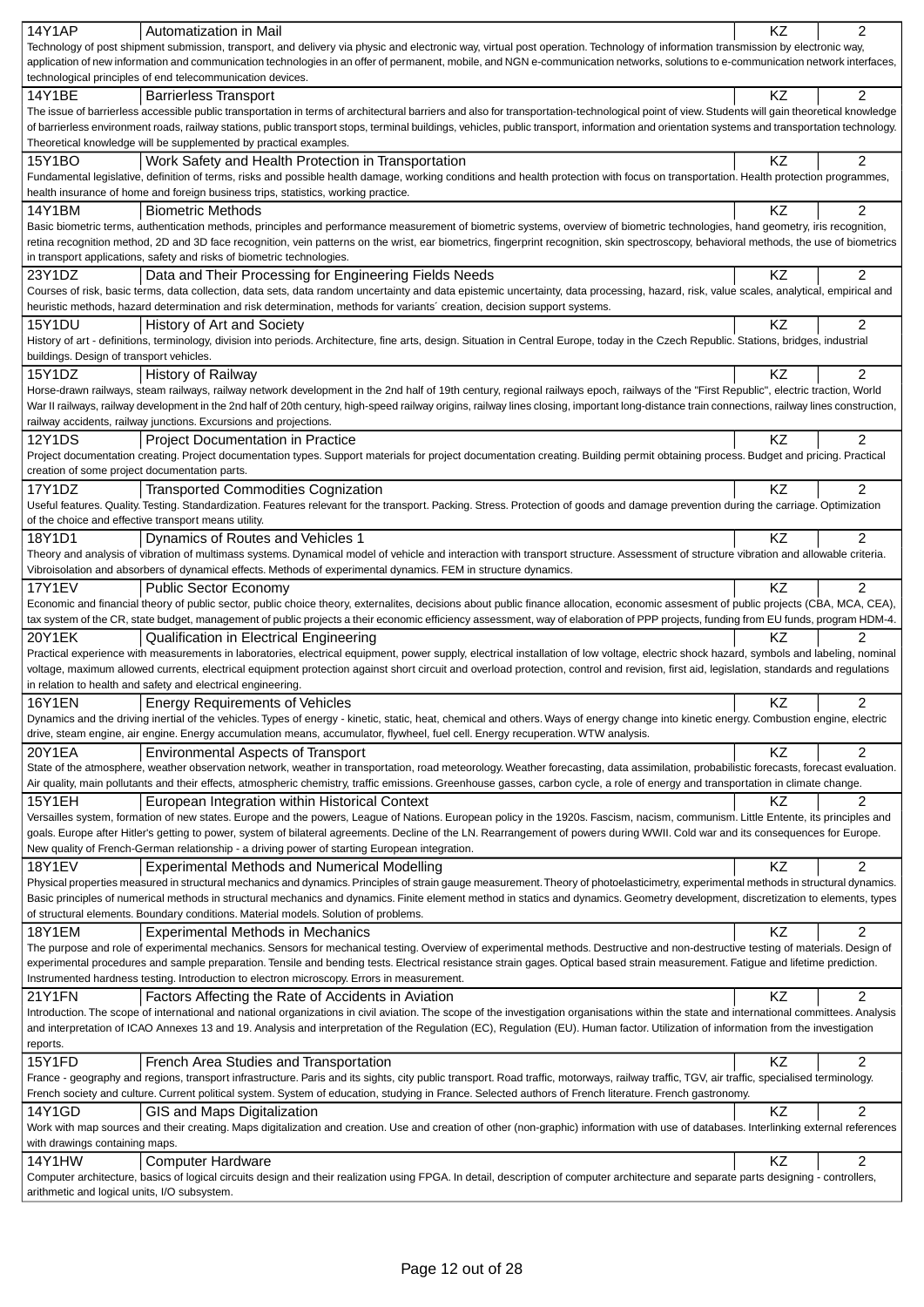|                                                                                                                                                                                                                                                                                                         | KZ        | 2              |
|---------------------------------------------------------------------------------------------------------------------------------------------------------------------------------------------------------------------------------------------------------------------------------------------------------|-----------|----------------|
| 15Y1HL<br>History of Civil Aviation                                                                                                                                                                                                                                                                     |           |                |
| Beginnings of flying, development of aircrafts lighter than air. Beginnings of aircrafts heavier than air. Czechoslovak aviation pioneers. Development of airports in the Czech Republic.                                                                                                               |           |                |
| World airports. Famous aviators. Helicopters. CSA airplanes. Development of aircrafts in Czechoslovakia between the years 1945-1989. Classic era of aviation. Golden era of civil                                                                                                                       |           |                |
| aviation. Modern era of civil aviation. Airline companies. Supersonic flying.                                                                                                                                                                                                                           |           |                |
| 15Y1HD<br>History of City Mass Transport                                                                                                                                                                                                                                                                | <b>KZ</b> | 2              |
| History of city mass transport in the world, development of tram, bus and trolley-bus systems. History of transport networks in the world, current trends and developments of tariff and                                                                                                                |           |                |
| clearance systems. History of city transport in Prague and Brno. History of tram, bus and trolley-bus operation systems in the Czech Republic and Slovakia.                                                                                                                                             |           |                |
|                                                                                                                                                                                                                                                                                                         |           |                |
| 12Y1HD<br><b>Traffic Noise</b>                                                                                                                                                                                                                                                                          | KZ        | $\overline{2}$ |
| Acoustic introduction, basic terms, quantities. Basics of physiological acoustic, noise impacts on human body. Acoustic legislation, standarts, regulations. Creation acoustic climate in                                                                                                               |           |                |
| area, principles of urban acoustic, noise transmission, soundproofing. Types of noise sources in area. Determination of acoustic situation in the area of interest. Methodology of                                                                                                                      |           |                |
| computing and measurement of transport noise. Acoustic studies, measuring protocol.                                                                                                                                                                                                                     |           |                |
| <b>15Y1HE</b><br>Work Hygiene and Ergonomics in Traffic                                                                                                                                                                                                                                                 | KZ        | $\overline{2}$ |
| Basic knowledge of occupational hygiene and ergonomics, and their application in transport. Working environment factors, and the influence of these factors on health of workers.                                                                                                                       |           |                |
|                                                                                                                                                                                                                                                                                                         |           |                |
| Creation and protection of working conditions that do not damage public health. Mutual links: man-machine-environment. Adaptation of technology to possibilities and skills of a man.                                                                                                                   |           |                |
| Practical examples from the field of transportation; relevant legislature.                                                                                                                                                                                                                              |           |                |
| <b>20Y1IC</b><br>Human Machine Interaction                                                                                                                                                                                                                                                              | KZ        | 2              |
| Interaction of human-system. Methods and procedures for detecting decrease in attention. Used software and hardware tools. Bio-feedback, EEG measurements.                                                                                                                                              |           |                |
| 16Y1IS<br>Interactive simulators and simulations                                                                                                                                                                                                                                                        | ΚZ        | 2              |
| Simulation theory and application of computing equipment. Creating computing models. Mechanical and dynamic systems and their mathematical models. Computing methods.                                                                                                                                   |           |                |
|                                                                                                                                                                                                                                                                                                         |           |                |
| Simulation of vehicle dynamics, on-land carriage in particular. Virtual reality systems. Practical exercise with simulation software and interactive simulators.                                                                                                                                        |           |                |
| <b>16Y1KJ</b><br><b>Railroad Vehicles</b>                                                                                                                                                                                                                                                               | KZ        | $\overline{2}$ |
| 21st century mobility. Recent construction of railroad, city and intercity public vehicles, future and present situation, speed as a solution, maglev. From principle to design and construction;                                                                                                       |           |                |
| some realization in the world. Division and ways of drive, efficient electronics, changers, railroad traction, energetic calculation. Railroad safety signalling systems, railroad vehicle and                                                                                                          |           |                |
| infrastructure compliance (interference). Testing.                                                                                                                                                                                                                                                      |           |                |
|                                                                                                                                                                                                                                                                                                         |           |                |
| <b>12Y1KN</b><br><b>Combined Transportation</b>                                                                                                                                                                                                                                                         | KZ        | 2              |
| Combined transport strategy and legislation. Load units. Means of transport in combined transport. Combined transport systems. Transshipping areas. Multimodal logistic centres.                                                                                                                        |           |                |
| 23Y1KO<br><b>Quantum Physics and Optoelectronics</b>                                                                                                                                                                                                                                                    | ΚZ        | 2              |
| Ground of quantum physics. Application of quantum physics in practice. Optoelectronics. Production of optoelectronics components.                                                                                                                                                                       |           |                |
| 20Y1K<br>Cybernetics                                                                                                                                                                                                                                                                                    | KZ        | $\overline{2}$ |
|                                                                                                                                                                                                                                                                                                         |           |                |
| Fundamentals of information theory, dynamic systems, the principle of feedback, logical systems. Finite automata as a special case of dynamical systems. Relations between languages                                                                                                                    |           |                |
| and automata.                                                                                                                                                                                                                                                                                           |           |                |
| 21Y1LM<br><b>Aviation Meteorology</b>                                                                                                                                                                                                                                                                   | KZ        | 2              |
| Structure of atmosphere. Vertical stratification. Pressures QNH, QFE, QFF, QME. Instability. Atmospherical fronts. Atmospherical precipitation, origin & categorisation. Turbulence.                                                                                                                    |           |                |
| Forces producing wind. Cyclone and anticyclone. Gradient wind. Geostrofical and geocyclostrophical wind. Visibilities in air transport. Dangerous meteorological aspects. Meteorological                                                                                                                |           |                |
|                                                                                                                                                                                                                                                                                                         |           |                |
| maps. Climatology. Circulation. Intertropical front. Meteorological information.                                                                                                                                                                                                                        |           |                |
| 21Y1LR<br>Radio Technology in Aviation                                                                                                                                                                                                                                                                  | ΚZ        | 2              |
| Electric signals and the wave spectrum. Analog and digital modulations. Noises. Filters. Resonance circuits. Electromagnetic field. Electromagnetic wave propagation. Wave ranges                                                                                                                       |           |                |
| in aviation, radiation and reception of electromagnetic field. Antennas in aviation, receivers and transmitters.                                                                                                                                                                                        |           |                |
| 11Y1LP<br>Linear Programming                                                                                                                                                                                                                                                                            | KZ        | $\overline{2}$ |
|                                                                                                                                                                                                                                                                                                         |           |                |
| Definition of the optimization problem of linear programming, application of the linear programming on economic and technical problems, normal traffic problems and traffic problems                                                                                                                    |           |                |
| with constrains. Geometrical interpretation of linear programming problems, simplex method, duality principle.                                                                                                                                                                                          |           |                |
| <b>17Y1LL</b><br>Logistics of Passenger and Freight Air Transport                                                                                                                                                                                                                                       | <b>KZ</b> | 2              |
| Logistics airline passenger and cargo. Aircraft and airport terminals for passenger and cargo transport. Airlines in terms of logistics systems. Aerial transport process passengers and                                                                                                                |           |                |
| air cargo. Information systems in air transport. Global distribution systems.                                                                                                                                                                                                                           |           |                |
|                                                                                                                                                                                                                                                                                                         |           |                |
| 20Y1LN<br>Location and Navigation                                                                                                                                                                                                                                                                       | KZ        | 2              |
| Description and examples of road networks, localization on the network. Routing algorithms, their properties and implementation. Description and examples of datasets for finding                                                                                                                       |           |                |
| transport connections, routing algorithms, their properties and implementation.                                                                                                                                                                                                                         |           |                |
| 21Y1MZ<br><b>Managerial Ethics</b>                                                                                                                                                                                                                                                                      | KZ        | $\overline{2}$ |
| The basic terminology of managerial ethics. Basics of etiquette and rules of social contact. Social events. Etiquette of working contacts. The art of presentation and negotiation. Personal                                                                                                            |           |                |
|                                                                                                                                                                                                                                                                                                         |           |                |
|                                                                                                                                                                                                                                                                                                         |           |                |
| image. Diplomatic protocol. Managerial ethics. Business ethics.                                                                                                                                                                                                                                         |           |                |
| 11Y1MM<br>Mathematical Models in Economy                                                                                                                                                                                                                                                                | KZ        | $\overline{2}$ |
| The goal of the course is to teach selected methods of linear programming, with theoretical procedures applicable for individual tasks and their program implementation. The outcom                                                                                                                     |           |                |
| of the course is the ability to implement and solve basic tasks from the queue theory, graph theory and both free and constrained optimization.                                                                                                                                                         |           |                |
|                                                                                                                                                                                                                                                                                                         |           |                |
| <b>18Y1MT</b><br><b>Engineering Materials</b>                                                                                                                                                                                                                                                           | KZ        | 2              |
| Systematic overview of main classes of materials used in technical design. In addition to main classes of materials, i. e. metals, ceramics, polymers and composites, attention is paid                                                                                                                 |           |                |
| to biological materials and to biomimetics. Integral approach to material selection process is also demonstrated based on so called Ashby's selection charts.                                                                                                                                           |           |                |
| <b>14Y1MP</b><br>Modeling Complex Assemblies and Models in Parametric Modeller                                                                                                                                                                                                                          | ΚZ        | 2              |
|                                                                                                                                                                                                                                                                                                         |           |                |
| Assemblies programming - tools and methodology of working subassemblies and assemblies, sheet metal parts modelling, welded assemblies, pipelines, and distribution lines.                                                                                                                              |           |                |
| Photorealistic output rendering - physical and material properties, lighting sources. MKP - visual example.                                                                                                                                                                                             |           |                |
| 17Y1ND<br><b>Maritime Transportation</b>                                                                                                                                                                                                                                                                | <b>KZ</b> | $\overline{c}$ |
| History and importance of the maritime transportation, theoretical discipline in maritime transportation, seafaring vessels, maritime ports and their utilization, inland logistic centre and                                                                                                           |           |                |
| maritime ports, transport corridors and link by maritime, river and rail transport I and II, global maritime corridors, logistics of maritime transportation, maritime transportation and smart                                                                                                         |           |                |
| containers, ITS in maritime transport.                                                                                                                                                                                                                                                                  |           |                |
|                                                                                                                                                                                                                                                                                                         | ΚZ        |                |
| <b>14Y1NH</b><br>Databases Design and Programming                                                                                                                                                                                                                                                       |           | 2              |
| Students in this course will deepen their knowledge and skills in database design and learn the procedural extension of SQL, PL/SQL, which makes it possible to ensure data integrity                                                                                                                   |           |                |
| on the level of the database engine.                                                                                                                                                                                                                                                                    |           |                |
| <b>15Y1NE</b><br>German in the Economy and Society                                                                                                                                                                                                                                                      | KZ        | 2              |
| Recent economic and social issues of German speaking countries and of the EU. Reading and listening of texts. Lexical, grammatical and semantic analysis of texts. Discussion on                                                                                                                        |           |                |
| selected topics.                                                                                                                                                                                                                                                                                        |           |                |
|                                                                                                                                                                                                                                                                                                         |           |                |
| <b>14Y1NP</b><br>Non-parametric 3D Modelling                                                                                                                                                                                                                                                            | KZ        | $\overline{2}$ |
| Work in 3D non-parametricmodeller (AutoCAD) environment, scenes rendering, creation of planar and volumetric objects, user setup creation, object data creation, work with data<br>connected with external database. Basic definition of work with lights, materials and reflexes. Models presentation. |           |                |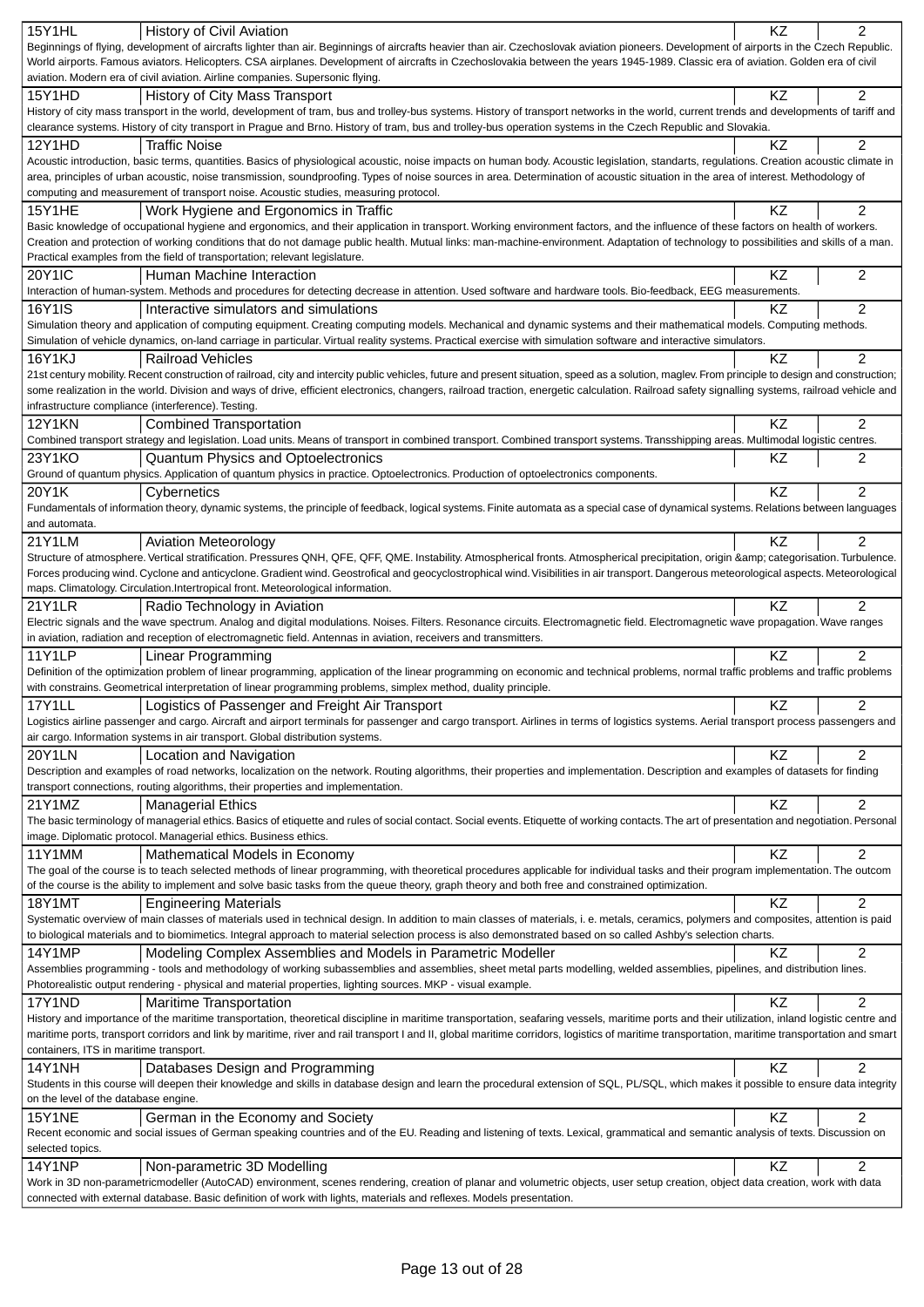| <b>20Y1NS</b><br><b>Neural Networks</b>                                                                                                                                                                                                                                      | KZ        | 2              |
|------------------------------------------------------------------------------------------------------------------------------------------------------------------------------------------------------------------------------------------------------------------------------|-----------|----------------|
| The basic structure and function of human brain and its main functional blocks and building elements - neurons. Models of neurons, modelling their networks and the basic paradigms                                                                                          |           |                |
| of artificial neural networks.                                                                                                                                                                                                                                               |           |                |
| 21Y1OL<br>Security of Air Transport                                                                                                                                                                                                                                          | KZ        | 2              |
| The development of civil aviation. Definitions and regulations. History of acts of unlawful interference. Terrorism in aviation. National security program. Crisis management. Protection                                                                                    |           |                |
| at airports - operational procedures. Modern means of protection and control.                                                                                                                                                                                                |           |                |
| 23Y1OK<br>Protection of Critical Objects and Infrastructures                                                                                                                                                                                                                 | KZ        | $\overline{2}$ |
| Types of technological systems, critical item, risks and their courses, criticality, vulnerability, connectivity, dependability, resilience, failure, protection, safety of critical objects and critical<br>infrastructures.                                                |           |                |
| 20Y1OI<br>Fare Collection and Information Systems                                                                                                                                                                                                                            | KZ        | $\overline{2}$ |
| Fare collection systems in public transport and their components (on-board units, validators, turnstiles, ). Information systems and their components for users (timetables, maps,                                                                                           |           |                |
| panels ) and operators (cycles, location or current delay of vehicles, ). The issue of tariff systems. Other examples of clearance systems (parking).                                                                                                                        |           |                |
| 14Y1OP<br><b>Operating System</b>                                                                                                                                                                                                                                            | KZ        | 2              |
| Distributions. Installation GNU/Linux OS. X-window system. Rights management - users and groups, ACL rights. Filesystems and attributes. Programs and processess. OS boot,                                                                                                   |           |                |
| runlevels. Basic console programs / commands. Config files. SW management, package systems. Programs in graphic shell - text, spreadsheet, graphic editors, sound, video and                                                                                                 |           |                |
| communication. Services management. Safe and secure configuration of OS. Remote administration.                                                                                                                                                                              |           |                |
| 14Y1OL<br><b>Linux Operating System</b>                                                                                                                                                                                                                                      | ΚZ        | 2              |
| Distributions. GNU/Linux system installation. X-window system. Rights - Users and Groups, ACL rights. Filesystems and file attributes. Programs and processes. Boot of OS, runlevels.                                                                                        |           |                |
| Basic console commands. Configuration files. Managing SW system. Programs in graphic mode - tools for text, graphics, sound, video, communication. Services management. Principles                                                                                           |           |                |
| of OS secure configuration. Remote administration.                                                                                                                                                                                                                           |           |                |
| <b>17Y1OF</b><br><b>Personal Finance</b><br>Personal finance (budget, financing of basic living needs), debt (loans and credits, payment instruments, interest and fees, debt trap), financing of housing (rent, mortgage, savings,                                          | KZ        | 2              |
| consumer loans, refinancing), savings and investments (investment horizon, return, risk, investment strategy), insurance (insurance types, suitability and adequacy), securing the future                                                                                    |           |                |
| (retirement savings and insurance).                                                                                                                                                                                                                                          |           |                |
| 15Y1OP<br>Turning Points of the Czech Nation                                                                                                                                                                                                                                 | KZ        | 2              |
| Crucial moments of more than a thousand-year long history of Western Slavs in Central Europe. Emphasis on relations to bordering nations and Europe as a whole. The Premyslid                                                                                                |           |                |
| state. Lands of the Czech Crown as a part of Habsburgh monarchy. 19th century political programmes. Foundation of Czechoslovakia. Disputes over the sense of Czech history.                                                                                                  |           |                |
| Changes of power structure in Europe during 20th century and the position of the Czech nation.                                                                                                                                                                               |           |                |
| <b>11Y1PV</b><br>Parametrical and Multicriterial Programming                                                                                                                                                                                                                 | KZ        | 2              |
| Solution to the problem of linear programming with a parameter in objective function, on right sides and in the matrix of coeficients of linear constraints. Computation of efficient solution.                                                                              |           |                |
| 17Y1PM<br>Personnel Management                                                                                                                                                                                                                                               | KZ        | 2              |
| Human sources, work group, man as personality, planning, choice, evaluation and education of human sources, work adaptation, teamwork, intercultural communication.                                                                                                          |           |                |
| <b>12Y1PC</b><br>Pedestrian and Cycling Transport                                                                                                                                                                                                                            | KZ        | $\overline{2}$ |
| Routes for pedestrians. Pedestrian crossings. Modifications for blind, dim-sighted and disabled people. Design of cycle routes network. Ways of cycle route layout and design parameters                                                                                     |           |                |
| for cyclists. Separation of cyclists from other transport modes. Cycle tracks and its design - one way streets, reserved traffic lanes, bus stops, crossings with other transport modes,<br>crossroads. Traffic signs and road marking for cyclists.                         |           |                |
| 20Y1PO<br>Weather, Air Quality and Transportation                                                                                                                                                                                                                            | <b>KZ</b> | $\overline{2}$ |
| State of the atmosphere, weather observation network, weather in transportation, road meteorology. Weather forecasting, data assimilation, probabilistic forecasts, forecast evaluation.                                                                                     |           |                |
| Air quality, main pollutants and their effects, atmospheric chemistry, traffic emissions. Greenhouse gasses, carbon cycle, a role of energy and transportation in climate change.                                                                                            |           |                |
| 14Y1PG<br><b>Computer Graphics</b>                                                                                                                                                                                                                                           | KZ        | 2              |
| Basic formats of graphic and possibilities of their editing and mutual conversion. Use of individual types according to character of work. Work with editing programs (within the user                                                                                       |           |                |
| level scope) using layers, DPI, colors. Basics of digital photography, scanning and computer technology like monitors and graphics cards.                                                                                                                                    |           |                |
| <b>Computer Controlled Experiments</b><br>11Y1PE                                                                                                                                                                                                                             | KZ        |                |
| Implementation of experiment consisting of designing, measurement method selection according to required results accuracy and available measurement devices, selection of                                                                                                    |           |                |
| computer-recorded parameters, data acquisition and results calculation. Evaluation of measurement method accuracy and result uncertainty.                                                                                                                                    |           |                |
| <b>18Y1PS</b><br><b>Computer Simulations in Mechanics</b>                                                                                                                                                                                                                    | KZ        | $\overline{2}$ |
| Principles and overview of tools for stress analysis of structures. Numerical methods in mechanics, finite element method. Geometric model development and adaptation of geometry                                                                                            |           |                |
| from other CAE systems. Assignment of material properties. The types of elements and their use. Discretization of solid model. Boundary conditions and application of the load. Basic<br>tasks of structural and modal analysis. Introduction to complex nonlinear problems. |           |                |
| <b>14Y1PI</b>                                                                                                                                                                                                                                                                | KZ        | $\overline{c}$ |
| Corporate Information System<br>Data-information-knowledge, components of information system, syntatic and semantic sense of data, structure of corporate information system, particular information system                                                                  |           |                |
| (personalistic, production, storage, etc.), corporate information politic and information control, risks of information system operation, legal environment of information system operation,                                                                                 |           |                |
| state information system, information system security, data protection, safety politics.                                                                                                                                                                                     |           |                |
| Advanced Methods of Parametric Programming<br>14Y1PM                                                                                                                                                                                                                         | KZ        | 2              |
| Assemblies programming - tools and methodology of working subassemblies and assemblies, sheet metal parts modelling, welded assemblies, pipelines, and distribution lines.                                                                                                   |           |                |
| Photorealistic output rendering - physical and material properties, lighting sources. MKP - visual example.                                                                                                                                                                  |           |                |
| 21Y1PU<br>Aircraft Maintenance Technology                                                                                                                                                                                                                                    | KZ        | $\overline{c}$ |
| Basics of aircraft maintenance technology, legislation, aircraft release into operation, safety, equipment.                                                                                                                                                                  |           |                |
| 12Y1PD<br><b>Assessment of Transport Structures</b>                                                                                                                                                                                                                          | KZ        | $\overline{c}$ |
| Assessment of transport structures, the EIA process. Multicriteria assessment methods, risk analysis, SWOT analysis. Landscape character, possibilities of its protection and assessment                                                                                     |           |                |
| transport structures on the landscape. Rating fragmentation and landscape connectivity in the preparation of linear structures. Practical examples of assessment of traffic buildings on                                                                                     |           |                |
| the environment.                                                                                                                                                                                                                                                             |           |                |
| 20Y1PK<br><b>Product Quality Management Processes</b><br>General principles of organization management. Management systems and international standards; quality management systems. Quality products, processes, systems. A framework                                        | KZ        | 2              |
| of standards for systems management, management principles. Principles of process management, monitoring and measurement systems management. Uniform framework of standards                                                                                                  |           |                |
| for systems management. Process management principles. Metrology and testing. Product certification.                                                                                                                                                                         |           |                |
| 14Y1PJ<br>C Programming Language                                                                                                                                                                                                                                             | KZ        | 2              |
| C programming language. Preprocessor, basics of the C language (data types, syntax, commands), functions, pointes, dynamical memory allocation, string, files, structures and unions.                                                                                        |           |                |
| Implementations of abstract data types (FIFO, LIFO, list), programming techniques (sorting, searching, recursion), using bitwise oprerators.                                                                                                                                 |           |                |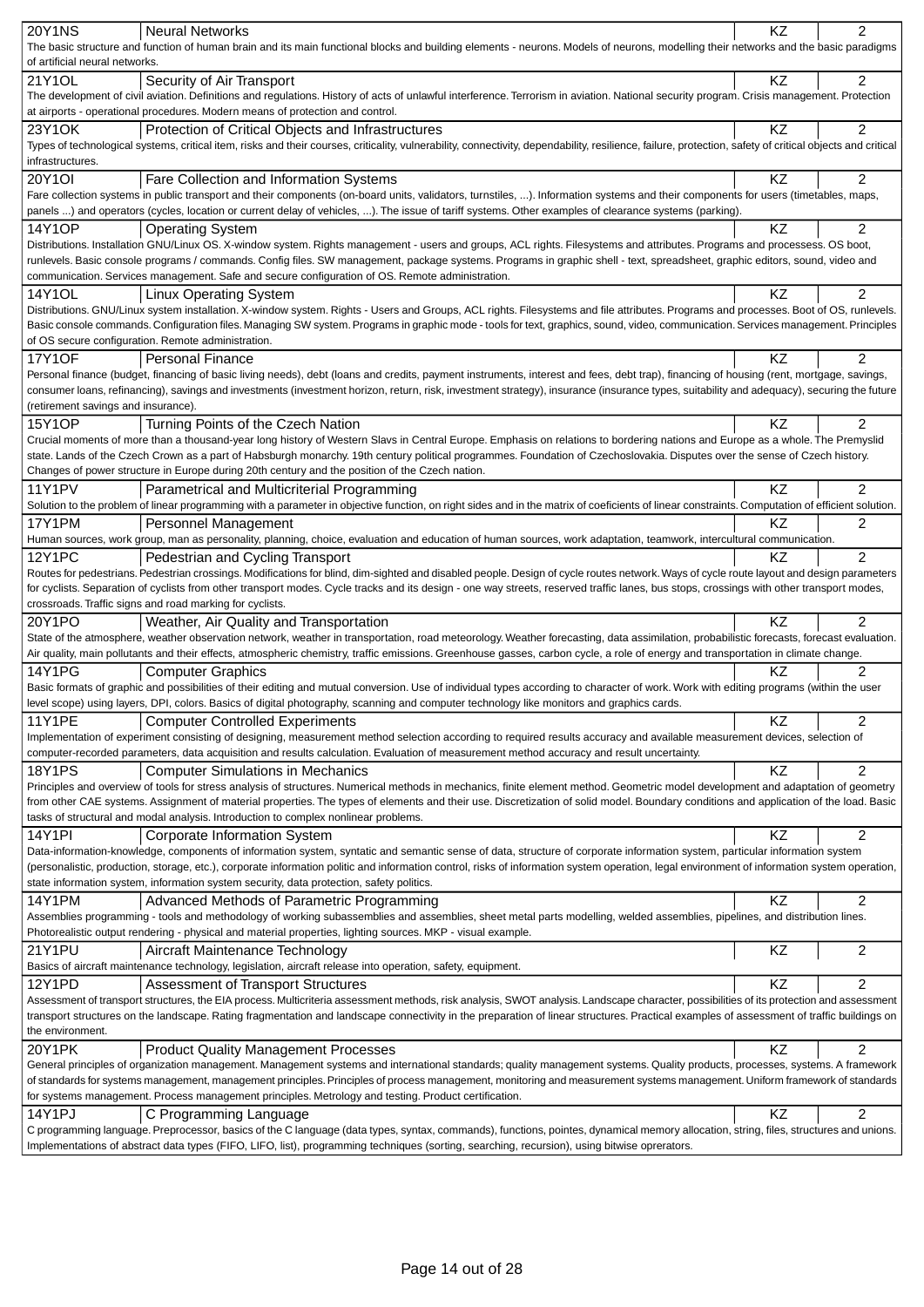| 12Y1C1                                    | Designing Roads in Civil 3D I                                                                                                                                                                                                                                                                                                                                                         | KZ        | $\overline{2}$ |
|-------------------------------------------|---------------------------------------------------------------------------------------------------------------------------------------------------------------------------------------------------------------------------------------------------------------------------------------------------------------------------------------------------------------------------------------|-----------|----------------|
|                                           | The course is devoted to the traffic buildings design field, specifically the design of roads as such, by the means of a 3D software. Students go through the complete design of this                                                                                                                                                                                                 |           |                |
|                                           | particular linear building, from the initial situation, over the longitudinal section, to the model and work sections and the cubic capacity calculation. The course also includes a basic                                                                                                                                                                                            |           |                |
|                                           | explanation of the traffic building design in the real-life profession.                                                                                                                                                                                                                                                                                                               |           |                |
| 12Y1C2                                    | Designing Roads in Civil 3D II                                                                                                                                                                                                                                                                                                                                                        | KZ        | $\overline{2}$ |
|                                           | The course is devoted to the traffic buildings design field, specifically the design of roads as such, by the means of a 3D software. Students go through the complete design of this                                                                                                                                                                                                 |           |                |
|                                           | particular linear building, from the initial situation, over the longitudinal section, to the model and work sections and the cubic capacity calculation. The previously acquired skills are                                                                                                                                                                                          |           |                |
|                                           | improved and developed. Students learn to design intersections.                                                                                                                                                                                                                                                                                                                       |           |                |
| 14Y1PA                                    | 3D Modeling in AutoCAD                                                                                                                                                                                                                                                                                                                                                                | KZ        | $\overline{2}$ |
|                                           | Work in 3D non-parametric modeller (AutoCAD) environment, scenes rendering, creation of planar and volumetric objects, user setup creation, object data creation, work with data                                                                                                                                                                                                      |           |                |
|                                           | connected with external database. Basic definition of work with lights, materials and reflexes. Models presentation.                                                                                                                                                                                                                                                                  |           |                |
| <b>16Y1PV</b>                             | Operation, Construction and Maintenance of Vehicles                                                                                                                                                                                                                                                                                                                                   | KZ        | $\overline{2}$ |
|                                           | Methods of vehicle production. Vehicle maintenance. Vehicle diagnostics. Maintenence and repair plans. Engine maintenance and emission measurement. Transmission mechanism.                                                                                                                                                                                                           |           |                |
| General principles of engine diagnostics. |                                                                                                                                                                                                                                                                                                                                                                                       |           |                |
| <b>12Y1PU</b>                             | Organization Disposition of Railway Stations                                                                                                                                                                                                                                                                                                                                          | KZ        | $\overline{2}$ |
|                                           | Connecting station. Passenger transport equipment. Freight transport equipment. Branch lines and railway traffic inside industrial company areas. Zone stations. Formation yards.                                                                                                                                                                                                     |           |                |
|                                           | Reserve stations. Technology of work in railway station with regard to its disposition. Railway station documentations in the Czech Republic railway network.                                                                                                                                                                                                                         |           |                |
| 12Y1RZ                                    | Railway Lines Reconstruction                                                                                                                                                                                                                                                                                                                                                          | KZ        | 2              |
|                                           | Principles of track maintainance technology. Track maintainance machinery, superstructure and substructure building machinery and special rail vehicles. Degradation of track geometrical                                                                                                                                                                                             |           |                |
|                                           | parameters - causes and elimination principles. Track sections and station tracks exclusion planning. Reconstruction timetable design of railway superstructure and substructure.                                                                                                                                                                                                     |           |                |
| <b>16Y1RE</b>                             | Control and Electronic Vehicle Systems                                                                                                                                                                                                                                                                                                                                                | ΚZ        | 2              |
|                                           | Elementary concepts of regulation. Tools for analytical solution, linear system description. Basic types of a regulator (PID), properties, advantages, disadvantages, function. Conventional                                                                                                                                                                                          |           |                |
|                                           | and hybrid drive control. Electric drive. Vehicle communication bus (CAN, LIN, FlexRay, ISObus, KWP2000 protocole etc.). Vehicle electronic control, safety, communication and                                                                                                                                                                                                        |           |                |
| comfort systems.                          |                                                                                                                                                                                                                                                                                                                                                                                       |           |                |
| 21Y1RZ                                    | Human Resources Management                                                                                                                                                                                                                                                                                                                                                            | KZ        | 2              |
|                                           | The position of human resources in the organization and related disciplines file. Substance, importance and challenges of human resources management. Internal and external                                                                                                                                                                                                           |           |                |
|                                           | environment of human resource management. Human resource planning. Search, recruitment and selection of employees. Motivation, evaluation and remuneration of staff. Positioning,                                                                                                                                                                                                     |           |                |
|                                           | dismissal and redundancies of employees. Education of employees. Planning career management.                                                                                                                                                                                                                                                                                          |           |                |
| <b>17Y1ST</b>                             | <b>Titan Simulation</b>                                                                                                                                                                                                                                                                                                                                                               | ΚZ        | 2              |
|                                           | Titan is a management game simulating the business decisions. Lets 2-8 student groups to produce and compete in the market with the same product. Students set a price and                                                                                                                                                                                                            |           |                |
|                                           | determine the quantity and capacity of production, plan budgets for marketing, research and development. They become familiar with the consequences of their decisions by the form                                                                                                                                                                                                    |           |                |
|                                           | of financial corporate reports and they use this information for other business decisions.                                                                                                                                                                                                                                                                                            |           |                |
| 20Y1SC                                    | Sensors and Actuators                                                                                                                                                                                                                                                                                                                                                                 | KZ        | $\overline{2}$ |
|                                           | Principles of sensors and actuators. Basics of measuring theory and actuating influence. The respective technologies and construction principles. Sensors of mechanical, electro-magnetic,                                                                                                                                                                                            |           |                |
|                                           | state (temperature, humidity), chemical and particle flow values. Electrical, pneumatic and hydraulic actuators and solid phase elements.                                                                                                                                                                                                                                             |           |                |
| <b>11Y1SI</b>                             | <b>Transportation Software Engineering</b>                                                                                                                                                                                                                                                                                                                                            | <b>KZ</b> | 2              |
|                                           | Basic concepts of software engineering, ranging from domain analysis, requirement analysis and software architectures to analyses, design and implementation using formal techniques                                                                                                                                                                                                  |           |                |
| and practical usuage.                     |                                                                                                                                                                                                                                                                                                                                                                                       |           |                |
| 22Y1SZ                                    | <b>Forensic Expertise</b>                                                                                                                                                                                                                                                                                                                                                             | KZ        | $\overline{2}$ |
|                                           | Historical evolution of forensic engineering, forensic activity, current legislature in the Czech Republic, different disciplines, notion of forensic, forensic legislation, basic forensic acts,                                                                                                                                                                                     |           |                |
|                                           | expert role in the obtaining proofs, forensic methodology. Notion of the evidence, general principles of evidence obtaining, metrology, protocol, evidences collection, site inspection,                                                                                                                                                                                              |           |                |
|                                           | forensic report, elements. Finding, expert testimony / report.                                                                                                                                                                                                                                                                                                                        |           |                |
| <b>16Y1KS</b>                             | Quality and Reliability of Vehicles                                                                                                                                                                                                                                                                                                                                                   | KZ        | 2              |
|                                           | Quality and reliability theory in design, development, production and operation of vehicles. Definition and possible approach to quality and reliability. Key legislation. FMEA (Failure<br>Mode and Effects Analysis), QFD (Quality Function Deployment), DFx (Design for Assamly, Manufacturying, Quality, Services ) and other methods used in industrial applications.            |           |                |
|                                           | Knowledge-based systems of quality and reliability, data collection.                                                                                                                                                                                                                                                                                                                  |           |                |
|                                           |                                                                                                                                                                                                                                                                                                                                                                                       |           |                |
| <b>12Y1SU</b>                             | Road Management and Maintenance<br>Getting familiar with ownership of roads in the Czech Republic and the administration of the road at the state and county level. It is presented development of road network, short,                                                                                                                                                               | KZ.       | $\overline{2}$ |
|                                           | medium and long-term strategy of the Ministry of Transport. Maintenance of roads winter and summer, its requirements, specifics, possibilities and repair methods are discussed in the                                                                                                                                                                                                |           |                |
|                                           | classroom as well as investment activity in highway engineering.                                                                                                                                                                                                                                                                                                                      |           |                |
| <b>18Y1SN</b>                             |                                                                                                                                                                                                                                                                                                                                                                                       | KZ        | 2              |
|                                           | <b>Statically Nondeterminated Structures</b><br>Deformations of the beam element, virtual work. Strength method. Frame analysis by strength method. Deformation method. Frame analysis by deformation method. Simple planar                                                                                                                                                           |           |                |
|                                           | grid. Beam on elastic Winkler's foundation. Calculation beam on elastic foundation. Basement of the mathematical elasticity. Calculation of walls. Calculation of plates. Cylindrical                                                                                                                                                                                                 |           |                |
| shells. Examples of calculations.         |                                                                                                                                                                                                                                                                                                                                                                                       |           |                |
| 21Y1TH                                    | Aircraft Technical Handling                                                                                                                                                                                                                                                                                                                                                           | KZ.       | 2              |
|                                           | Aircraft towing and pushing tractors. GPU. Air conditioning and heating units. Aircraft fuel equipment. De-acing and anti-icing units. Loading and unloading units. Equipment for                                                                                                                                                                                                     |           |                |
|                                           | passangers onboarding and offboarding. Operational processes of aircraft technical handling and regulations. Modernization and technical progress.                                                                                                                                                                                                                                    |           |                |
| 16Y1TJ                                    |                                                                                                                                                                                                                                                                                                                                                                                       | KZ        | $\overline{2}$ |
|                                           | <b>Technological Quality Aspects</b><br>Certification and acreditation. Quality management. Standards of Quality Management and its application. Quality system creation. Tools and methods of quality improvement. Conformity                                                                                                                                                        |           |                |
|                                           | verification. Environmental certification. Workplace certification. QMS integration. Classification, certification of products and producers.                                                                                                                                                                                                                                         |           |                |
|                                           |                                                                                                                                                                                                                                                                                                                                                                                       |           | 2              |
| 20Y1TE                                    | Technology of Electronic Systems                                                                                                                                                                                                                                                                                                                                                      | KZ        |                |
|                                           | Characteristics of the technological process, the relation of the design, construction and technology. General scheme of technological process. Principles and characteristics of basic<br>electronic elements. Basic technology of integrated circuits. Synthesis of integrated circuits. Higher levels of technology components. Measurement, diagnostics, reliability. Operational |           |                |
| aspects of electronic systems.            |                                                                                                                                                                                                                                                                                                                                                                                       |           |                |
| 20Y1TD                                    | <b>Telematics Databases</b>                                                                                                                                                                                                                                                                                                                                                           | KZ        | 2              |
|                                           | Issue of telematics databases, work with OpenStreetMap layer, use of Linux OS and PostgreSQL with PostGIS extension, real traffic data.                                                                                                                                                                                                                                               |           |                |
| <b>11Y1TG</b>                             |                                                                                                                                                                                                                                                                                                                                                                                       | KZ        | $\overline{2}$ |
|                                           | <b>Graph Theory</b>                                                                                                                                                                                                                                                                                                                                                                   |           |                |
|                                           | Basic concepts and terminology of graph theory, graph representation. Problems of graph theory, problem instance. Graph search algorithms, trees, minimum spanning tree, shortest<br>path problem, Eulerian path, bipartite graph matching, flow networks, circulations, critical path method, traveling salesman problem. Problem of existence and optimization and algorithms       |           |                |
|                                           | for their solving. Computational complexity, dealing with NP-complete problems, heuristic approach.                                                                                                                                                                                                                                                                                   |           |                |
| 16Y1TZ                                    | <b>Transporting Devices</b>                                                                                                                                                                                                                                                                                                                                                           | KZ        | $\overline{2}$ |
|                                           | Flow of masses, material transport technology, loose material transport - conveyors with tractive elements, conveyors without tractive elements, transport of piece material - continual                                                                                                                                                                                              |           |                |
|                                           | transport devices, cyclic transport devices, crane mechanisms, steel constructions. Vertical transport, transport in mines, long-distance conveyor belt transport.                                                                                                                                                                                                                    |           |                |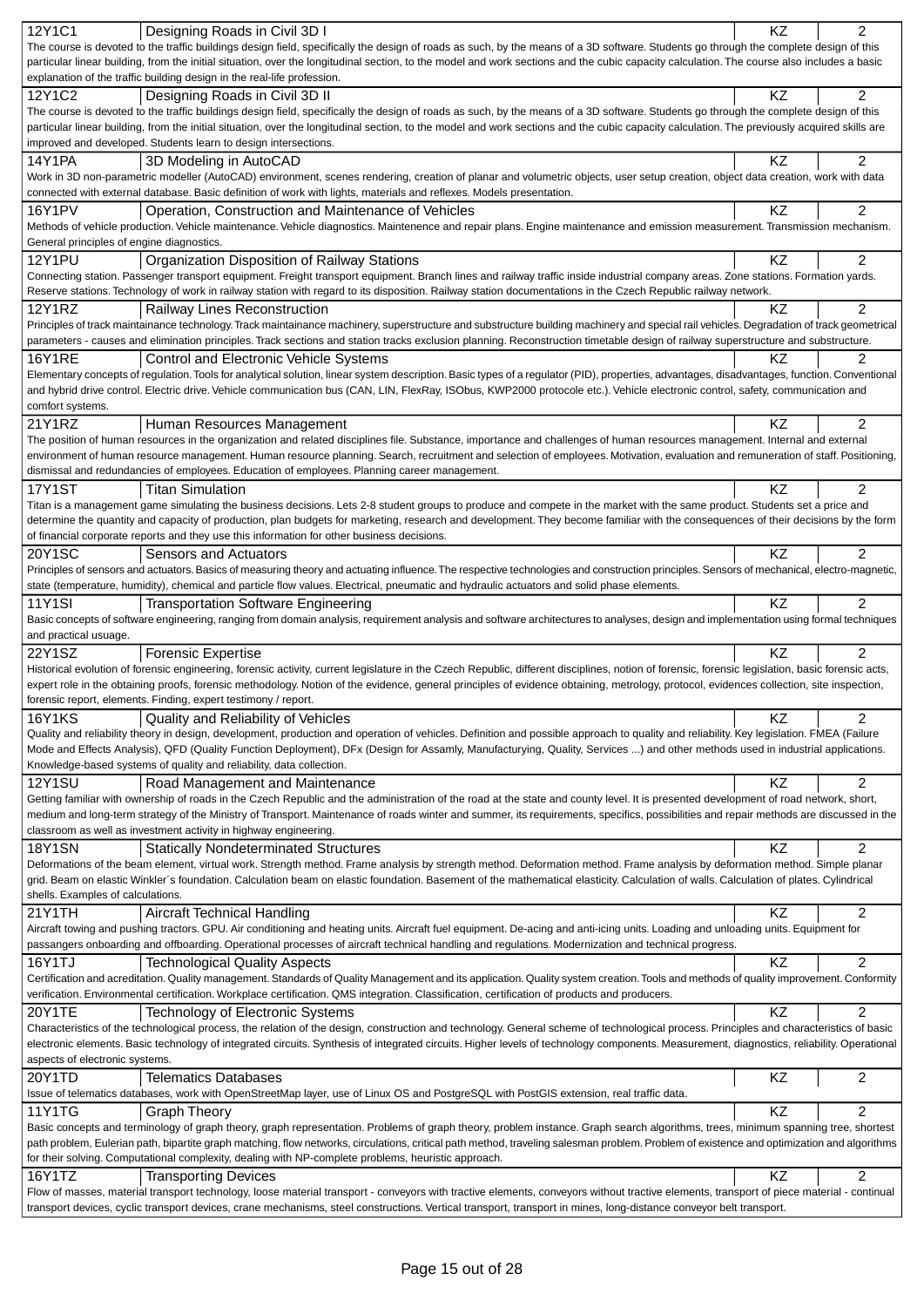| 14Y1TI<br>Creating Interactive Internet Applications                                                                                                                                             | KZ | $\overline{c}$ |
|--------------------------------------------------------------------------------------------------------------------------------------------------------------------------------------------------|----|----------------|
| Possibilities of scripting language PHP. Overview of PHP language syntax, and functions. Analysis of finished scripts and demonstration of solutions. Your own application programmed            |    |                |
| in PHP language.                                                                                                                                                                                 |    |                |
| 21Y1UT<br>Airports Maintenance                                                                                                                                                                   | KZ | $\overline{2}$ |
| Summer airport maintenance. Summer maintenance equipment. Winter airport maintenance. Winter maintenance equipment. De-icing / anti-icing of aircraft. De-icing / anti-icing liquid.             |    |                |
| Operating procedures, limitations, practices.                                                                                                                                                    |    |                |
| Introduction of Rail Vehicles<br><b>18Y1UK</b>                                                                                                                                                   | KZ | 2              |
| Basic characteristics and parameters rail transport systems - railway and urban transport. Basis driving mechanics rail vehicles - equation of motion train and unit trains. Rolling and         |    |                |
| track resistance. Total running resistance. Acceleration force. Analyzing driving cycle rail vehicle. Speed-power diagrams and characteristics rail vehicle - hydromechanic, hydrodynamic        |    |                |
| and electric drive. Design concept rail vehicles and drive of wheel set.                                                                                                                         |    |                |
| 14Y1VB<br><b>Visual Basic</b>                                                                                                                                                                    | ΚZ | 2              |
| Applications developing for Visual Basic on MS-Windows .NET platform with use of .NET libraries or Visual Studio tools for graphic or console mode. Further, creation of installation            |    |                |
| utilities for these applications. Work with VBA at superstructures creation for MS-Windows applications supporting VBA.                                                                          |    |                |
| <b>12Y1VC</b><br><b>Waterways and Shipping</b>                                                                                                                                                   | KZ | $\overline{c}$ |
| Basic modes of transport. The position of water transport in the transport system of the Czech Republic and the EU. Advantages and disadvantages of water transport. Basic systems               |    |                |
| of waterways in Europe, a network of waterways in the Czech Republic. Construction of the waterway and its equipment. Management of waterways and its operation. The legal regime                |    |                |
| in inland navigation, navigation rules of operation, navigation maps.                                                                                                                            |    |                |
| 23Y1VS<br><b>Negotiation and Cooperation</b>                                                                                                                                                     | KZ | $\overline{2}$ |
| Code of conduct for negotiation. The influence of personality traits on the negotiations. Negotiation and commanding. Teamwork. Variants teams. Informal and formal role in the team.            |    |                |
| Principles of negotiation, the essence of negotiation, the differences in negotiation in business and in crisis situations, the principle of "win both", specifications and bidding, the role of |    |                |
| trust.                                                                                                                                                                                           |    |                |
| 14Y1VM<br>Development of Applications for Mobile Devices                                                                                                                                         | KZ | $\overline{2}$ |
| Object oriented programming, Java programming language, development environment, operating system Android, development application - widgets, containers, threads, menu,                         |    |                |
| permissions, services, GUI.                                                                                                                                                                      |    |                |
| Development in Railroad Vehicles<br>16Y1VT                                                                                                                                                       | KZ | 2              |
| Railroad vehicles traction. Railroad vehicle parametres regulation. Control and driving of railroad vehicles. Importance in heavy duty and personal transportation. Critical situation           |    |                |
| assesment. New materials in design. International standardization.                                                                                                                               |    |                |
| 14Y1W1<br>Webdesign 1                                                                                                                                                                            | KZ | 2              |
| Students will learn the basics of communication HTTP, URL and addressing, markup languages HTML and XHTML, HTML tags, rules of web accessibility and usability, CSS properties                   |    |                |
| and selectors, the issue of web browsers, creating one to three column layout pages, sites validation, conditional comments. Topics will be practiced on practical examples.                     |    |                |
| 14Y1W2<br>Webdesign 2                                                                                                                                                                            | KZ | $\overline{2}$ |
| Students will learn advanced techniques CSS, responsive webdesign, CSS frontends, content management systems, JavaScript, jQuery, SEO, web server installation + configuration                   |    |                |
| directives. Topics will be practiced on practical examples.                                                                                                                                      |    |                |
| Introduction into Applied Computer Graphics<br>16Y1ZG                                                                                                                                            | KZ | $\overline{c}$ |
| Computer graphics, division and applications with emphasis on transport, including development and research. Colours, colour perception, colour schemes, models, principles of 2D                |    |                |
| and 3D generation, elementary algorithms for graphic data workout. Visualisation principles and tasks, technics, graphics and visualisation HW basics. Introduction to 2D and 3D                 |    |                |
| graphics software.                                                                                                                                                                               |    |                |
| 11Y1ZF<br>Introduction to Solid State Physics                                                                                                                                                    | ΚZ | $\overline{2}$ |
| Structure of solids, crystal lattice, Bloch function, Brillouin zones. Bend theory of solids. Dynamics of 1D lattice. Phonons. Thermodynamic properties of solids. Semiconductors.               |    |                |
| Magnetism.                                                                                                                                                                                       |    |                |
| 21Y1ZA<br><b>Basics of Aerobatics</b>                                                                                                                                                            | KZ | 2              |
| The history, development and aerobatics in present, aerodynamics and mechanics of flight during marginal flight modes, piloting technique of individual elements, competition aerobatics,        |    |                |
| aerobatics programs, preparation for practicing aerobatics and safety training, competitive psychology and concentration on performance.                                                         |    |                |
| 14Y1ZM<br>Fundamentals of parametric and adaptive modeling                                                                                                                                       | KZ | $\overline{2}$ |
| Basics of work at products and parts creation. Sketch drawing by help of geometric relations, parametric dimensions, creation of adaptive models from 2D sketches. Import and export             |    |                |
| from and to another systems. Fundamentals of assemblies creation.                                                                                                                                |    |                |
| 11Y1ZM<br>Foundation of MATLAB Programming                                                                                                                                                       | KZ | 2              |
| To explain the principle of algorithmization, flow charts, description of MATLAB environment and its settings, MATLAB help, mathematical operators, matrices and elements operations,            |    |                |
| control flow, inputs and outputs, graphics, optimization and program code debugging.                                                                                                             |    |                |
| <b>12Y1ZU</b><br>Principles of Urbanism                                                                                                                                                          | KZ | 2              |
| Survey on history of city and settlement building. Functional components and their mutual relations (working, living, recreation, transportation). Spacial arrangement of settlements.           |    |                |
| Types of towns or cities with a certain prevailing function, forms of their development. Brief overview of land-use planning.                                                                    |    |                |
| 16Y1ZL<br>Vehicle Testing, Legislation and Construction                                                                                                                                          | KZ | 2              |
| Vehicle, bus and motorbike costruction, aggregate computing, driving resistance, build and parameters of traction, constructional arrangement of personal cars, trucks, buses, motorbikes,       |    |                |
| legislation in the EU and in the world, technical legislation creation, testing methods, vehicle tests, accelerated tests, mathematical modelling in testing.                                    |    |                |
|                                                                                                                                                                                                  |    |                |

Name of the block: Jazyky Minimal number of credits of the block: 12 The role of the block: J

Code of the group: JZ-B-3.4 12/13 Name of the group: Jazyk bak. 5.6.sem. od 12/13 Requirement credits in the group: In this group you have to gain 6 credits Requirement courses in the group: In this group you have to complete 2 courses Credits in the group: 6 Note on the group: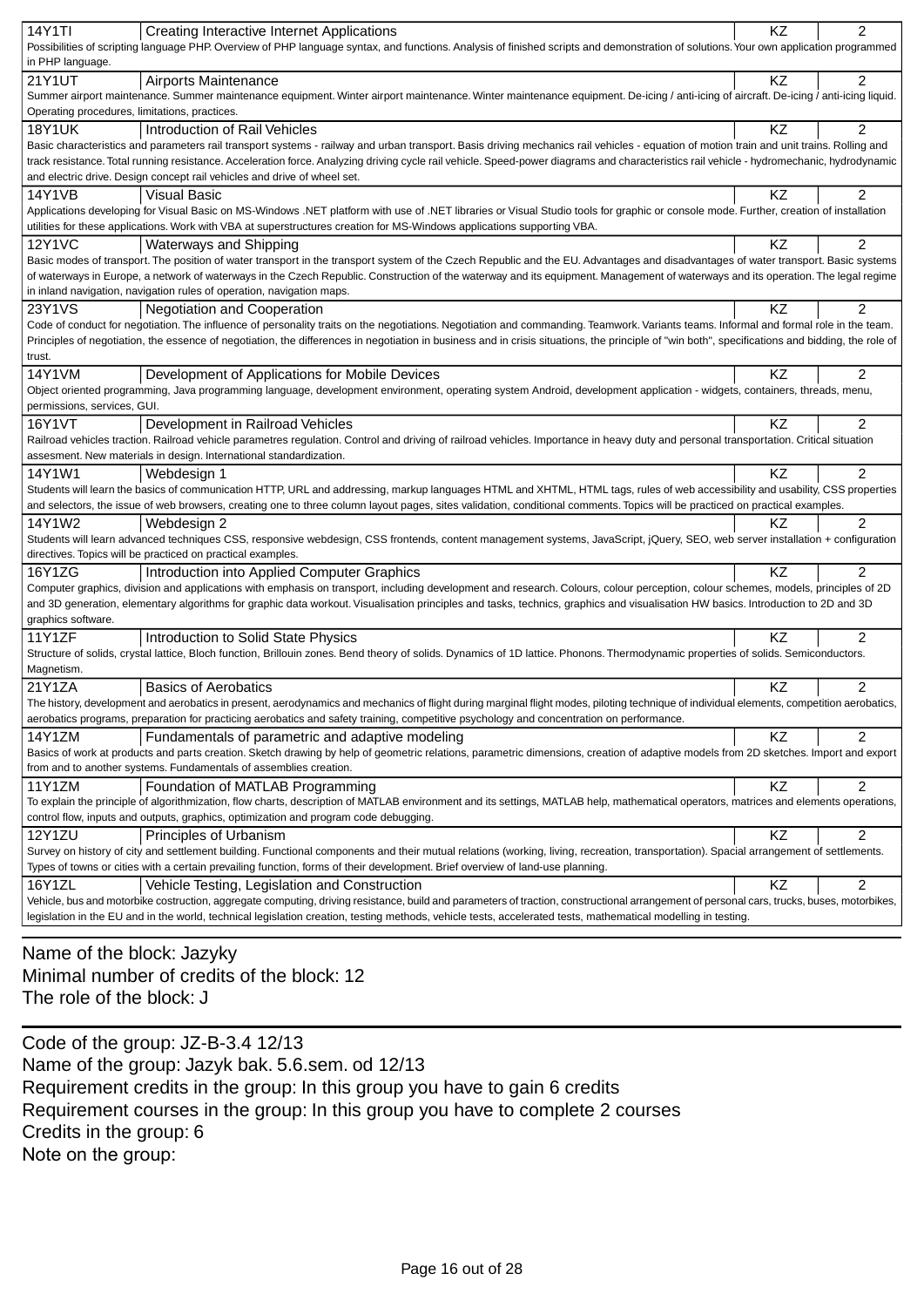| Code                                                                                                                   | Name of the course / Name of the group of courses<br>(in case of groups of courses the list of codes of their<br>members)<br>Tutors, authors and guarantors (gar.)                                                                                                                                                                                                                                                                                                             | Completion Credits |   |           | Scope Semester | Role |
|------------------------------------------------------------------------------------------------------------------------|--------------------------------------------------------------------------------------------------------------------------------------------------------------------------------------------------------------------------------------------------------------------------------------------------------------------------------------------------------------------------------------------------------------------------------------------------------------------------------|--------------------|---|-----------|----------------|------|
| 15JZ3A                                                                                                                 | Foreign Language - English 3                                                                                                                                                                                                                                                                                                                                                                                                                                                   | Z                  | 3 | $0 + 4$   | Z              | J    |
| 15JZ4A                                                                                                                 | Foreign Language - English 4                                                                                                                                                                                                                                                                                                                                                                                                                                                   | Z,ZK               | 3 | $0 + 4$   | L              | J    |
| 15JZ3F                                                                                                                 | Foreign Language - French 3<br>Eva Rezlerová, Jan Feit, Irena Veselková                                                                                                                                                                                                                                                                                                                                                                                                        | Z                  | 3 | 0P+4C+10B | Z              | J    |
| 15JZ4F                                                                                                                 | Foreign Language - French 4<br>Eva Rezlerová, Irena Veselková                                                                                                                                                                                                                                                                                                                                                                                                                  | Z,ZK               | 3 | 0P+4C+10B | L              | J    |
| 15JZ3N                                                                                                                 | Foreign Language - German 3<br>Eva Rezlerová, Jan Feit, Barbora T hníková, Ester Prokešová, Jana Štikarová                                                                                                                                                                                                                                                                                                                                                                     | Z                  | 3 | 0P+4C+10B | Z              | J    |
| 15JZ4N                                                                                                                 | Foreign Language - German 4<br>Eva Rezlerová, Jana Štikarová                                                                                                                                                                                                                                                                                                                                                                                                                   | Z,ZK               | 3 | 0P+4C+10B | L              | J    |
| 15JZ3R                                                                                                                 | Foreign Language - Russian 3<br>Eva Rezlerová, Jan Feit, Marie Michlová                                                                                                                                                                                                                                                                                                                                                                                                        | Z                  | 3 | 0P+4C+10B | Ζ              | J    |
| 15JZ4R                                                                                                                 | Foreign Language - Russian 4<br>Eva Rezlerová, Marie Michlová                                                                                                                                                                                                                                                                                                                                                                                                                  | Z,ZK               | 3 | 0P+4C+10B | L              | J    |
| 15JZ3S                                                                                                                 | Foreign Language - Spanish 3<br>Eva Rezlerová, Jan Feit, Nina Hricsina Puškinová                                                                                                                                                                                                                                                                                                                                                                                               | Z                  | 3 | 0P+4C+10B | Z              | J    |
| 15JZ4S                                                                                                                 | Foreign Language - Spanish 4<br>Eva Rezlerová, Nina Hricsina Puškinová                                                                                                                                                                                                                                                                                                                                                                                                         | Z,ZK               | 3 | 0P+4C+10B | L              | J    |
|                                                                                                                        | Characteristics of the courses of this group of Study Plan: Code=JZ-B-3.4 12/13 Name=Jazyk bak. 5.6.sem. od 12/13                                                                                                                                                                                                                                                                                                                                                              |                    |   |           |                |      |
| 15JZ3A                                                                                                                 | Foreign Language - English 3<br>Grammar structure and stylistics. Conversational and specialised topics selected according to the language group level and with regard to the Faculty's fields of study. Focus on<br>improvement in perceptive and communicative skills; widening the vocabulary. Basic kinds of compositions. Presentations of own findings in both oral and written forms. Technical<br>texts and their features; practice of oral and written presentation. |                    |   |           | Ζ              | 3    |
| 15JZ4A                                                                                                                 | Foreign Language - English 4<br>Grammar structure and stylistics. Conversational and specialised topics selected according to the language group level and with regard to the Faculty's fields of study. Focus on<br>improvement in perceptive and communicative skills; widening the vocabulary. Basic kinds of compositions. Presentations of own findings in both oral and written forms. Technical<br>texts and their features; practice of oral and written presentation. |                    |   |           | Z.ZK           | 3    |
| 15JZ3F<br>features. Practice of oral and written presentation.                                                         | Foreign Language - French 3<br>Grammar and stylistics. Selection of conversation and professional topics based on the language level and study focus at the Faculty. Improvement of language structure knowledge<br>and perceptive and communicative skills, vocabulary development. Basic stylistic forms. Presentation of own knowledge in oral and written form. Work with (professional) text and its                                                                      |                    |   |           | Z              | 3    |
| 15JZ4F<br>features. Practice of oral and written presentation.                                                         | Foreign Language - French 4<br>Grammar and stylistics. Selection of conversation and professional topics based on the language level and study focus at the Faculty. Improvement of language structure knowledge<br>and perceptive and communicative skills, vocabulary development. Basic stylistic forms. Presentation of own knowledge in oral and written form. Work with (professional) text and its                                                                      |                    |   |           | Z.ZK           | 3    |
| 15JZ3N<br>features. Practice of oral and written presentation.                                                         | Foreign Language - German 3<br>Grammar and stylistics. Selection of conversation and professional topics based on the language level and study focus at the Faculty. Improvement of language structure knowledge<br>and perceptive and communicative skills, vocabulary development. Basic stylistic forms. Presentation of own knowledge in oral and written form. Work with (professional) text and its                                                                      |                    |   |           | Ζ              | 3    |
| 15JZ4N                                                                                                                 | Z,ZK<br>3<br>Foreign Language - German 4<br>Grammar and stylistics. Selection of conversation and professional topics based on the language level and study focus at the Faculty. Improvement of language structure knowledge<br>and perceptive and communicative skills, vocabulary development. Basic stylistic forms. Presentation of own knowledge in oral and written form. Work with (professional) text and its<br>features. Practice of oral and written presentation. |                    |   |           |                |      |
| 15JZ3R<br>features. Practice of oral and written presentation.                                                         | Foreign Language - Russian 3<br>Grammar and stylistics. Selection of conversation and professional topics based on the language level and study focus at the Faculty. Improvement of language structure knowledge<br>and perceptive and communicative skills, vocabulary development. Basic stylistic forms. Presentation of own knowledge in oral and written form. Work with (professional) text and its                                                                     |                    |   |           | Z              | 3    |
| 15JZ4R                                                                                                                 | Foreign Language - Russian 4<br>Grammar and stylistics. Selection of conversation and professional topics based on the language level and study focus at the Faculty. Improvement of language structure knowledge<br>and perceptive and communicative skills, vocabulary development. Basic stylistic forms. Presentation of own knowledge in oral and written form. Work with (professional) text and its                                                                     |                    |   |           | Z,ZK           | 3    |
| features. Practice of oral and written presentation.<br>15JZ3S<br>features. Practice of oral and written presentation. | Foreign Language - Spanish 3<br>Grammar and stylistics. Selection of conversation and professional topics based on the language level and study focus at the Faculty. Improvement of language structure knowledge<br>and perceptive and communicative skills, vocabulary development. Basic stylistic forms. Presentation of own knowledge in oral and written form. Work with (professional) text and its                                                                     |                    |   |           | Z              | 3    |
| 15JZ4S<br>features. Practice of oral and written presentation.                                                         | Foreign Language - Spanish 4<br>Grammar and stylistics. Selection of conversation and professional topics based on the language level and study focus at the Faculty. Improvement of language structure knowledge<br>and perceptive and communicative skills, vocabulary development. Basic stylistic forms. Presentation of own knowledge in oral and written form. Work with (professional) text and its                                                                     |                    |   |           | Z,ZK           | 3    |

Code of the group: JZ-B-1,2 11/12 Name of the group: Jazyk bak.3.4.sem.od 11/12 Requirement credits in the group: In this group you have to gain 6 credits Requirement courses in the group: In this group you have to complete 2 courses Credits in the group: 6 Note on the group: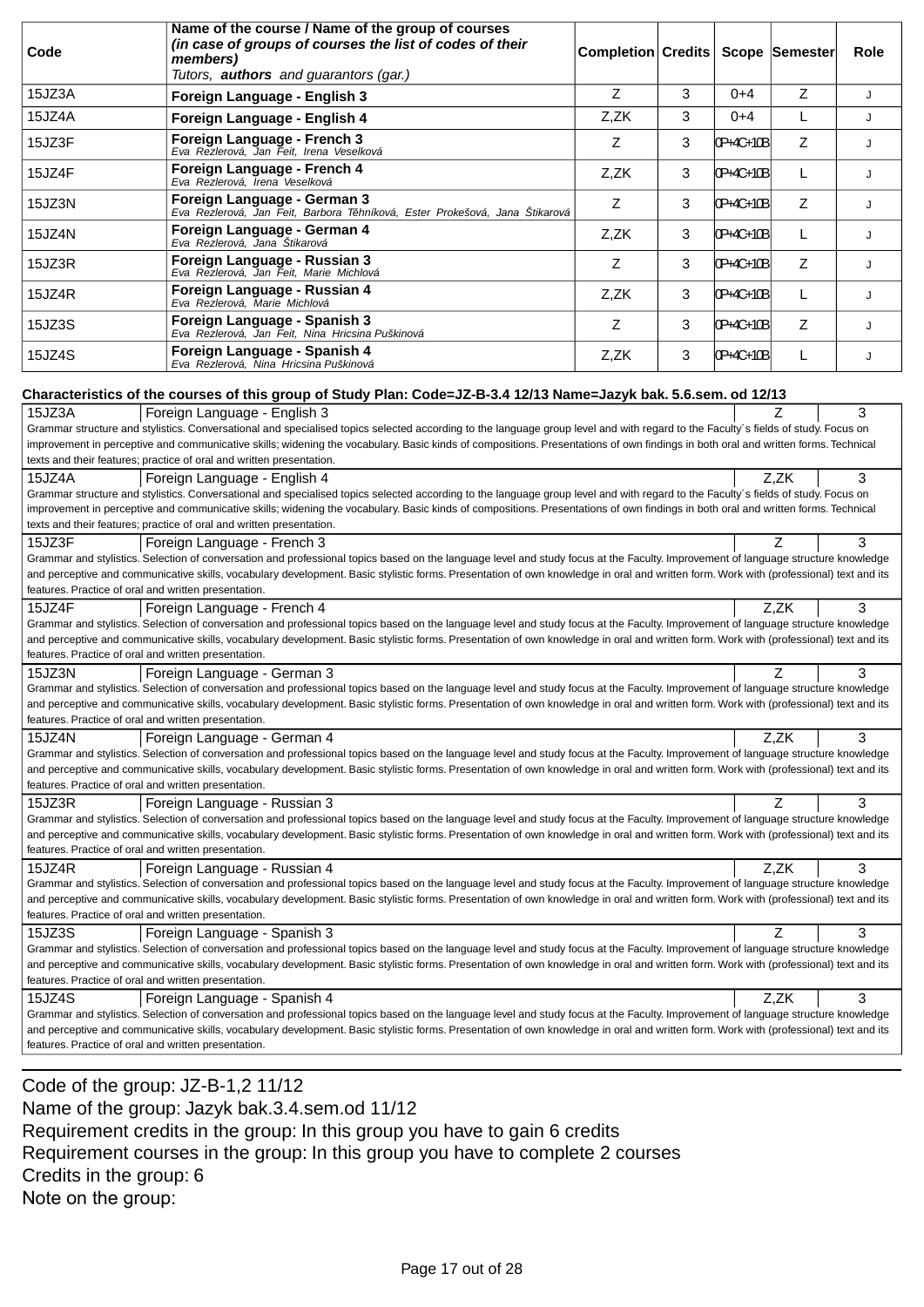|        | Name of the course / Name of the group of courses                                                                                                                                                                                                                                                                                                                      |                                   |   |           |      |      |
|--------|------------------------------------------------------------------------------------------------------------------------------------------------------------------------------------------------------------------------------------------------------------------------------------------------------------------------------------------------------------------------|-----------------------------------|---|-----------|------|------|
| Code   | (in case of groups of courses the list of codes of their<br>members)                                                                                                                                                                                                                                                                                                   | Completion Credits Scope Semester |   |           |      | Role |
|        | Tutors, <b>authors</b> and guarantors (gar.)                                                                                                                                                                                                                                                                                                                           |                                   |   |           |      |      |
| 15JZ1A | Foreign Language - English 1<br>Eva Rezlerová, Jan Feit, Marie Michlová, Peter Morpuss, Dana Boušová, Jitka<br>He manová, Lenka Monková, Markéta Olehlová, Markéta Vojanová,                                                                                                                                                                                           | Z                                 | 3 | 0P+4C+10B |      | J    |
| 15JZ2A | Foreign Language - English 2<br>Eva Rezlerová, Jan Feit, Marie Michlová, Peter Morpuss, Jitka He manová,<br>Lenka Monková, Markéta Olehlová, Markéta Vojanová, Marek Tome ek                                                                                                                                                                                           | Z,ZK                              | 3 | 0P+4C+10B |      | J    |
| 15JZ1F | Foreign Language - French 1                                                                                                                                                                                                                                                                                                                                            | Z                                 | 3 | $0+4$     | Z    | J    |
| 15JZ2F | Foreign Language - French 2                                                                                                                                                                                                                                                                                                                                            | Z,ZK                              | 3 | $0 + 4$   | L    | J    |
| 15JZ1N | Foreign Language - German 1                                                                                                                                                                                                                                                                                                                                            | Z                                 | 3 | $0 + 4$   | Z    | J    |
| 15JZ2N | Foreign Language - German 2                                                                                                                                                                                                                                                                                                                                            | Z,ZK                              | 3 | $0 + 4$   | L    | J    |
| 15JZ1R | Foreign Language - Russian 1                                                                                                                                                                                                                                                                                                                                           | Z                                 | 3 | $0 + 4$   | Z    | J    |
| 15JZ2R | Foreign Language - Russian 2                                                                                                                                                                                                                                                                                                                                           | Z,ZK                              | 3 | $0+4$     | L    | J    |
| 15JZ1S | Foreign Language - Spanish 1                                                                                                                                                                                                                                                                                                                                           | Z                                 | 3 | $0+4$     | Z    | J    |
| 15JZ2S | Foreign Language - Spanish 2                                                                                                                                                                                                                                                                                                                                           | Z,ZK                              | 3 | $0 + 4$   | L    | J    |
|        | Characteristics of the courses of this group of Study Plan: Code=JZ-B-1,2 11/12 Name=Jazyk bak.3.4.sem.od 11/12                                                                                                                                                                                                                                                        |                                   |   |           |      |      |
| 15JZ1A | Foreign Language - English 1                                                                                                                                                                                                                                                                                                                                           |                                   |   |           | Z    | 3    |
|        | Grammatical structures and style. Selection of conversation topics relating to transportation sciences. Extending vocabulary, developing perceptive and communicative skills. Elementary                                                                                                                                                                               |                                   |   |           |      |      |
|        | stylistics forms. Oral and written presentation of original research. Academic text principles and reading comprehension. Principles of rhetoric.                                                                                                                                                                                                                      |                                   |   |           |      |      |
| 15JZ2A | Foreign Language - English 2                                                                                                                                                                                                                                                                                                                                           |                                   |   |           | Z,ZK | 3    |
|        | Grammatical structures and style. Selection of conversation topics relating to transportation sciences. Extending vocabulary, developing perceptive and communicative skills. Elementary                                                                                                                                                                               |                                   |   |           |      |      |
|        | stylistics forms. Oral and written presentation of original research. Academic text principles and reading comprehension. Principles of rhetoric.                                                                                                                                                                                                                      |                                   |   |           |      |      |
| 15JZ1F | Foreign Language - French 1                                                                                                                                                                                                                                                                                                                                            |                                   |   |           | 7    | 3    |
|        | Grammar structure and stylistics. Conversational and specialised topics selected according to the language group level and with regard to the Faculty's fields of study. Focus on<br>improvement in perceptive and communicative skills; widening the vocabulary. Basic kinds of compositions. Presentations of own findings in both oral and written forms. Technical |                                   |   |           |      |      |
|        | texts and their features; practice of oral and written presentation.                                                                                                                                                                                                                                                                                                   |                                   |   |           |      |      |
| 15JZ2F | Foreign Language - French 2                                                                                                                                                                                                                                                                                                                                            |                                   |   |           | Z,ZK | 3    |
|        | Grammar structure and stylistics. Conversational and specialised topics selected according to the language group level and with regard to the Faculty's fields of study. Focus on                                                                                                                                                                                      |                                   |   |           |      |      |
|        | improvement in perceptive and communicative skills; widening the vocabulary. Basic kinds of compositions. Presentations of own findings in both oral and written forms. Technical                                                                                                                                                                                      |                                   |   |           |      |      |
|        | texts and their features; practice of oral and written presentation.                                                                                                                                                                                                                                                                                                   |                                   |   |           |      |      |
| 15JZ1N | Foreign Language - German 1<br>Grammar structure and stylistics. Conversational and specialised topics selected according to the language group level and with regard to the Faculty's fields of study. Focus on                                                                                                                                                       |                                   |   |           | 7    | 3    |
|        | improvement in perceptive and communicative skills; widening the vocabulary. Basic kinds of compositions. Presentations of own findings in both oral and written forms. Technical                                                                                                                                                                                      |                                   |   |           |      |      |
|        | texts and their features; practice of oral and written presentation.                                                                                                                                                                                                                                                                                                   |                                   |   |           |      |      |
| 15JZ2N | Foreign Language - German 2                                                                                                                                                                                                                                                                                                                                            |                                   |   |           | Z,ZK | 3    |
|        | Grammar structure and stylistics. Conversational and specialised topics selected according to the language group level and with regard to the Faculty's fields of study. Focus on                                                                                                                                                                                      |                                   |   |           |      |      |
|        | improvement in perceptive and communicative skills; widening the vocabulary. Basic kinds of compositions. Presentations of own findings in both oral and written forms. Technical<br>texts and their features; practice of oral and written presentation.                                                                                                              |                                   |   |           |      |      |
| 15JZ1R | Foreign Language - Russian 1                                                                                                                                                                                                                                                                                                                                           |                                   |   |           | Ζ    | 3    |
|        | Grammar structure and stylistics. Conversational and specialised topics selected according to the language group level and with regard to the Faculty's fields of study. Focus on                                                                                                                                                                                      |                                   |   |           |      |      |
|        | improvement in perceptive and communicative skills; widening the vocabulary. Basic kinds of compositions. Presentations of own findings in both oral and written forms. Technical                                                                                                                                                                                      |                                   |   |           |      |      |
|        | texts and their features; practice of oral and written presentation.                                                                                                                                                                                                                                                                                                   |                                   |   |           |      |      |
| 15JZ2R | Foreign Language - Russian 2                                                                                                                                                                                                                                                                                                                                           |                                   |   |           | Z.ZK | 3    |
|        | Grammar structure and stylistics. Conversational and specialised topics selected according to the language group level and with regard to the Faculty's fields of study. Focus on                                                                                                                                                                                      |                                   |   |           |      |      |
|        | improvement in perceptive and communicative skills; widening the vocabulary. Basic kinds of compositions. Presentations of own findings in both oral and written forms. Technical<br>texts and their features; practice of oral and written presentation.                                                                                                              |                                   |   |           |      |      |
| 15JZ1S | Foreign Language - Spanish 1                                                                                                                                                                                                                                                                                                                                           |                                   |   |           | Ζ    | 3    |
|        | Grammar structure and stylistics. Conversational and specialised topics selected according to the language group level and with regard to the Faculty's fields of study. Focus on                                                                                                                                                                                      |                                   |   |           |      |      |
|        | improvement in perceptive and communicative skills; widening the vocabulary. Basic kinds of compositions. Presentations of own findings in both oral and written forms. Technical<br>texts and their features; practice of oral and written presentation.                                                                                                              |                                   |   |           |      |      |
| 15JZ2S | Foreign Language - Spanish 2                                                                                                                                                                                                                                                                                                                                           |                                   |   |           | Z,ZK | 3    |
|        | Grammar structure and stylistics. Conversational and specialised topics selected according to the language group level and with regard to the Faculty's fields of study. Focus on                                                                                                                                                                                      |                                   |   |           |      |      |
|        | improvement in perceptive and communicative skills; widening the vocabulary. Basic kinds of compositions. Presentations of own findings in both oral and written forms. Technical                                                                                                                                                                                      |                                   |   |           |      |      |
|        | texts and their features; practice of oral and written presentation.                                                                                                                                                                                                                                                                                                   |                                   |   |           |      |      |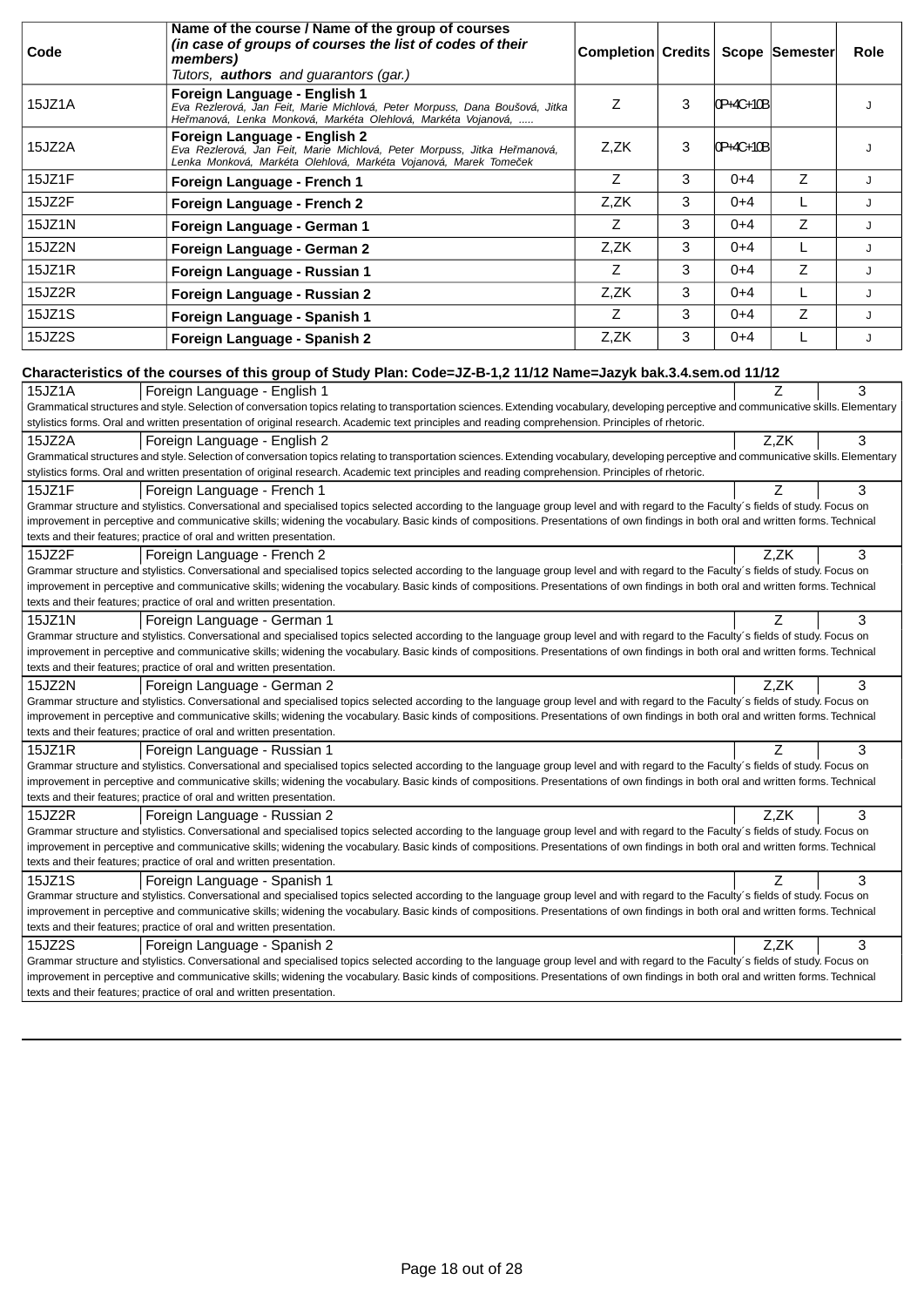# **List of courses of this pass:**

| Code          | Name of the course                                                                                                                                                                                                                                                                                                                                                                          | Completion | <b>Credits</b> |
|---------------|---------------------------------------------------------------------------------------------------------------------------------------------------------------------------------------------------------------------------------------------------------------------------------------------------------------------------------------------------------------------------------------------|------------|----------------|
| 11DAD         | Differential and Difference Equations                                                                                                                                                                                                                                                                                                                                                       | Z,ZK       | 3              |
|               | Difference equations and its systems. Some solvable types of differential equations of the first order. Linear differential equations of the n-th order. Methods for solution of the homogeneous<br>equation, solution of inhomogeneous equation by means of variation of constants. Power series and their use for solution of differential equation. Boundary value problem. Eigennumbers |            |                |
|               | and function for differential equation. Fourier series of function.                                                                                                                                                                                                                                                                                                                         |            |                |
| 11FY1         | Physics 1                                                                                                                                                                                                                                                                                                                                                                                   | Z,ZK       | 4              |
| 11FY2         | Kinematics, particle dynamics, dynamics of particle systems and rigid body. Continuum mechanics, thermodynamics, electric field, directed electric current.<br>Physics 2                                                                                                                                                                                                                    | Z,ZK       | 4              |
|               | Magnetic field, electromagnetic field. Optics, quantum character of electromagnetic radiation. Introduction into quantization, hydrogen atom. Multi-electron atoms, the nuclei. Basics of                                                                                                                                                                                                   |            |                |
|               | solid body physics.                                                                                                                                                                                                                                                                                                                                                                         |            |                |
| 11GIE         | Geometry                                                                                                                                                                                                                                                                                                                                                                                    | KZ         | 3              |
|               | Differential geometry of curves - parameterization, the arc of the curve, torsion and curvature, Frenet's trihedron. Kinematics - a curve as a trajectory of the motion, the velocity, and<br>acceleration of a particle moving on a curved path.                                                                                                                                           |            |                |
| 11LA          | Linear Algebra                                                                                                                                                                                                                                                                                                                                                                              | Z,ZK       | 3              |
|               | Vector spaces (linear combinations, linear independence, dimension, basis, coordinates). Matrices and operations. Systems of linear equations and their solvability. Determinants and<br>their applications. Scalar product. Similarity of matrices (eigenvalues and eigenvectors). Quadratic forms and their classification.                                                               |            |                |
| 11MSP         | Modeling of Systems and Processes                                                                                                                                                                                                                                                                                                                                                           | Z,ZK       | 4              |
|               | Mathematical methods and algorithms as a basis for system analysis. Methods for modelling and evaluating the systems in continuous and discrete time domain. Laplace transform,                                                                                                                                                                                                             |            |                |
|               | z-transform, and the recursive algorithms in solution of differential and difference equations, as an instrument for system description. Practical use of technical computing environment<br>(MATLAB).                                                                                                                                                                                      |            |                |
| 11MTA         | <b>Mathematical Analysis</b>                                                                                                                                                                                                                                                                                                                                                                | Z.ZK       | 4              |
|               | Sequences and series of real numbers and its convergence. Basic properties of functions. Differential and integral calculus of the real function of one real variable. Power series, Fourier                                                                                                                                                                                                |            |                |
|               | series and foundations of Fourier transform.                                                                                                                                                                                                                                                                                                                                                |            |                |
| 11MVP         | Mathematical Analysis of Function of More Variables<br>Metric spaces, sequences in metric spaces, limit of sequence in metric space. Differential calculus of functions of several variables, differential of function, partial derivations, implicitly                                                                                                                                     | Z,ZK       | 3              |
|               | defined functions, extremes of functions of several variables. Integral calculus of functions of several variables, Riemann integral, integral over curves and surfaces in R3, application                                                                                                                                                                                                  |            |                |
|               | of integral calculus in physics.                                                                                                                                                                                                                                                                                                                                                            |            |                |
| 11PT          | Probability                                                                                                                                                                                                                                                                                                                                                                                 |            | $\overline{2}$ |
|               | Descriptive statistics. Basic probability concepts: elementary events and events, definitions and interpretation of probability. Random variable, probability distribution, probability mass<br>and density, moments, some discrete and continuous distributions. Random vectors: joint and marginal distributions, mean vector, covariance matrix. Mixed distributions, mixture of         |            |                |
|               | distributions. Law of large numbers, central limit theorem.                                                                                                                                                                                                                                                                                                                                 |            |                |
| 11SIS         | <b>Statistics</b>                                                                                                                                                                                                                                                                                                                                                                           | Z,ZK       | 2              |
|               | Point estimation, properties of point estimators, methods of point estimation. Testing statistical hypothesis. Fit test, independence test. Regression and correlation, linear regression,                                                                                                                                                                                                  |            |                |
| 11X31         | correlation coefficient, coefficient of determination, general linear model, statistical inference in linear regression, analysis of variance, multiple regression, use of matrices in regression.<br>Project 1                                                                                                                                                                             | Z          | 2              |
| 11X32         | Project 2                                                                                                                                                                                                                                                                                                                                                                                   | Z          | $\overline{2}$ |
| 11X33         | Project 3                                                                                                                                                                                                                                                                                                                                                                                   | Z          | $\overline{2}$ |
| <b>11Y1LP</b> | <b>Linear Programming</b>                                                                                                                                                                                                                                                                                                                                                                   | KZ         | $\overline{2}$ |
|               | Definition of the optimization problem of linear programming, application of the linear programming on economic and technical problems, normal traffic problems and traffic problems                                                                                                                                                                                                        |            |                |
|               | with constrains. Geometrical interpretation of linear programming problems, simplex method, duality principle.                                                                                                                                                                                                                                                                              |            |                |
| 11Y1MM        | Mathematical Models in Economy<br>The goal of the course is to teach selected methods of linear programming, with theoretical procedures applicable for individual tasks and their program implementation. The outcom                                                                                                                                                                       | KZ         | $\overline{c}$ |
|               | of the course is the ability to implement and solve basic tasks from the queue theory, graph theory and both free and constrained optimization.                                                                                                                                                                                                                                             |            |                |
| <b>11Y1PE</b> | <b>Computer Controlled Experiments</b>                                                                                                                                                                                                                                                                                                                                                      | <b>KZ</b>  | 2              |
|               | Implementation of experiment consisting of designing, measurement method selection according to required results accuracy and available measurement devices, selection of<br>computer-recorded parameters, data acquisition and results calculation. Evaluation of measurement method accuracy and result uncertainty.                                                                      |            |                |
| <b>11Y1PV</b> | Parametrical and Multicriterial Programming                                                                                                                                                                                                                                                                                                                                                 | <b>KZ</b>  | $\overline{c}$ |
|               | Solution to the problem of linear programming with a parameter in objective function, on right sides and in the matrix of coeficients of linear constraints. Computation of efficient solution.                                                                                                                                                                                             |            |                |
| <b>11Y1SI</b> | <b>Transportation Software Engineering</b>                                                                                                                                                                                                                                                                                                                                                  | KZ         | 2              |
|               | Basic concepts of software engineering, ranging from domain analysis, requirement analysis and software architectures to analyses, design and implementation using formal techniques<br>and practical usuage.                                                                                                                                                                               |            |                |
| 11Y1TG        | <b>Graph Theory</b>                                                                                                                                                                                                                                                                                                                                                                         | KZ         | $\overline{2}$ |
|               | Basic concepts and terminology of graph theory, graph representation. Problems of graph theory, problem instance. Graph search algorithms, trees, minimum spanning tree, shortest                                                                                                                                                                                                           |            |                |
|               | path problem, Eulerian path, bipartite graph matching, flow networks, circulations, critical path method, traveling salesman problem. Problem of existence and optimization and algorithms<br>for their solving. Computational complexity, dealing with NP-complete problems, heuristic approach.                                                                                           |            |                |
| 11Y1ZF        | Introduction to Solid State Physics                                                                                                                                                                                                                                                                                                                                                         | KZ         | $\overline{c}$ |
|               | Structure of solids, crystal lattice, Bloch function, Brillouin zones. Bend theory of solids. Dynamics of 1D lattice. Phonons. Thermodynamic properties of solids. Semiconductors.                                                                                                                                                                                                          |            |                |
|               | Magnetism.                                                                                                                                                                                                                                                                                                                                                                                  |            |                |
| 11Y1ZM        | Foundation of MATLAB Programming                                                                                                                                                                                                                                                                                                                                                            | KZ         | 2              |
|               | To explain the principle of algorithmization, flow charts, description of MATLAB environment and its settings, MATLAB help, mathematical operators, matrices and elements operations,<br>control flow, inputs and outputs, graphics, optimization and program code debugging.                                                                                                               |            |                |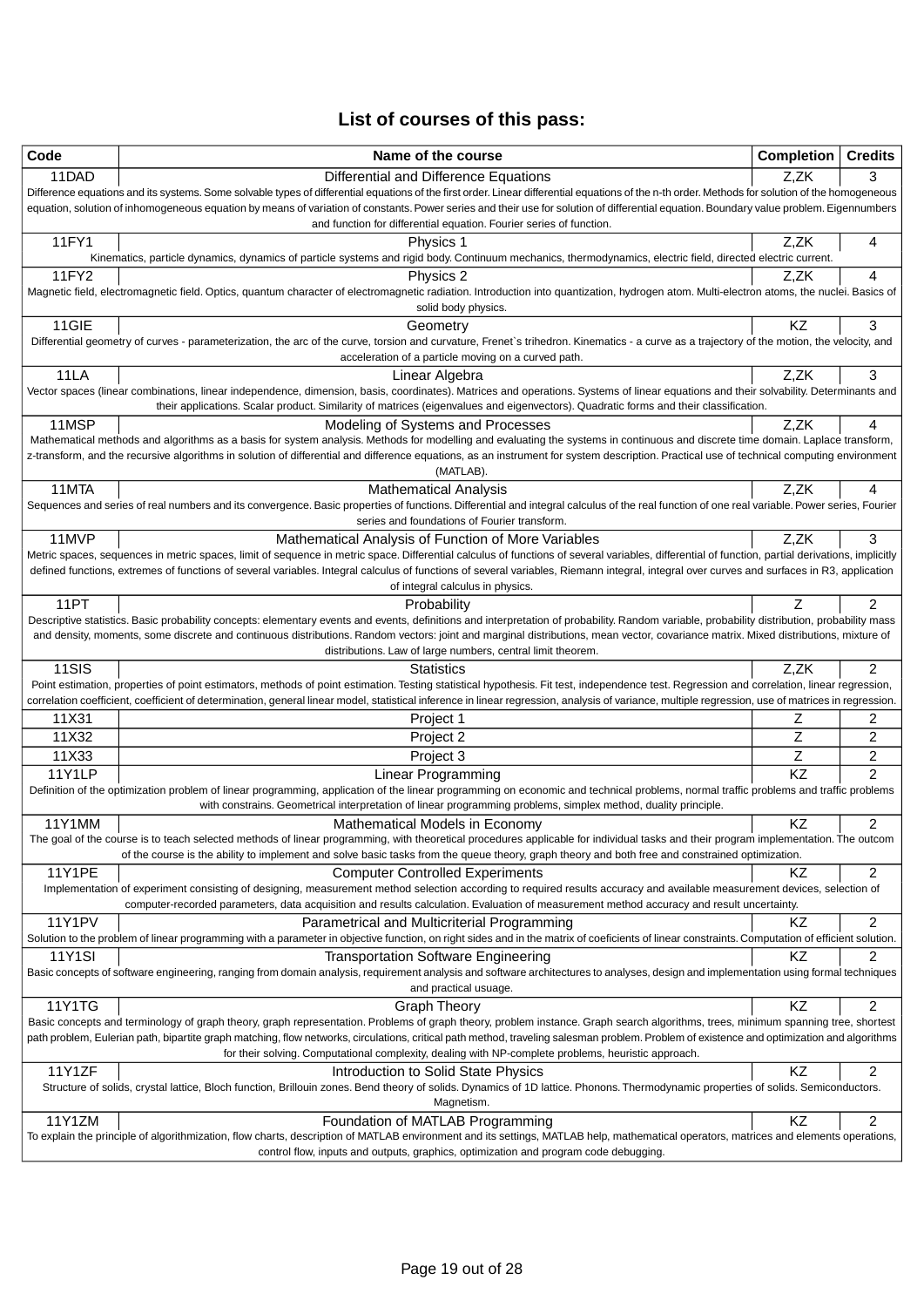| 12MDE         | <b>Transport Models and Transport Excesses</b>                                                                                                                                                                                                                                                                                                                                  | Z,ZK      | 3                       |
|---------------|---------------------------------------------------------------------------------------------------------------------------------------------------------------------------------------------------------------------------------------------------------------------------------------------------------------------------------------------------------------------------------|-----------|-------------------------|
|               | Parameters of the traffic flow and methods for their measurement. Models of the traffic flow, communications load, line and urban systems. Theory of queues, shock waves. Quality of                                                                                                                                                                                            |           |                         |
|               | transport and its assessment. Statistical characteristics of transport. Transport excesses, their analysis, the causes, identify and minimize the consequences. Improving of transport                                                                                                                                                                                          |           |                         |
|               | safety and fluency.                                                                                                                                                                                                                                                                                                                                                             |           |                         |
| 12PKD         | Rail Transport Designing                                                                                                                                                                                                                                                                                                                                                        | Z,ZK      | 3                       |
|               | Railway lines network. Vehicle and track relation. Traction. Track geometrical parameters. Clearance profile. Railway lines routing. Superstructure and substructure of the railway lines.                                                                                                                                                                                      |           |                         |
|               | Switches. Railway stations. City rail transport.                                                                                                                                                                                                                                                                                                                                |           |                         |
| 12PPOK        | Designing Roads, Highways and Motorways                                                                                                                                                                                                                                                                                                                                         | ΚZ        | 3                       |
|               | Definition, types, ownership, maintenance, management and categorization of roads and highways. Curve and transition curve. Sinuosity and standard speed. Route in rural areas.<br>Range of vision for stopping and overtaking. Road body - shapes and proportions, bottom and superstructure. Drainage and components of roads. Safety device. Crossings, junctions,           |           |                         |
|               | intersections.                                                                                                                                                                                                                                                                                                                                                                  |           |                         |
| 12X31         | Project 1                                                                                                                                                                                                                                                                                                                                                                       | Ζ         | 2                       |
| 12X32         | Project 2                                                                                                                                                                                                                                                                                                                                                                       | Z         | 2                       |
| 12X33         | Project 3                                                                                                                                                                                                                                                                                                                                                                       | Z         | 2                       |
| 12Y1C1        | Designing Roads in Civil 3D I                                                                                                                                                                                                                                                                                                                                                   | KZ        | $\overline{c}$          |
|               | The course is devoted to the traffic buildings design field, specifically the design of roads as such, by the means of a 3D software. Students go through the complete design of this                                                                                                                                                                                           |           |                         |
|               | particular linear building, from the initial situation, over the longitudinal section, to the model and work sections and the cubic capacity calculation. The course also includes a basic                                                                                                                                                                                      |           |                         |
|               | explanation of the traffic building design in the real-life profession.                                                                                                                                                                                                                                                                                                         |           |                         |
| 12Y1C2        | Designing Roads in Civil 3D II                                                                                                                                                                                                                                                                                                                                                  | KZ        | 2                       |
|               | The course is devoted to the traffic buildings design field, specifically the design of roads as such, by the means of a 3D software. Students go through the complete design of this                                                                                                                                                                                           |           |                         |
|               | particular linear building, from the initial situation, over the longitudinal section, to the model and work sections and the cubic capacity calculation. The previously acquired skills are                                                                                                                                                                                    |           |                         |
|               | improved and developed. Students learn to design intersections.                                                                                                                                                                                                                                                                                                                 |           |                         |
| <b>12Y1DS</b> | Project Documentation in Practice                                                                                                                                                                                                                                                                                                                                               | KZ        | 2                       |
|               | Project documentation creating. Project documentation types. Support materials for project documentation creating. Building permit obtaining process. Budget and pricing. Practical                                                                                                                                                                                             |           |                         |
|               | creation of some project documentation parts.                                                                                                                                                                                                                                                                                                                                   |           |                         |
| 12Y1HD        | Traffic Noise                                                                                                                                                                                                                                                                                                                                                                   | KZ        | 2                       |
|               | Acoustic introduction, basic terms, quantities. Basics of physiological acoustic, noise impacts on human body. Acoustic legislation, standarts, regulations. Creation acoustic climate in<br>area, principles of urban acoustic, noise transmission, soundproofing. Types of noise sources in area. Determination of acoustic situation in the area of interest. Methodology of |           |                         |
|               | computing and measurement of transport noise. Acoustic studies, measuring protocol.                                                                                                                                                                                                                                                                                             |           |                         |
| <b>12Y1KN</b> | <b>Combined Transportation</b>                                                                                                                                                                                                                                                                                                                                                  | ΚZ        | 2                       |
|               | Combined transport strategy and legislation. Load units. Means of transport in combined transport. Combined transport systems. Transshipping areas. Multimodal logistic centres                                                                                                                                                                                                 |           |                         |
| <b>12Y1PC</b> | Pedestrian and Cycling Transport                                                                                                                                                                                                                                                                                                                                                | KZ        | 2                       |
|               | Routes for pedestrians. Pedestrian crossings. Modifications for blind, dim-sighted and disabled people. Design of cycle routes network. Ways of cycle route layout and design parameters                                                                                                                                                                                        |           |                         |
|               | for cyclists. Separation of cyclists from other transport modes. Cycle tracks and its design - one way streets, reserved traffic lanes, bus stops, crossings with other transport modes,                                                                                                                                                                                        |           |                         |
|               | crossroads. Traffic signs and road marking for cyclists.                                                                                                                                                                                                                                                                                                                        |           |                         |
| 12Y1PD        | Assessment of Transport Structures                                                                                                                                                                                                                                                                                                                                              | ΚZ        | 2                       |
|               | Assessment of transport structures, the EIA process. Multicriteria assessment methods, risk analysis, SWOT analysis. Landscape character, possibilities of its protection and assessment                                                                                                                                                                                        |           |                         |
|               | transport structures on the landscape. Rating fragmentation and landscape connectivity in the preparation of linear structures. Practical examples of assessment of traffic buildings on<br>the environment.                                                                                                                                                                    |           |                         |
| <b>12Y1PU</b> | Organization Disposition of Railway Stations                                                                                                                                                                                                                                                                                                                                    | <b>KZ</b> | 2                       |
|               | Connecting station. Passenger transport equipment. Freight transport equipment. Branch lines and railway traffic inside industrial company areas. Zone stations. Formation yards.                                                                                                                                                                                               |           |                         |
|               | Reserve stations. Technology of work in railway station with regard to its disposition. Railway station documentations in the Czech Republic railway network.                                                                                                                                                                                                                   |           |                         |
| 12Y1RZ        | Railway Lines Reconstruction                                                                                                                                                                                                                                                                                                                                                    | KZ        | 2                       |
|               | Principles of track maintainance technology. Track maintainance machinery, superstructure and substructure building machinery and special rail vehicles. Degradation of track geometrical                                                                                                                                                                                       |           |                         |
|               | parameters - causes and elimination principles. Track sections and station tracks exclusion planning. Reconstruction timetable design of railway superstructure and substructure.                                                                                                                                                                                               |           |                         |
| 12Y1SU        | Road Management and Maintenance                                                                                                                                                                                                                                                                                                                                                 | KZ        | 2                       |
|               | Getting familiar with ownership of roads in the Czech Republic and the administration of the road at the state and county level. It is presented development of road network, short,                                                                                                                                                                                            |           |                         |
|               | medium and long-term strategy of the Ministry of Transport. Maintenance of roads winter and summer, its requirements, specifics, possibilities and repair methods are discussed in the                                                                                                                                                                                          |           |                         |
|               | classroom as well as investment activity in highway engineering.                                                                                                                                                                                                                                                                                                                |           |                         |
| 12Y1VC        | Waterways and Shipping                                                                                                                                                                                                                                                                                                                                                          | KZ        | 2                       |
|               | Basic modes of transport. The position of water transport in the transport system of the Czech Republic and the EU. Advantages and disadvantages of water transport. Basic systems<br>of waterways in Europe, a network of waterways in the Czech Republic. Construction of the waterway and its equipment. Management of waterways and its operation. The legal regime         |           |                         |
|               | in inland navigation, navigation rules of operation, navigation maps.                                                                                                                                                                                                                                                                                                           |           |                         |
| <b>12Y1ZU</b> | Principles of Urbanism                                                                                                                                                                                                                                                                                                                                                          | KZ        | 2                       |
|               | Survey on history of city and settlement building. Functional components and their mutual relations (working, living, recreation, transportation). Spacial arrangement of settlements.                                                                                                                                                                                          |           |                         |
|               | Types of towns or cities with a certain prevailing function, forms of their development. Brief overview of land-use planning.                                                                                                                                                                                                                                                   |           |                         |
| 12ZADI        | Introduction to Transportation Engineering                                                                                                                                                                                                                                                                                                                                      | Z,ZK      | 3                       |
|               | Traffic survey. Terrestrial roads. Residential zone. Land - use planning. Railway transport. Public mass transport. Integrated traffic systems. Traffic prognosis. Traffic safety. Air transport.                                                                                                                                                                               |           |                         |
|               | Traffic and environment.                                                                                                                                                                                                                                                                                                                                                        |           |                         |
| 14DB          | Database Systems                                                                                                                                                                                                                                                                                                                                                                | KZ        | $\overline{\mathbf{c}}$ |
|               | Basic concepts of database systems, conceptual model, relational data model, the principles of normal forms, relational database design, security and integrity of data, database                                                                                                                                                                                               |           |                         |
|               | queries, relational algebra, SQL language, client / server, multilayer architectures, distributed database systems. Access to data via the WWW.                                                                                                                                                                                                                                 |           |                         |
| 14EAT         | Economic Analyses in Spreadsheets Programs Environment                                                                                                                                                                                                                                                                                                                          | KZ        | 2                       |
|               | Work with spreadsheet programs with the respect to economic problems, use of nested functions and conditional formatting, statistic and mathematic functions. Creation of graphs and                                                                                                                                                                                            |           |                         |
|               | other graphic outputs. Data analysis, lists and contingent tables.                                                                                                                                                                                                                                                                                                              | KZ        |                         |
| 14ISYS        | <b>Information Systems</b><br>State-of-the-art tools of objects control (control and planning) including problems related to these toole use, theory of information and knowledge, knowledge and expert systems, IS                                                                                                                                                             |           | 2                       |
|               | planning methodologies, transaction systems, theory of computer networks, semantic webs and sensitivity analysis.                                                                                                                                                                                                                                                               |           |                         |
|               |                                                                                                                                                                                                                                                                                                                                                                                 |           |                         |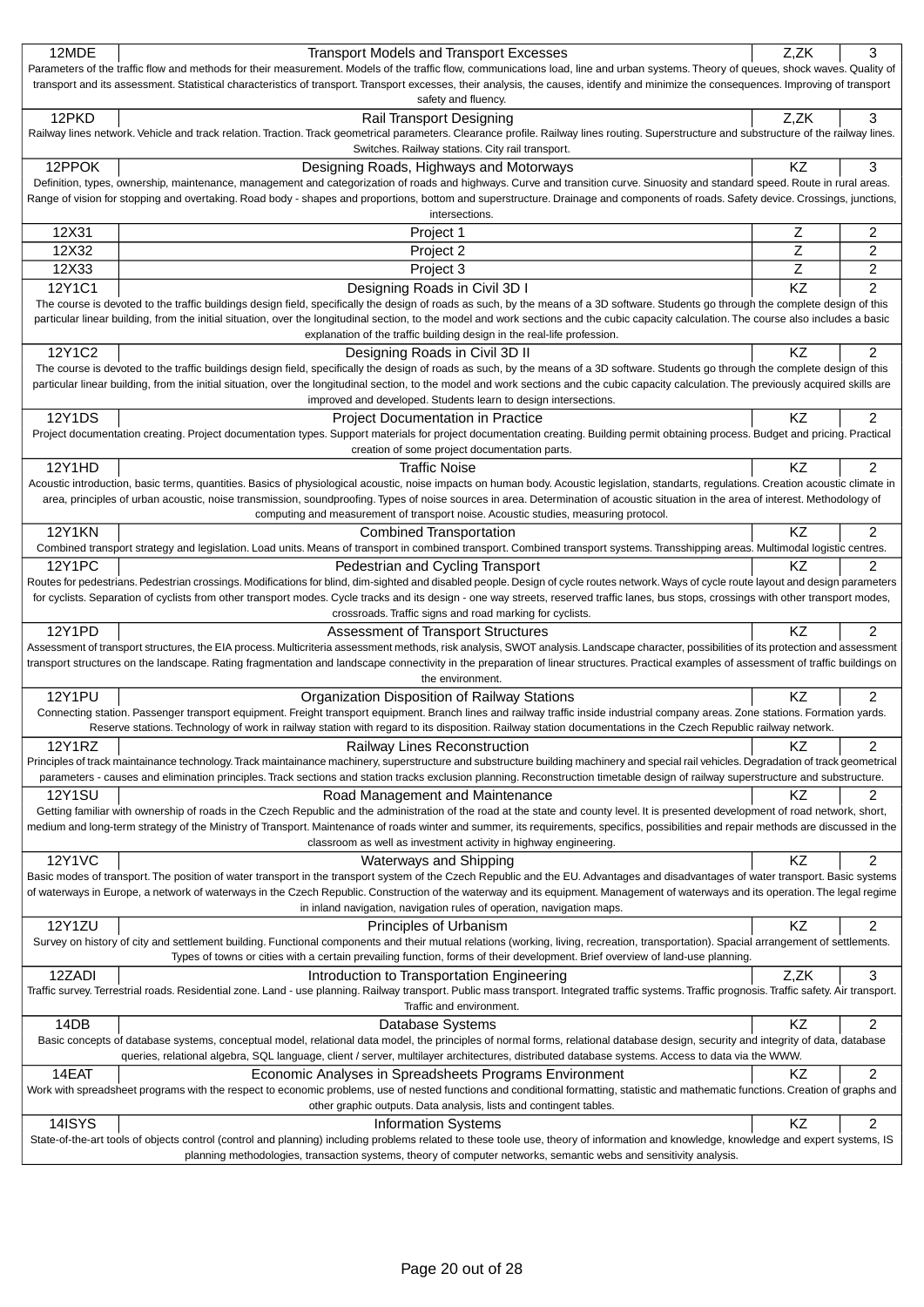| 14KSP         | Constructing with Computer Aid                                                                                                                                                                                                                                                                           | ΚZ              | 2              |
|---------------|----------------------------------------------------------------------------------------------------------------------------------------------------------------------------------------------------------------------------------------------------------------------------------------------------------|-----------------|----------------|
|               | "CAD systems" term determination. CAD role in projecting system model. Existing CAD systems on Czech market. Project creation, basic common work rules in graphic applications                                                                                                                           |                 |                |
|               | and CA systems. Co-ordinated systems, CAD environment skill (basics of constructing, dimensioning, modifications, user interfaces, projecting possibilites, AutoCAD environment                                                                                                                          |                 |                |
|               | profiles, drawings with raster foundaments).                                                                                                                                                                                                                                                             |                 |                |
| 14SIAP        | <b>Networks and Protocols</b>                                                                                                                                                                                                                                                                            | KZ              | 2              |
|               | Basic communication model, history and development of the Internet, principle of data transfer through computer networks (TCP/IP), performance of basic network protocols (ARP,                                                                                                                          |                 |                |
|               | RARP, TCP, UDP, Telnet, FTP, DNS, DHCP POP3, IMAP), data acquirement from the Internet sources, communicating ability via the Internet and fundamentals of own web presentation                                                                                                                          |                 |                |
|               | design by the means of web sites.                                                                                                                                                                                                                                                                        |                 |                |
| 14TEU         | Creation of Scripts and Macros for Economic Tasks                                                                                                                                                                                                                                                        | KZ              | 2              |
|               | Fundamentals of VBA, functions and procedures, examples of their use. Forms and offers for user oriented applications, cooperation with other applications, solution to compatibility<br>problems among different spreadsheet programs versions. Everything with the respect to economic tasks.          |                 |                |
| 14UATT        |                                                                                                                                                                                                                                                                                                          | KZ              | 2              |
|               | Introduction to Automatization and Telecommunication Systems<br>Basic axioms of technical cybernetics, automatization in transportation, human as the weakest element, signalling in transpotation, modelling and projecting of transport systems,                                                       |                 |                |
|               | integrated technological and infromation system in post, principle of telecommunication signal transmission, solving of telecommunication networks, modulating methods, multimedial                                                                                                                      |                 |                |
|               | networks and services, NGN networks.                                                                                                                                                                                                                                                                     |                 |                |
| 14UPRO        | Introduction to Programming                                                                                                                                                                                                                                                                              | KZ              | $\overline{2}$ |
|               | Algorithm development, methods of structured programming, high-level programming languages, basics of C programming languages (types, variables, conditions, cycles, arrays,                                                                                                                             |                 |                |
|               | functions), programming techniques, complexity.                                                                                                                                                                                                                                                          |                 |                |
| 14WS1         | Webdesign With Web Standards 1                                                                                                                                                                                                                                                                           | KZ              | 2              |
|               | HTTP, URL, markup languages HTML and XHTML, anchors, tables, images, lists, forms, features of CSS, rules of accessible web pages, usability of web pages, problems of different                                                                                                                         |                 |                |
|               | browsers, one, two and three column pages, page validation, conditional comments, CSS hacks.                                                                                                                                                                                                             |                 |                |
| 14WS2         | Webdesign With Web Standards 2                                                                                                                                                                                                                                                                           | KZ              | 2              |
|               | Advanced CSS techniques. Multi-level menu. SEO - Search Engine Optimization. Web technologies: JavaScript, Flash, PHP, AJAX. AccessKey, Favicon, rollovers, lightboxes. Using                                                                                                                            |                 |                |
|               | API for maps or searching. Audit and page statistics. Use of useful scripts. Systems for content management.                                                                                                                                                                                             |                 |                |
| 14X31         | Project 1                                                                                                                                                                                                                                                                                                | Ζ               | 2              |
| 14X32         | Project 2                                                                                                                                                                                                                                                                                                | Z               | $\overline{2}$ |
| 14X33         | Project 3                                                                                                                                                                                                                                                                                                | Z               | $\overline{2}$ |
| 14Y1AP        | Automatization in Mail                                                                                                                                                                                                                                                                                   | $\overline{KZ}$ | $\overline{2}$ |
|               | Technology of post shipment submission, transport, and delivery via physic and electronic way, virtual post operation. Technology of information transmission by electronic way,                                                                                                                         |                 |                |
|               | application of new information and communication technologies in an offer of permanent, mobile, and NGN e-communication networks, solutions to e-communication network interfaces                                                                                                                        |                 |                |
|               | technological principles of end telecommunication devices.                                                                                                                                                                                                                                               |                 |                |
| 14Y1AV        | Animation and Visualization                                                                                                                                                                                                                                                                              | KZ              | 2              |
|               | Advanced modifications and modeling of NURBS, Patch objects, selection of objects (according to filter and properties). 3D Studio MAX systems and Space Warp objects. Atmospheric                                                                                                                        |                 |                |
|               | and other effects, rendering filters, Motion blur, advanced animations, Motion panel. Modeling for morphing and animation, bone formation, animation using Inverse Kinematics.                                                                                                                           |                 |                |
| 14Y1BE        | <b>Barrierless Transport</b>                                                                                                                                                                                                                                                                             | ΚZ              | 2              |
|               | The issue of barrierless accessible public transportation in terms of architectural barriers and also for transportation-technological point of view. Students will gain theoretical knowledge                                                                                                           |                 |                |
|               | of barrierless environment roads, railway stations, public transport stops, terminal buildings, vehicles, public transport, information and orientation systems and transportation technology.<br>Theoretical knowledge will be supplemented by practical examples.                                      |                 |                |
| 14Y1BM        | <b>Biometric Methods</b>                                                                                                                                                                                                                                                                                 | KZ              | 2              |
|               | Basic biometric terms, authentication methods, principles and performance measurement of biometric systems, overview of biometric technologies, hand geometry, iris recognition,                                                                                                                         |                 |                |
|               | retina recognition method, 2D and 3D face recognition, vein patterns on the wrist, ear biometrics, fingerprint recognition, skin spectroscopy, behavioral methods, the use of biometrics                                                                                                                 |                 |                |
|               | in transport applications, safety and risks of biometric technologies.                                                                                                                                                                                                                                   |                 |                |
| 14Y1GD        | GIS and Maps Digitalization                                                                                                                                                                                                                                                                              | ΚZ              | 2              |
|               | Work with map sources and their creating. Maps digitalization and creation. Use and creation of other (non-graphic) information with use of databases. Interlinking external references                                                                                                                  |                 |                |
|               | with drawings containing maps.                                                                                                                                                                                                                                                                           |                 |                |
| 14Y1HW        | <b>Computer Hardware</b>                                                                                                                                                                                                                                                                                 | <b>KZ</b>       | 2              |
|               | Computer architecture, basics of logical circuits design and their realization using FPGA. In detail, description of computer architecture and separate parts designing - controllers,                                                                                                                   |                 |                |
|               | arithmetic and logical units, I/O subsystem.                                                                                                                                                                                                                                                             |                 |                |
| 14Y1MP        | Modeling Complex Assemblies and Models in Parametric Modeller                                                                                                                                                                                                                                            | KZ              | 2              |
|               | Assemblies programming - tools and methodology of working subassemblies and assemblies, sheet metal parts modelling, welded assemblies, pipelines, and distribution lines.                                                                                                                               |                 |                |
|               | Photorealistic output rendering - physical and material properties, lighting sources. MKP - visual example.                                                                                                                                                                                              | KZ              |                |
| <b>14Y1NH</b> | Databases Design and Programming<br>Students in this course will deepen their knowledge and skills in database design and learn the procedural extension of SQL, PL/SQL, which makes it possible to ensure data integrity                                                                                |                 | 2              |
|               | on the level of the database engine.                                                                                                                                                                                                                                                                     |                 |                |
| <b>14Y1NP</b> | Non-parametric 3D Modelling                                                                                                                                                                                                                                                                              | KZ              | $\overline{2}$ |
|               | Work in 3D non-parametricmodeller (AutoCAD) environment, scenes rendering, creation of planar and volumetric objects, user setup creation, object data creation, work with data                                                                                                                          |                 |                |
|               | connected with external database. Basic definition of work with lights, materials and reflexes. Models presentation.                                                                                                                                                                                     |                 |                |
| 14Y1OL        | <b>Linux Operating System</b>                                                                                                                                                                                                                                                                            | KZ              | 2              |
|               | Distributions. GNU/Linux system installation. X-window system. Rights - Users and Groups, ACL rights. Filesystems and file attributes. Programs and processes. Boot of OS, runlevels.                                                                                                                    |                 |                |
|               | Basic console commands. Configuration files. Managing SW system. Programs in graphic mode - tools for text, graphics, sound, video, communication. Services management. Principles                                                                                                                       |                 |                |
|               | of OS secure configuration. Remote administration.                                                                                                                                                                                                                                                       |                 |                |
| 14Y1OP        | <b>Operating System</b>                                                                                                                                                                                                                                                                                  | KZ              | $\overline{2}$ |
|               | Distributions. Installation GNU/Linux OS. X-window system. Rights management - users and groups, ACL rights. Filesystems and attributes. Programs and processess. OS boot,                                                                                                                               |                 |                |
|               | runlevels. Basic console programs / commands. Config files. SW management, package systems. Programs in graphic shell - text, spreadsheet, graphic editors, sound, video and                                                                                                                             |                 |                |
|               | communication. Services management. Safe and secure configuration of OS. Remote administration.                                                                                                                                                                                                          |                 |                |
| 14Y1PA        | 3D Modeling in AutoCAD                                                                                                                                                                                                                                                                                   | KZ              | 2              |
|               | Work in 3D non-parametric modeller (AutoCAD) environment, scenes rendering, creation of planar and volumetric objects, user setup creation, object data creation, work with data<br>connected with external database. Basic definition of work with lights, materials and reflexes. Models presentation. |                 |                |
|               |                                                                                                                                                                                                                                                                                                          | KZ              | 2              |
| 14Y1PG        | <b>Computer Graphics</b>                                                                                                                                                                                                                                                                                 |                 |                |
|               | Basic formats of graphic and possibilities of their editing and mutual conversion. Use of individual types according to character of work. Work with editing programs (within the user                                                                                                                   |                 |                |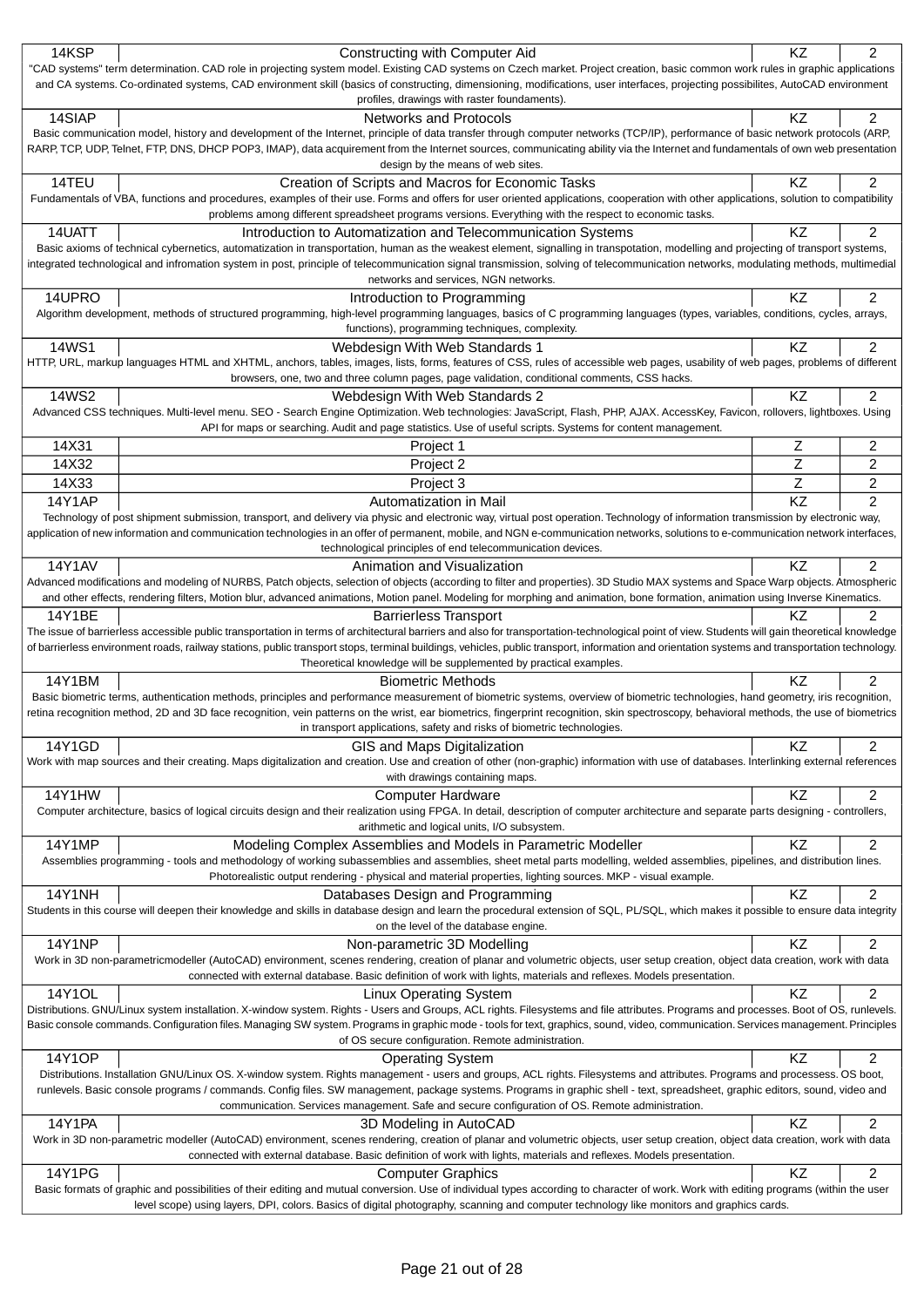| 14Y1PI | Corporate Information System                                                                                                                                                                                                                                                                                                                                   | <b>KZ</b> | $\overline{2}$ |
|--------|----------------------------------------------------------------------------------------------------------------------------------------------------------------------------------------------------------------------------------------------------------------------------------------------------------------------------------------------------------------|-----------|----------------|
|        | Data-information-knowledge, components of information system, syntatic and semantic sense of data, structure of corporate information system, particular information system                                                                                                                                                                                    |           |                |
|        | (personalistic, production, storage, etc.), corporate information politic and information control, risks of information system operation, legal environment of information system operation,                                                                                                                                                                   |           |                |
|        | state information system, information system security, data protection, safety politics.                                                                                                                                                                                                                                                                       |           |                |
| 14Y1PJ | C Programming Language                                                                                                                                                                                                                                                                                                                                         | KZ        | $\overline{2}$ |
|        | C programming language. Preprocessor, basics of the C language (data types, syntax, commands), functions, pointes, dynamical memory allocation, string, files, structures and unions.<br>Implementations of abstract data types (FIFO, LIFO, list), programming techniques (sorting, searching, recursion), using bitwise oprerators.                          |           |                |
| 14Y1PM | Advanced Methods of Parametric Programming                                                                                                                                                                                                                                                                                                                     | ΚZ        | 2              |
|        | Assemblies programming - tools and methodology of working subassemblies and assemblies, sheet metal parts modelling, welded assemblies, pipelines, and distribution lines.                                                                                                                                                                                     |           |                |
|        | Photorealistic output rendering - physical and material properties, lighting sources. MKP - visual example.                                                                                                                                                                                                                                                    |           |                |
| 14Y1TI | Creating Interactive Internet Applications                                                                                                                                                                                                                                                                                                                     | KZ        | $\overline{c}$ |
|        | Possibilities of scripting language PHP. Overview of PHP language syntax, and functions. Analysis of finished scripts and demonstration of solutions. Your own application programmed                                                                                                                                                                          |           |                |
|        | in PHP language.                                                                                                                                                                                                                                                                                                                                               |           |                |
| 14Y1VB | <b>Visual Basic</b>                                                                                                                                                                                                                                                                                                                                            | <b>KZ</b> | 2              |
|        | Applications developing for Visual Basic on MS-Windows .NET platform with use of .NET libraries or Visual Studio tools for graphic or console mode. Further, creation of installation                                                                                                                                                                          |           |                |
|        | utilities for these applications. Work with VBA at superstructures creation for MS-Windows applications supporting VBA.                                                                                                                                                                                                                                        |           |                |
| 14Y1VM | Development of Applications for Mobile Devices                                                                                                                                                                                                                                                                                                                 | KZ        | 2              |
|        | Object oriented programming, Java programming language, development environment, operating system Android, development application - widgets, containers, threads, menu,                                                                                                                                                                                       |           |                |
|        | permissions, services, GUI.                                                                                                                                                                                                                                                                                                                                    |           |                |
| 14Y1W1 | Webdesign 1                                                                                                                                                                                                                                                                                                                                                    | KZ        | $\overline{2}$ |
|        | Students will learn the basics of communication HTTP, URL and addressing, markup languages HTML and XHTML, HTML tags, rules of web accessibility and usability, CSS properties<br>and selectors, the issue of web browsers, creating one to three column layout pages, sites validation, conditional comments. Topics will be practiced on practical examples. |           |                |
| 14Y1W2 | Webdesign 2                                                                                                                                                                                                                                                                                                                                                    | ΚZ        | 2              |
|        | Students will learn advanced techniques CSS, responsive webdesign, CSS frontends, content management systems, JavaScript, jQuery, SEO, web server installation + configuration                                                                                                                                                                                 |           |                |
|        | directives. Topics will be practiced on practical examples.                                                                                                                                                                                                                                                                                                    |           |                |
| 14Y1ZM | Fundamentals of parametric and adaptive modeling                                                                                                                                                                                                                                                                                                               | KZ        | $\overline{2}$ |
|        | Basics of work at products and parts creation. Sketch drawing by help of geometric relations, parametric dimensions, creation of adaptive models from 2D sketches. Import and export                                                                                                                                                                           |           |                |
|        | from and to another systems. Fundamentals of assemblies creation.                                                                                                                                                                                                                                                                                              |           |                |
| 14ZAET | <b>Fundamentals of Electrotechnics</b>                                                                                                                                                                                                                                                                                                                         | KZ        | $\overline{2}$ |
|        | Basic electrotechnic terms, circuit quantities. Periodic courses characteristics. Electric circuits elements and basic circuit members. Assignating of bipoles and basic circuit elements.                                                                                                                                                                     |           |                |
|        | Solution to direct current circuits with a help of circuit analysis elementar methods: method of consecutive reduction, unloaded voltage divider, current divider. Transfiguration star-triplangel                                                                                                                                                             |           |                |
|        | and principle of superposition in direct current circuits.                                                                                                                                                                                                                                                                                                     |           |                |
| 14ZINF | <b>Fundamentals of Informatics</b>                                                                                                                                                                                                                                                                                                                             | ΚZ        | $\overline{2}$ |
|        | Introduction to faculty network, MS-Word and Open Office, use of styles and advanced features, computer functions and information transmission. Number systems incl. arithmetic                                                                                                                                                                                |           |                |
|        | calculations. Algorithms and their proprieties. Flow charts for algorithms drawing. Mathematic and logic ordering algorithms incl. functions and procedures. Work with MS-Excel - tables,<br>graphs, calculations, functions.                                                                                                                                  |           |                |
| 15JZ1A | Foreign Language - English 1                                                                                                                                                                                                                                                                                                                                   | Ζ         | 3              |
|        | Grammatical structures and style. Selection of conversation topics relating to transportation sciences. Extending vocabulary, developing perceptive and communicative skills. Elementary                                                                                                                                                                       |           |                |
|        | stylistics forms. Oral and written presentation of original research. Academic text principles and reading comprehension. Principles of rhetoric.                                                                                                                                                                                                              |           |                |
| 15JZ1F | Foreign Language - French 1                                                                                                                                                                                                                                                                                                                                    | Z         | 3              |
|        | Grammar structure and stylistics. Conversational and specialised topics selected according to the language group level and with regard to the Faculty's fields of study. Focus on                                                                                                                                                                              |           |                |
|        | improvement in perceptive and communicative skills; widening the vocabulary. Basic kinds of compositions. Presentations of own findings in both oral and written forms. Technical                                                                                                                                                                              |           |                |
|        | texts and their features; practice of oral and written presentation.                                                                                                                                                                                                                                                                                           |           |                |
| 15JZ1N | Foreign Language - German 1                                                                                                                                                                                                                                                                                                                                    | Z         | 3              |
|        | Grammar structure and stylistics. Conversational and specialised topics selected according to the language group level and with regard to the Faculty's fields of study. Focus on                                                                                                                                                                              |           |                |
|        | improvement in perceptive and communicative skills; widening the vocabulary. Basic kinds of compositions. Presentations of own findings in both oral and written forms. Technical<br>texts and their features; practice of oral and written presentation.                                                                                                      |           |                |
| 15JZ1R |                                                                                                                                                                                                                                                                                                                                                                | Z         | 3              |
|        | Foreign Language - Russian 1<br>Grammar structure and stylistics. Conversational and specialised topics selected according to the language group level and with regard to the Faculty's fields of study. Focus on                                                                                                                                              |           |                |
|        | improvement in perceptive and communicative skills; widening the vocabulary. Basic kinds of compositions. Presentations of own findings in both oral and written forms. Technical                                                                                                                                                                              |           |                |
|        | texts and their features; practice of oral and written presentation.                                                                                                                                                                                                                                                                                           |           |                |
| 15JZ1S | Foreign Language - Spanish 1                                                                                                                                                                                                                                                                                                                                   | Z         | 3              |
|        | Grammar structure and stylistics. Conversational and specialised topics selected according to the language group level and with regard to the Faculty's fields of study. Focus on                                                                                                                                                                              |           |                |
|        | improvement in perceptive and communicative skills; widening the vocabulary. Basic kinds of compositions. Presentations of own findings in both oral and written forms. Technical                                                                                                                                                                              |           |                |
|        | texts and their features; practice of oral and written presentation.                                                                                                                                                                                                                                                                                           |           |                |
| 15JZ2A | Foreign Language - English 2                                                                                                                                                                                                                                                                                                                                   | Z,ZK      | 3              |
|        | Grammatical structures and style. Selection of conversation topics relating to transportation sciences. Extending vocabulary, developing perceptive and communicative skills. Elementary                                                                                                                                                                       |           |                |
|        | stylistics forms. Oral and written presentation of original research. Academic text principles and reading comprehension. Principles of rhetoric.                                                                                                                                                                                                              |           |                |
| 15JZ2F | Foreign Language - French 2<br>Grammar structure and stylistics. Conversational and specialised topics selected according to the language group level and with regard to the Faculty's fields of study. Focus on                                                                                                                                               | Z,ZK      | $\sqrt{3}$     |
|        | improvement in perceptive and communicative skills; widening the vocabulary. Basic kinds of compositions. Presentations of own findings in both oral and written forms. Technical                                                                                                                                                                              |           |                |
|        | texts and their features; practice of oral and written presentation.                                                                                                                                                                                                                                                                                           |           |                |
| 15JZ2N | Foreign Language - German 2                                                                                                                                                                                                                                                                                                                                    | Z,ZK      | 3              |
|        | Grammar structure and stylistics. Conversational and specialised topics selected according to the language group level and with regard to the Faculty's fields of study. Focus on                                                                                                                                                                              |           |                |
|        | improvement in perceptive and communicative skills; widening the vocabulary. Basic kinds of compositions. Presentations of own findings in both oral and written forms. Technical                                                                                                                                                                              |           |                |
|        | texts and their features; practice of oral and written presentation.                                                                                                                                                                                                                                                                                           |           |                |
| 15JZ2R | Foreign Language - Russian 2                                                                                                                                                                                                                                                                                                                                   | Z,ZK      | 3              |
|        | Grammar structure and stylistics. Conversational and specialised topics selected according to the language group level and with regard to the Faculty's fields of study. Focus on                                                                                                                                                                              |           |                |
|        | improvement in perceptive and communicative skills; widening the vocabulary. Basic kinds of compositions. Presentations of own findings in both oral and written forms. Technical                                                                                                                                                                              |           |                |
|        | texts and their features; practice of oral and written presentation.                                                                                                                                                                                                                                                                                           |           |                |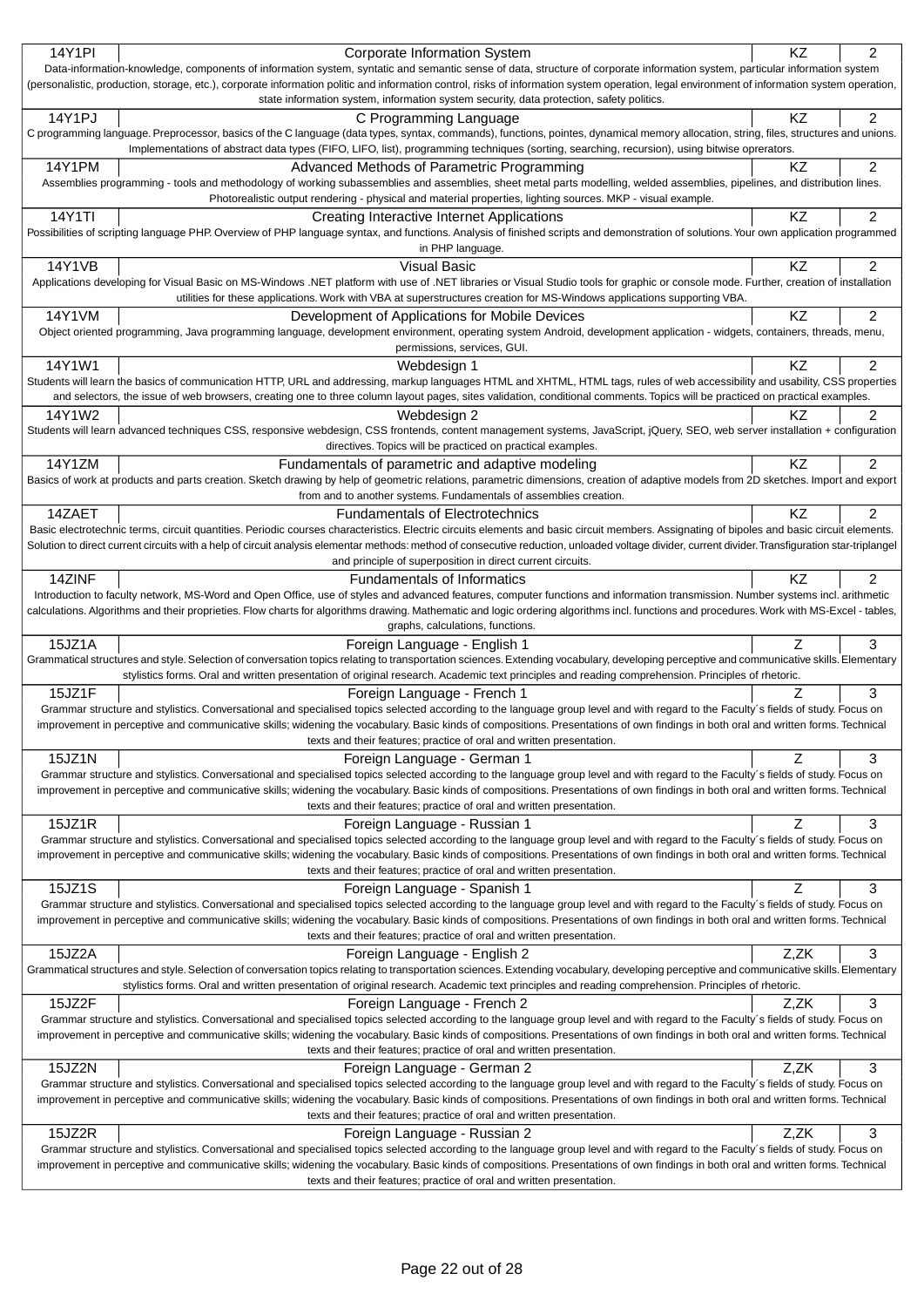| 15JZ2S                                                                                                                                                                                                                                                    | Foreign Language - Spanish 2                                                                                                                                                                                                                                                                                                                                               | Z,ZK           | 3              |  |
|-----------------------------------------------------------------------------------------------------------------------------------------------------------------------------------------------------------------------------------------------------------|----------------------------------------------------------------------------------------------------------------------------------------------------------------------------------------------------------------------------------------------------------------------------------------------------------------------------------------------------------------------------|----------------|----------------|--|
|                                                                                                                                                                                                                                                           | Grammar structure and stylistics. Conversational and specialised topics selected according to the language group level and with regard to the Faculty's fields of study. Focus on                                                                                                                                                                                          |                |                |  |
| improvement in perceptive and communicative skills; widening the vocabulary. Basic kinds of compositions. Presentations of own findings in both oral and written forms. Technical<br>texts and their features; practice of oral and written presentation. |                                                                                                                                                                                                                                                                                                                                                                            |                |                |  |
| 15JZ3A                                                                                                                                                                                                                                                    | Foreign Language - English 3                                                                                                                                                                                                                                                                                                                                               | Ζ              | 3              |  |
|                                                                                                                                                                                                                                                           | Grammar structure and stylistics. Conversational and specialised topics selected according to the language group level and with regard to the Faculty's fields of study. Focus on                                                                                                                                                                                          |                |                |  |
|                                                                                                                                                                                                                                                           | improvement in perceptive and communicative skills; widening the vocabulary. Basic kinds of compositions. Presentations of own findings in both oral and written forms. Technical                                                                                                                                                                                          |                |                |  |
|                                                                                                                                                                                                                                                           | texts and their features; practice of oral and written presentation.                                                                                                                                                                                                                                                                                                       |                |                |  |
| 15JZ3F                                                                                                                                                                                                                                                    | Foreign Language - French 3                                                                                                                                                                                                                                                                                                                                                | Z              | 3              |  |
|                                                                                                                                                                                                                                                           | Grammar and stylistics. Selection of conversation and professional topics based on the language level and study focus at the Faculty. Improvement of language structure knowledge<br>and perceptive and communicative skills, vocabulary development. Basic stylistic forms. Presentation of own knowledge in oral and written form. Work with (professional) text and its |                |                |  |
|                                                                                                                                                                                                                                                           | features. Practice of oral and written presentation.                                                                                                                                                                                                                                                                                                                       |                |                |  |
| 15JZ3N                                                                                                                                                                                                                                                    | Foreign Language - German 3                                                                                                                                                                                                                                                                                                                                                | Z              | 3              |  |
|                                                                                                                                                                                                                                                           | Grammar and stylistics. Selection of conversation and professional topics based on the language level and study focus at the Faculty. Improvement of language structure knowledge                                                                                                                                                                                          |                |                |  |
|                                                                                                                                                                                                                                                           | and perceptive and communicative skills, vocabulary development. Basic stylistic forms. Presentation of own knowledge in oral and written form. Work with (professional) text and its                                                                                                                                                                                      |                |                |  |
|                                                                                                                                                                                                                                                           | features. Practice of oral and written presentation.                                                                                                                                                                                                                                                                                                                       |                |                |  |
| 15JZ3R                                                                                                                                                                                                                                                    | Foreign Language - Russian 3<br>Grammar and stylistics. Selection of conversation and professional topics based on the language level and study focus at the Faculty. Improvement of language structure knowledge                                                                                                                                                          | Z              | 3              |  |
|                                                                                                                                                                                                                                                           | and perceptive and communicative skills, vocabulary development. Basic stylistic forms. Presentation of own knowledge in oral and written form. Work with (professional) text and its                                                                                                                                                                                      |                |                |  |
|                                                                                                                                                                                                                                                           | features. Practice of oral and written presentation.                                                                                                                                                                                                                                                                                                                       |                |                |  |
| 15JZ3S                                                                                                                                                                                                                                                    | Foreign Language - Spanish 3                                                                                                                                                                                                                                                                                                                                               | Z              | 3              |  |
|                                                                                                                                                                                                                                                           | Grammar and stylistics. Selection of conversation and professional topics based on the language level and study focus at the Faculty. Improvement of language structure knowledge                                                                                                                                                                                          |                |                |  |
|                                                                                                                                                                                                                                                           | and perceptive and communicative skills, vocabulary development. Basic stylistic forms. Presentation of own knowledge in oral and written form. Work with (professional) text and its                                                                                                                                                                                      |                |                |  |
| 15JZ4A                                                                                                                                                                                                                                                    | features. Practice of oral and written presentation.                                                                                                                                                                                                                                                                                                                       | Z.ZK           | 3              |  |
|                                                                                                                                                                                                                                                           | Foreign Language - English 4<br>Grammar structure and stylistics. Conversational and specialised topics selected according to the language group level and with regard to the Faculty's fields of study. Focus on                                                                                                                                                          |                |                |  |
|                                                                                                                                                                                                                                                           | improvement in perceptive and communicative skills; widening the vocabulary. Basic kinds of compositions. Presentations of own findings in both oral and written forms. Technical                                                                                                                                                                                          |                |                |  |
|                                                                                                                                                                                                                                                           | texts and their features; practice of oral and written presentation.                                                                                                                                                                                                                                                                                                       |                |                |  |
| 15JZ4F                                                                                                                                                                                                                                                    | Foreign Language - French 4                                                                                                                                                                                                                                                                                                                                                | Z.ZK           | 3              |  |
|                                                                                                                                                                                                                                                           | Grammar and stylistics. Selection of conversation and professional topics based on the language level and study focus at the Faculty. Improvement of language structure knowledge                                                                                                                                                                                          |                |                |  |
|                                                                                                                                                                                                                                                           | and perceptive and communicative skills, vocabulary development. Basic stylistic forms. Presentation of own knowledge in oral and written form. Work with (professional) text and its<br>features. Practice of oral and written presentation.                                                                                                                              |                |                |  |
| 15JZ4N                                                                                                                                                                                                                                                    | Foreign Language - German 4                                                                                                                                                                                                                                                                                                                                                | Z.ZK           | 3              |  |
|                                                                                                                                                                                                                                                           | Grammar and stylistics. Selection of conversation and professional topics based on the language level and study focus at the Faculty. Improvement of language structure knowledge                                                                                                                                                                                          |                |                |  |
|                                                                                                                                                                                                                                                           | and perceptive and communicative skills, vocabulary development. Basic stylistic forms. Presentation of own knowledge in oral and written form. Work with (professional) text and its                                                                                                                                                                                      |                |                |  |
|                                                                                                                                                                                                                                                           | features. Practice of oral and written presentation.                                                                                                                                                                                                                                                                                                                       |                |                |  |
|                                                                                                                                                                                                                                                           |                                                                                                                                                                                                                                                                                                                                                                            |                |                |  |
| 15JZ4R                                                                                                                                                                                                                                                    | Foreign Language - Russian 4                                                                                                                                                                                                                                                                                                                                               | Z,ZK           | 3              |  |
|                                                                                                                                                                                                                                                           | Grammar and stylistics. Selection of conversation and professional topics based on the language level and study focus at the Faculty. Improvement of language structure knowledge                                                                                                                                                                                          |                |                |  |
|                                                                                                                                                                                                                                                           | and perceptive and communicative skills, vocabulary development. Basic stylistic forms. Presentation of own knowledge in oral and written form. Work with (professional) text and its                                                                                                                                                                                      |                |                |  |
|                                                                                                                                                                                                                                                           | features. Practice of oral and written presentation.                                                                                                                                                                                                                                                                                                                       |                |                |  |
| 15JZ4S                                                                                                                                                                                                                                                    | Foreign Language - Spanish 4<br>Grammar and stylistics. Selection of conversation and professional topics based on the language level and study focus at the Faculty. Improvement of language structure knowledge                                                                                                                                                          | Z.ZK           | 3              |  |
|                                                                                                                                                                                                                                                           | and perceptive and communicative skills, vocabulary development. Basic stylistic forms. Presentation of own knowledge in oral and written form. Work with (professional) text and its                                                                                                                                                                                      |                |                |  |
|                                                                                                                                                                                                                                                           | features. Practice of oral and written presentation.                                                                                                                                                                                                                                                                                                                       |                |                |  |
| 15X31                                                                                                                                                                                                                                                     | Project 1                                                                                                                                                                                                                                                                                                                                                                  | Z              | 2              |  |
| 15X32                                                                                                                                                                                                                                                     | Project 2                                                                                                                                                                                                                                                                                                                                                                  | Z              | $\overline{c}$ |  |
| 15X33                                                                                                                                                                                                                                                     | Project 3                                                                                                                                                                                                                                                                                                                                                                  | $\overline{z}$ | 2              |  |
| 15Y1BO                                                                                                                                                                                                                                                    | Work Safety and Health Protection in Transportation                                                                                                                                                                                                                                                                                                                        | KZ             | $\overline{c}$ |  |
|                                                                                                                                                                                                                                                           | Fundamental legislative, definition of terms, risks and possible health damage, working conditions and health protection with focus on transportation. Health protection programmes,                                                                                                                                                                                       |                |                |  |
|                                                                                                                                                                                                                                                           | health insurance of home and foreign business trips, statistics, working practice.                                                                                                                                                                                                                                                                                         |                |                |  |
| <b>15Y1DU</b>                                                                                                                                                                                                                                             | History of Art and Society<br>History of art - definitions, terminology, division into periods. Architecture, fine arts, design. Situation in Central Europe, today in the Czech Republic. Stations, bridges, industrial                                                                                                                                                   | KZ             | 2              |  |
|                                                                                                                                                                                                                                                           | buildings. Design of transport vehicles.                                                                                                                                                                                                                                                                                                                                   |                |                |  |
| 15Y1DZ                                                                                                                                                                                                                                                    | History of Railway                                                                                                                                                                                                                                                                                                                                                         | <b>KZ</b>      | $\overline{c}$ |  |
|                                                                                                                                                                                                                                                           | Horse-drawn railways, steam railways, railway network development in the 2nd half of 19th century, regional railways epoch, railways of the "First Republic", electric traction, World                                                                                                                                                                                     |                |                |  |
|                                                                                                                                                                                                                                                           | War II railways, railway development in the 2nd half of 20th century, high-speed railway origins, railway lines closing, important long-distance train connections, railway lines construction,                                                                                                                                                                            |                |                |  |
|                                                                                                                                                                                                                                                           | railway accidents, railway junctions. Excursions and projections.                                                                                                                                                                                                                                                                                                          |                |                |  |
| <b>15Y1EH</b>                                                                                                                                                                                                                                             | European Integration within Historical Context<br>Versailles system, formation of new states. Europe and the powers, League of Nations. European policy in the 1920s. Fascism, nacism, communism. Little Entente, its principles and                                                                                                                                       | KZ             | 2              |  |
|                                                                                                                                                                                                                                                           | goals. Europe after Hitler's getting to power, system of bilateral agreements. Decline of the LN. Rearrangement of powers during WWII. Cold war and its consequences for Europe.                                                                                                                                                                                           |                |                |  |
|                                                                                                                                                                                                                                                           | New quality of French-German relationship - a driving power of starting European integration.                                                                                                                                                                                                                                                                              |                |                |  |
| 15Y1FD                                                                                                                                                                                                                                                    | French Area Studies and Transportation                                                                                                                                                                                                                                                                                                                                     | KZ             | $\overline{c}$ |  |
|                                                                                                                                                                                                                                                           | France - geography and regions, transport infrastructure. Paris and its sights, city public transport. Road traffic, motorways, railway traffic, TGV, air traffic, specialised terminology.                                                                                                                                                                                |                |                |  |
|                                                                                                                                                                                                                                                           | French society and culture. Current political system. System of education, studying in France. Selected authors of French literature. French gastronomy.                                                                                                                                                                                                                   |                |                |  |
| 15Y1HD                                                                                                                                                                                                                                                    | History of City Mass Transport<br>History of city mass transport in the world, development of tram, bus and trolley-bus systems. History of transport networks in the world, current trends and developments of tariff and                                                                                                                                                 | ΚZ             | $\overline{c}$ |  |
|                                                                                                                                                                                                                                                           | clearance systems. History of city transport in Prague and Brno. History of tram, bus and trolley-bus operation systems in the Czech Republic and Slovakia.                                                                                                                                                                                                                |                |                |  |
| <b>15Y1HE</b>                                                                                                                                                                                                                                             | Work Hygiene and Ergonomics in Traffic                                                                                                                                                                                                                                                                                                                                     | KZ             | 2              |  |
|                                                                                                                                                                                                                                                           | Basic knowledge of occupational hygiene and ergonomics, and their application in transport. Working environment factors, and the influence of these factors on health of workers.                                                                                                                                                                                          |                |                |  |
|                                                                                                                                                                                                                                                           | Creation and protection of working conditions that do not damage public health. Mutual links: man-machine-environment. Adaptation of technology to possibilities and skills of a man.<br>Practical examples from the field of transportation; relevant legislature.                                                                                                        |                |                |  |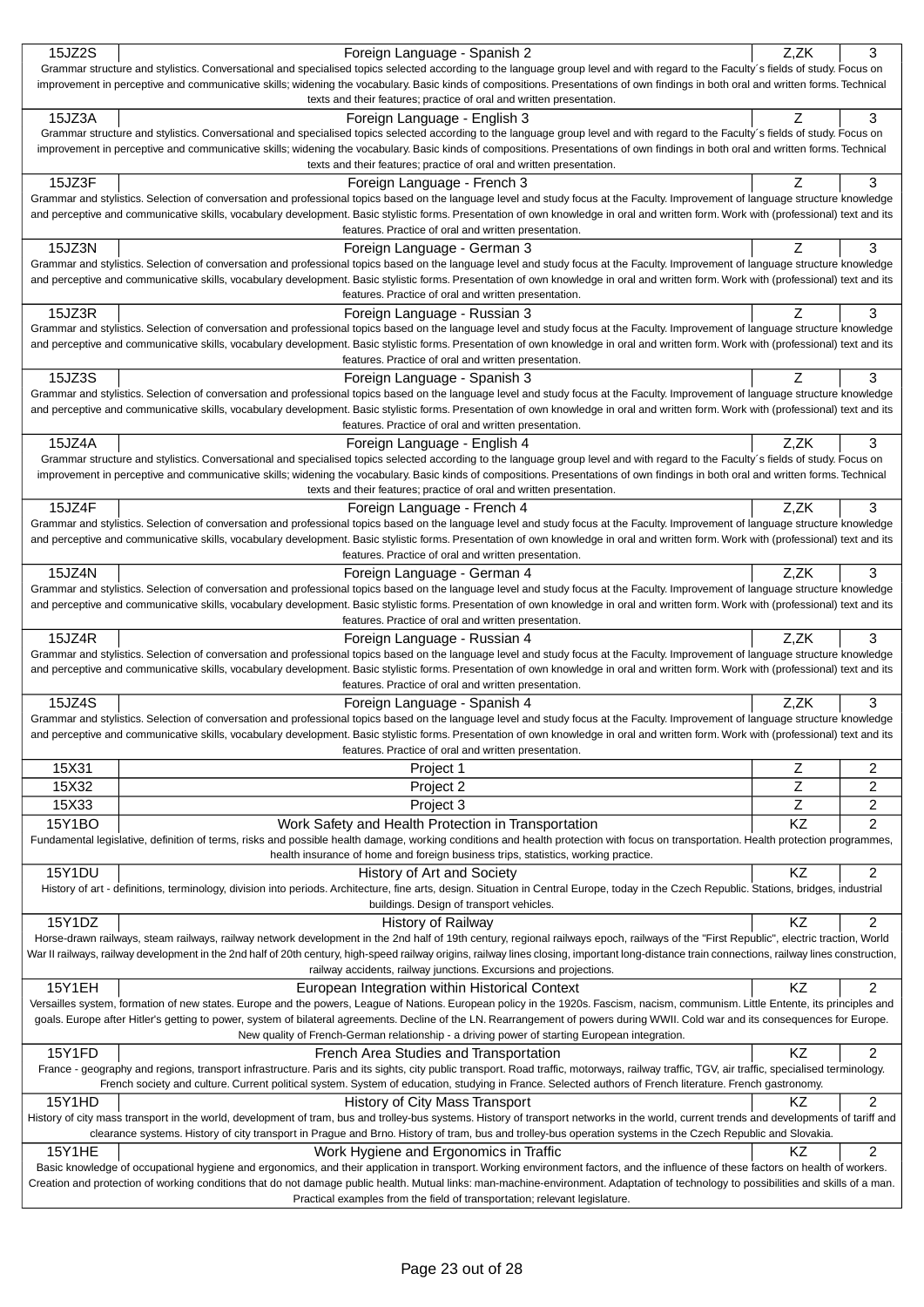| <b>15Y1HL</b>                                                                                                                                                                     | History of Civil Aviation                                                                                                                                                                                                                                                                                                                             | KZ        | $\overline{2}$ |  |
|-----------------------------------------------------------------------------------------------------------------------------------------------------------------------------------|-------------------------------------------------------------------------------------------------------------------------------------------------------------------------------------------------------------------------------------------------------------------------------------------------------------------------------------------------------|-----------|----------------|--|
|                                                                                                                                                                                   | Beginnings of flying, development of aircrafts lighter than air. Beginnings of aircrafts heavier than air. Czechoslovak aviation pioneers. Development of airports in the Czech Republic.                                                                                                                                                             |           |                |  |
| World airports. Famous aviators. Helicopters. CSA airplanes. Development of aircrafts in Czechoslovakia between the years 1945-1989. Classic era of aviation. Golden era of civil |                                                                                                                                                                                                                                                                                                                                                       |           |                |  |
|                                                                                                                                                                                   | aviation. Modern era of civil aviation. Airline companies. Supersonic flying.                                                                                                                                                                                                                                                                         |           |                |  |
| <b>15Y1NE</b>                                                                                                                                                                     | German in the Economy and Society<br>Recent economic and social issues of German speaking countries and of the EU. Reading and listening of texts. Lexical, grammatical and semantic analysis of texts. Discussion on                                                                                                                                 | KZ        | 2              |  |
|                                                                                                                                                                                   | selected topics.                                                                                                                                                                                                                                                                                                                                      |           |                |  |
| 15Y1OP                                                                                                                                                                            | Turning Points of the Czech Nation                                                                                                                                                                                                                                                                                                                    | KZ        | 2              |  |
|                                                                                                                                                                                   | Crucial moments of more than a thousand-year long history of Western Slavs in Central Europe. Emphasis on relations to bordering nations and Europe as a whole. The Premyslid                                                                                                                                                                         |           |                |  |
|                                                                                                                                                                                   | state. Lands of the Czech Crown as a part of Habsburgh monarchy. 19th century political programmes. Foundation of Czechoslovakia. Disputes over the sense of Czech history.                                                                                                                                                                           |           |                |  |
|                                                                                                                                                                                   | Changes of power structure in Europe during 20th century and the position of the Czech nation.                                                                                                                                                                                                                                                        |           |                |  |
| 16UDDM                                                                                                                                                                            | Introduction to Transportation and Manipulation Technics                                                                                                                                                                                                                                                                                              | ZK        | $\overline{2}$ |  |
|                                                                                                                                                                                   | Means of transportation and transportation systems. Principles, functions and arrangement of means of transportation. Motors and their characteristics. Water transportation. Manipulating                                                                                                                                                            |           |                |  |
|                                                                                                                                                                                   | technics. Principles of lifting machines and conveyors. Legislature.                                                                                                                                                                                                                                                                                  |           |                |  |
| 16X31                                                                                                                                                                             | Project 1                                                                                                                                                                                                                                                                                                                                             | Z         | $\overline{2}$ |  |
| 16X32                                                                                                                                                                             | Project 2                                                                                                                                                                                                                                                                                                                                             | Z         | 2              |  |
| 16X33                                                                                                                                                                             | Project 3                                                                                                                                                                                                                                                                                                                                             | Z         | $\overline{c}$ |  |
| <b>16Y1EN</b>                                                                                                                                                                     | <b>Energy Requirements of Vehicles</b>                                                                                                                                                                                                                                                                                                                | KZ        | $\overline{2}$ |  |
|                                                                                                                                                                                   | Dynamics and the driving inertial of the vehicles. Types of energy - kinetic, static, heat, chemical and others. Ways of energy change into kinetic energy. Combustion engine, electric<br>drive, steam engine, air engine. Energy accumulation means, accumulator, flywheel, fuel cell. Energy recuperation. WTW analysis.                           |           |                |  |
| 16Y1IS                                                                                                                                                                            |                                                                                                                                                                                                                                                                                                                                                       | KZ        |                |  |
|                                                                                                                                                                                   | Interactive simulators and simulations<br>Simulation theory and application of computing equipment. Creating computing models. Mechanical and dynamic systems and their mathematical models. Computing methods.                                                                                                                                       |           | $\overline{c}$ |  |
|                                                                                                                                                                                   | Simulation of vehicle dynamics, on-land carriage in particular. Virtual reality systems. Practical exercise with simulation software and interactive simulators.                                                                                                                                                                                      |           |                |  |
| 16Y1KJ                                                                                                                                                                            | <b>Railroad Vehicles</b>                                                                                                                                                                                                                                                                                                                              | ΚZ        | $\overline{2}$ |  |
|                                                                                                                                                                                   | 21st century mobility. Recent construction of railroad, city and intercity public vehicles, future and present situation, speed as a solution, maglev. From principle to design and construction;                                                                                                                                                     |           |                |  |
|                                                                                                                                                                                   | some realization in the world. Division and ways of drive, efficient electronics, changers, railroad traction, energetic calculation. Railroad safety signalling systems, railroad vehicle and                                                                                                                                                        |           |                |  |
|                                                                                                                                                                                   | infrastructure compliance (interference). Testing.                                                                                                                                                                                                                                                                                                    |           |                |  |
| <b>16Y1KS</b>                                                                                                                                                                     | Quality and Reliability of Vehicles                                                                                                                                                                                                                                                                                                                   | ΚZ        | $\overline{2}$ |  |
|                                                                                                                                                                                   | Quality and reliability theory in design, development, production and operation of vehicles. Definition and possible approach to quality and reliability. Key legislation. FMEA (Failure                                                                                                                                                              |           |                |  |
|                                                                                                                                                                                   | Mode and Effects Analysis), QFD (Quality Function Deployment), DFx (Design for Assamly, Manufacturying, Quality, Services ) and other methods used in industrial applications.                                                                                                                                                                        |           |                |  |
|                                                                                                                                                                                   | Knowledge-based systems of quality and reliability, data collection.                                                                                                                                                                                                                                                                                  |           |                |  |
| 16Y1PV                                                                                                                                                                            | Operation, Construction and Maintenance of Vehicles<br>Methods of vehicle production. Vehicle maintenance. Vehicle diagnostics. Maintenence and repair plans. Engine maintenance and emission measurement. Transmission mechanism.                                                                                                                    | KZ        | 2              |  |
|                                                                                                                                                                                   | General principles of engine diagnostics.                                                                                                                                                                                                                                                                                                             |           |                |  |
| <b>16Y1RE</b>                                                                                                                                                                     | Control and Electronic Vehicle Systems                                                                                                                                                                                                                                                                                                                | KZ        | $\overline{2}$ |  |
|                                                                                                                                                                                   | Elementary concepts of regulation. Tools for analytical solution, linear system description. Basic types of a regulator (PID), properties, advantages, disadvantages, function. Conventional                                                                                                                                                          |           |                |  |
|                                                                                                                                                                                   | and hybrid drive control. Electric drive. Vehicle communication bus (CAN, LIN, FlexRay, ISObus, KWP2000 protocole etc.). Vehicle electronic control, safety, communication and                                                                                                                                                                        |           |                |  |
|                                                                                                                                                                                   | comfort systems.                                                                                                                                                                                                                                                                                                                                      |           |                |  |
| 16Y1TJ                                                                                                                                                                            | <b>Technological Quality Aspects</b>                                                                                                                                                                                                                                                                                                                  | <b>KZ</b> | 2              |  |
|                                                                                                                                                                                   | Certification and acreditation. Quality management. Standards of Quality Management and its application. Quality system creation. Tools and methods of quality improvement. Conformity                                                                                                                                                                |           |                |  |
|                                                                                                                                                                                   | verification. Environmental certification. Workplace certification. QMS integration. Classification, certification of products and producers.                                                                                                                                                                                                         |           |                |  |
| 16Y1TZ                                                                                                                                                                            | <b>Transporting Devices</b><br>Flow of masses, material transport technology, loose material transport - conveyors with tractive elements, conveyors without tractive elements, transport of piece material - continual                                                                                                                               | KZ        | 2              |  |
|                                                                                                                                                                                   | transport devices, cyclic transport devices, crane mechanisms, steel constructions. Vertical transport, transport in mines, long-distance conveyor belt transport.                                                                                                                                                                                    |           |                |  |
| 16Y1VT                                                                                                                                                                            | Development in Railroad Vehicles                                                                                                                                                                                                                                                                                                                      | KZ        | $\overline{c}$ |  |
|                                                                                                                                                                                   | Railroad vehicles traction. Railroad vehicle parametres regulation. Control and driving of railroad vehicles. Importance in heavy duty and personal transportation. Critical situation                                                                                                                                                                |           |                |  |
|                                                                                                                                                                                   | assesment. New materials in design. International standardization.                                                                                                                                                                                                                                                                                    |           |                |  |
| 16Y1ZG                                                                                                                                                                            | Introduction into Applied Computer Graphics                                                                                                                                                                                                                                                                                                           | KZ        | 2              |  |
|                                                                                                                                                                                   | Computer graphics, division and applications with emphasis on transport, including development and research. Colours, colour perception, colour schemes, models, principles of 2D                                                                                                                                                                     |           |                |  |
|                                                                                                                                                                                   | and 3D generation, elementary algorithms for graphic data workout. Visualisation principles and tasks, technics, graphics and visualisation HW basics. Introduction to 2D and 3D                                                                                                                                                                      |           |                |  |
|                                                                                                                                                                                   | graphics software.                                                                                                                                                                                                                                                                                                                                    |           |                |  |
| 16Y1ZL                                                                                                                                                                            | Vehicle Testing, Legislation and Construction<br>Vehicle, bus and motorbike costruction, aggregate computing, driving resistance, build and parameters of traction, constructional arrangement of personal cars, trucks, buses, motorbikes,                                                                                                           | KZ        | 2              |  |
|                                                                                                                                                                                   | legislation in the EU and in the world, technical legislation creation, testing methods, vehicle tests, accelerated tests, mathematical modelling in testing.                                                                                                                                                                                         |           |                |  |
| 17DAS                                                                                                                                                                             | Transportation and Communication Law                                                                                                                                                                                                                                                                                                                  | Ζ         | 1              |  |
|                                                                                                                                                                                   | Transportation and communication law - railway, road transport, ropeway, water road, air transport, telecommunication, post, patent.                                                                                                                                                                                                                  |           |                |  |
| 17DNV                                                                                                                                                                             | <b>Transportation of Dangerous Goods</b>                                                                                                                                                                                                                                                                                                              | KZ        | $\overline{c}$ |  |
|                                                                                                                                                                                   | Legal measures. Kinds of hazards. Classification. Carriage by road, railways, inland waterways, air and maritime transport. Obligations of consignors, carriers, consignees and safety                                                                                                                                                                |           |                |  |
|                                                                                                                                                                                   | advisors. System of international obligatory conditions. Enumerated list of dangerous goods. Packing and marking of packages. Transport documentation. Exempted and unlimited                                                                                                                                                                         |           |                |  |
|                                                                                                                                                                                   | quantity. Crew, equipment, approval, marking, operation and construction of road vehicles.                                                                                                                                                                                                                                                            |           |                |  |
| 17DU                                                                                                                                                                              | Public Transport Service in a Territory                                                                                                                                                                                                                                                                                                               | KZ        | 2              |  |
|                                                                                                                                                                                   | Transport policy. Impact of European integration.Configuration and links. Contract ensuring. Funding. Tariff and ticketing system. Legal conditions. Survey and quantification of carriage<br>demand. Transport scheduling. Quality criteria and standards. IT, Publicity, Promotion, Marketing. Case study on an Integrated Public Transport System. |           |                |  |
| 17E                                                                                                                                                                               | Economics                                                                                                                                                                                                                                                                                                                                             | Z,ZK      | 3              |  |
|                                                                                                                                                                                   | Microeconomic and macroeconomic interpretation of economic relations. Method and subject of the economics. Economic decision making of consumers and producers. Market                                                                                                                                                                                |           |                |  |
|                                                                                                                                                                                   | structures. Labour and capital, efficiency, ownership, public choice.                                                                                                                                                                                                                                                                                 |           |                |  |
| 17EDOT                                                                                                                                                                            | Economy, Transport, Telecommunications                                                                                                                                                                                                                                                                                                                | KZ        | $\overline{c}$ |  |
|                                                                                                                                                                                   | Transport, telecommunications, demand, supply, indicators, economic development, legislation, European union, regulation, liberalisation, transport modes, ITS, sustainability.                                                                                                                                                                       |           |                |  |
| 17EDTP                                                                                                                                                                            | Economy and Management of Transport and Telecommunication Processes                                                                                                                                                                                                                                                                                   | Z,ZK      | 3              |  |
|                                                                                                                                                                                   | Transport and telecommunication system, financing of transport infrastructure, transport policy, transport service, energy sources, public goods, externalities in transport and their                                                                                                                                                                |           |                |  |
|                                                                                                                                                                                   | treatment, assessment of public projects, CBA method, transport company, costing in transportation, transport quality.                                                                                                                                                                                                                                |           |                |  |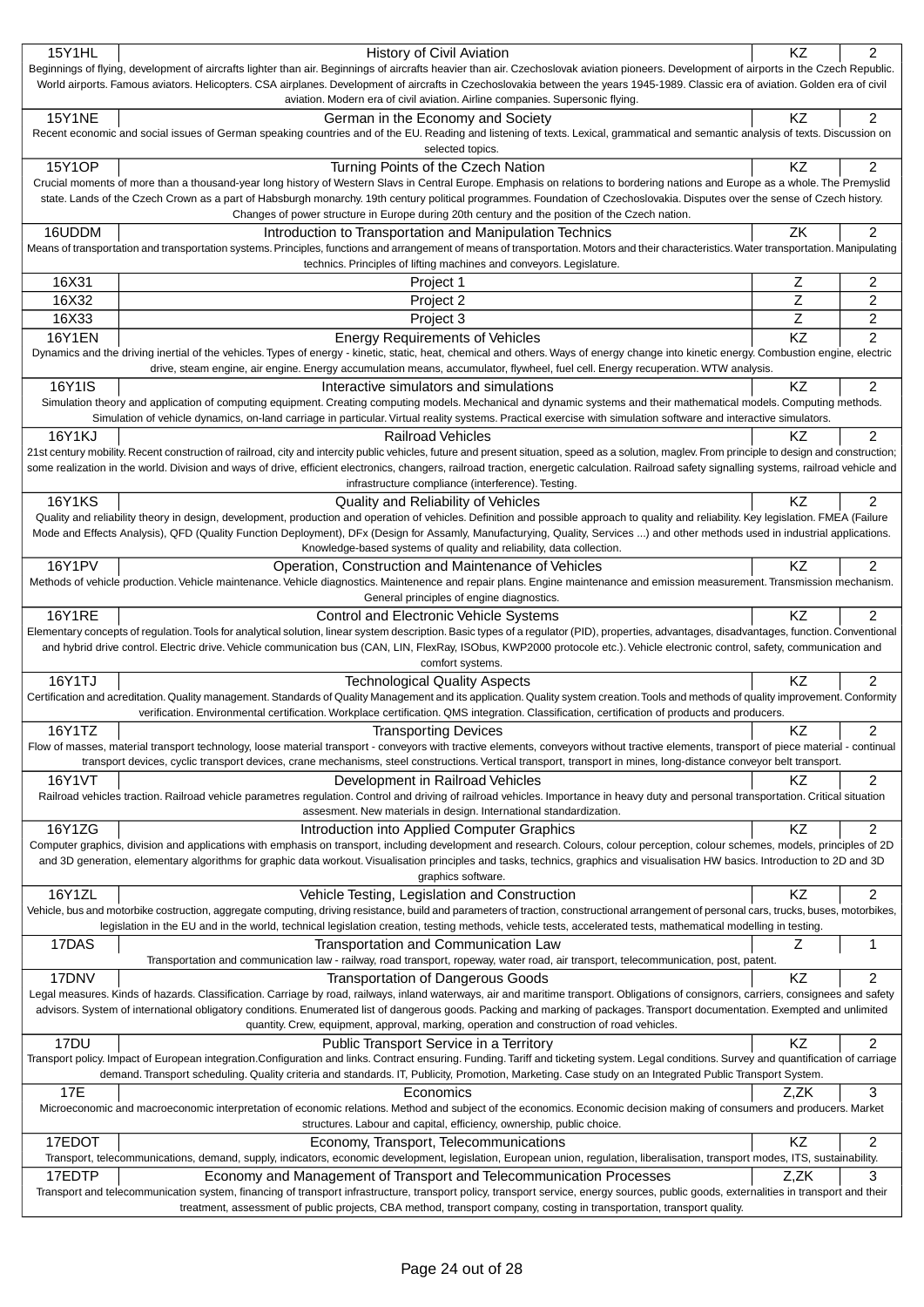| 17EM                                                                                                                                                                                                                                                                                                                                                                                           | <b>Management Science</b><br>Linear Programming, graphical interpretation and solution of LP problem. Types of distribution problems, transportation problem. Models of network analysis. Models of queuing theory.                                                                                                                                                          | KZ        | 2                       |
|------------------------------------------------------------------------------------------------------------------------------------------------------------------------------------------------------------------------------------------------------------------------------------------------------------------------------------------------------------------------------------------------|------------------------------------------------------------------------------------------------------------------------------------------------------------------------------------------------------------------------------------------------------------------------------------------------------------------------------------------------------------------------------|-----------|-------------------------|
| 17ERP                                                                                                                                                                                                                                                                                                                                                                                          | Models of inventory management. Simulation models.<br>Company Economy and Management                                                                                                                                                                                                                                                                                         | Z,ZK      | 3                       |
|                                                                                                                                                                                                                                                                                                                                                                                                | Company and its neighbourhood, structure of assets and liabilities, depreciation, costs, revenues and profit, break-even point, costing, inventory, financial management, investment<br>appraisal, basics of management, organizational structures, human resources management, marketing, company strategy, business plan.                                                  |           |                         |
| 17FIF                                                                                                                                                                                                                                                                                                                                                                                          | Finances and Financing                                                                                                                                                                                                                                                                                                                                                       | KZ        | 2                       |
|                                                                                                                                                                                                                                                                                                                                                                                                | Cash flow, cost and revenue flow. Financial system functions. Financial assets. Types of financing. Company cash flow. Short-term financing instruments. Long-term financing instruments.<br>Trading financial instruments. Banking financial instruments. Financial risk allocation instruments. Payment and hedging instruments. Loan capital. Risk capital.               |           |                         |
| 17GEDS                                                                                                                                                                                                                                                                                                                                                                                         | Geography of Transport Systems<br>Regional differentiation of the transport system. Sociogeographic regionalization and its relation to transport. Transport and local and regional development. Spatial interaction -                                                                                                                                                       | ΚZ        | 2                       |
|                                                                                                                                                                                                                                                                                                                                                                                                | theoretical and methodological framework. Mobility research - travel behavior, mode choice and the influence onto "modal-split." Modal competition. Practical use of transport-geographical<br>analysis in transportation planning.                                                                                                                                          |           |                         |
| 17HG                                                                                                                                                                                                                                                                                                                                                                                           | <b>Economic Geography</b>                                                                                                                                                                                                                                                                                                                                                    | Ζ         | 2                       |
|                                                                                                                                                                                                                                                                                                                                                                                                | Introduction of the issues, definitions and introductory concepts. World geography and its research subject. Economic geography - Europe, Asia, Africa, Australia, America, the Czech<br>Republic. Transport geography and its research subject. Characteristics of transportation as one of the branches of the global economy. Transport systems and their location in the |           |                         |
|                                                                                                                                                                                                                                                                                                                                                                                                | world. Particular transport modes as part of the economy and the world transport system.                                                                                                                                                                                                                                                                                     |           |                         |
| <b>17KS</b>                                                                                                                                                                                                                                                                                                                                                                                    | Quality of Transport and Telecommunication Systems<br>Quality, systems, company, customer, norms, assessment, methods, indicators, satisfaction, loyalty.                                                                                                                                                                                                                    | KZ        | 2                       |
| 17LOS                                                                                                                                                                                                                                                                                                                                                                                          | Logistic Systems                                                                                                                                                                                                                                                                                                                                                             | Z,ZK      | 3                       |
|                                                                                                                                                                                                                                                                                                                                                                                                | Definition of logistics, development and science basics of logistics. Basic elements of logistic system, logistic chain. Technology in logistics. Goals and strategies of company logistic                                                                                                                                                                                   |           |                         |
|                                                                                                                                                                                                                                                                                                                                                                                                | system. Transport in logistic system. Logistic technologies in air, rail and water transport. Information systems in logistics and passenger transport. Storage and distribution in logistics.<br>Position of logistics in the Czech Republic and Europe.                                                                                                                    |           |                         |
| 17MEKA                                                                                                                                                                                                                                                                                                                                                                                         | Methods of Economics Analysis                                                                                                                                                                                                                                                                                                                                                | <b>KZ</b> | $\overline{2}$          |
|                                                                                                                                                                                                                                                                                                                                                                                                | The techniques of economical analysis in the domain of analysis of dependencies, analysis and construction of time series and comparsion of statistical values using differencies and                                                                                                                                                                                        |           |                         |
|                                                                                                                                                                                                                                                                                                                                                                                                | indices.                                                                                                                                                                                                                                                                                                                                                                     |           |                         |
| 17MPD                                                                                                                                                                                                                                                                                                                                                                                          | Management of Techonology Systems of Land Transport<br>Structure of vehicle systems, rational assessment, decision making in the managing activity, operation-technical and economic properties, technological subsystems in the field of the                                                                                                                                | Z,ZK      | 3                       |
|                                                                                                                                                                                                                                                                                                                                                                                                | road and rail transport.                                                                                                                                                                                                                                                                                                                                                     |           |                         |
| 17MR                                                                                                                                                                                                                                                                                                                                                                                           | <b>Managerial Decision Making</b><br>Decision making, rationality, process, state of the world, CPM, PERT, trees, group, certainty, risk, uncertainty, preference.                                                                                                                                                                                                           | KZ        | 3                       |
| 17MSTP                                                                                                                                                                                                                                                                                                                                                                                         | Small and Medium Enterprise                                                                                                                                                                                                                                                                                                                                                  | KZ        | $\overline{\mathbf{c}}$ |
| 17MVD                                                                                                                                                                                                                                                                                                                                                                                          | SME, design, plan, market, analysis, finance, management, decision making, survival, growth.<br>Marketing in Transportation                                                                                                                                                                                                                                                  | Z,ZK      | $\overline{c}$          |
|                                                                                                                                                                                                                                                                                                                                                                                                | General principles of the marketing applied in transportation. Marketing, marketing research, macroworld, microworld, markets, market positioning, products, brands, package, service,                                                                                                                                                                                       |           |                         |
|                                                                                                                                                                                                                                                                                                                                                                                                | pricing, distribution channels, physical distribution, retail, wholesale, promotion, advertising, segmentation, placement, action plan.                                                                                                                                                                                                                                      |           |                         |
| 17ODS                                                                                                                                                                                                                                                                                                                                                                                          | Optimization on Transportation Networks<br>Introduction to optimization and heuristic methods, metaheristic methods, the history of optimization. Lagrangean approach, assignment problem - Hungarian method, minimum weighted                                                                                                                                               | Z,ZK      | 3                       |
|                                                                                                                                                                                                                                                                                                                                                                                                | matching, Little's algorithm, vehicle routing problem - an extension of TSP, heuristic solution approaches to vehicle routing problem, local search techniques, Tabu Search, location                                                                                                                                                                                        |           |                         |
| 17PDO                                                                                                                                                                                                                                                                                                                                                                                          | problems - heuristic algorithms, genetic algorithms and extensions of genetic algorithms.<br>Designing of Public Transport Services                                                                                                                                                                                                                                          | <b>KZ</b> | 3                       |
|                                                                                                                                                                                                                                                                                                                                                                                                | Transport planning, demand elasticity. Strategy and hierarchical planning of public transport system. Line network planning, concept of offer. Integrated periodic timetable. Planning                                                                                                                                                                                       |           |                         |
|                                                                                                                                                                                                                                                                                                                                                                                                | process of long-distance and regional transport. Optimised number of rolling-stock, circulation plan of rolling-stock, rolling-stock strategy. Public service liability for various segments.<br>Harmony of particular long-term plans. Controlled competition. Case studies.                                                                                                |           |                         |
| 17PZL                                                                                                                                                                                                                                                                                                                                                                                          | Carriage and Forwarding                                                                                                                                                                                                                                                                                                                                                      | Z,ZK      | 3                       |
| 17RIP                                                                                                                                                                                                                                                                                                                                                                                          | Carriage, forwarding, economy, transport, supply, storage, warehouses, goods, passengers, insurance, distribution, customs.<br><b>Project Management</b>                                                                                                                                                                                                                     | KZ        | $\overline{c}$          |
|                                                                                                                                                                                                                                                                                                                                                                                                | Project, influences, pressures and influences. Entrepreneurial plan and capital decision making. Marketing, break-even point assessment. Project management and his characters.                                                                                                                                                                                              |           |                         |
|                                                                                                                                                                                                                                                                                                                                                                                                | Organizational structures in project management. Feasibility study. Capital and operational costs assessment. Process of choosing optimal variant. Cost Benefit Analysis. Models of                                                                                                                                                                                          |           |                         |
| 17TAC                                                                                                                                                                                                                                                                                                                                                                                          | project financing. Life cycle of project. Financial anal. of capital projects. Project risks.<br>Tariffs and Prices in Transport                                                                                                                                                                                                                                             | Z         | 1                       |
|                                                                                                                                                                                                                                                                                                                                                                                                | Transport and division of labour. Costs in transport. External costs. Financing of traffic in transport. Prices and tariffs. Tariffs of railway transport. Tariffs of road transport. Tariffs of road transport. Tariffs of ai<br>and water contract. Transport market. Service arrangement in public interest. Pricing policy history. Pricing in the EU.                   |           |                         |
| 17TCHR                                                                                                                                                                                                                                                                                                                                                                                         | <b>Tourist Trade Techniques</b>                                                                                                                                                                                                                                                                                                                                              | z         |                         |
|                                                                                                                                                                                                                                                                                                                                                                                                | Development and importance of the tourist trade, summary of tourist trade services with more detailed analysis of transport services and means of transport in the air, water and land<br>(rail and road) transport.                                                                                                                                                         |           |                         |
| 17TDL                                                                                                                                                                                                                                                                                                                                                                                          | Transport Technology and Logistics                                                                                                                                                                                                                                                                                                                                           | Z,ZK      | 3                       |
| Basic terms in transport technology and logistics. Particular steps of transport planning. Quantification of carriage relations. Line planning. Timetabling. Planning in pasanger and freight<br>transport. Organisation of traffic in each transport means. Technological factors from the point of view of operator and client. Organisation of public city transport. Logistic technologies |                                                                                                                                                                                                                                                                                                                                                                              |           |                         |
| 17TGA                                                                                                                                                                                                                                                                                                                                                                                          | and their application using various transport means.<br>Graph Theory and its Applications in Transport                                                                                                                                                                                                                                                                       | Z,ZK      | 4                       |
|                                                                                                                                                                                                                                                                                                                                                                                                | Basic terms of graph theory, paths in graphs, flows in networks, location problems, design problems on graphs, optimum routing, use of graphs in other scientific disciplines.                                                                                                                                                                                               |           |                         |
| 17X31                                                                                                                                                                                                                                                                                                                                                                                          | Project 1                                                                                                                                                                                                                                                                                                                                                                    | Ζ<br>Ζ    | 2                       |
| 17X32<br>17X33                                                                                                                                                                                                                                                                                                                                                                                 | Project 2<br>Project 3                                                                                                                                                                                                                                                                                                                                                       | Ζ         | 2<br>2                  |
| <b>17Y1AF</b>                                                                                                                                                                                                                                                                                                                                                                                  | Alternative Forms of Transportation Project Financing                                                                                                                                                                                                                                                                                                                        | KZ        | $\overline{2}$          |
|                                                                                                                                                                                                                                                                                                                                                                                                | There will be specifed such forms of financing in transportation, where the public sector body perform the final debtor, i. e. debtor payments come from its budget, but the final debtor                                                                                                                                                                                    |           |                         |
| is not a direct participant of the transaction and it is not the counterparty of the financial institute which provides the funding. Issue of securities as an alternative source of transportation                                                                                                                                                                                            |                                                                                                                                                                                                                                                                                                                                                                              |           |                         |
|                                                                                                                                                                                                                                                                                                                                                                                                | project.                                                                                                                                                                                                                                                                                                                                                                     |           |                         |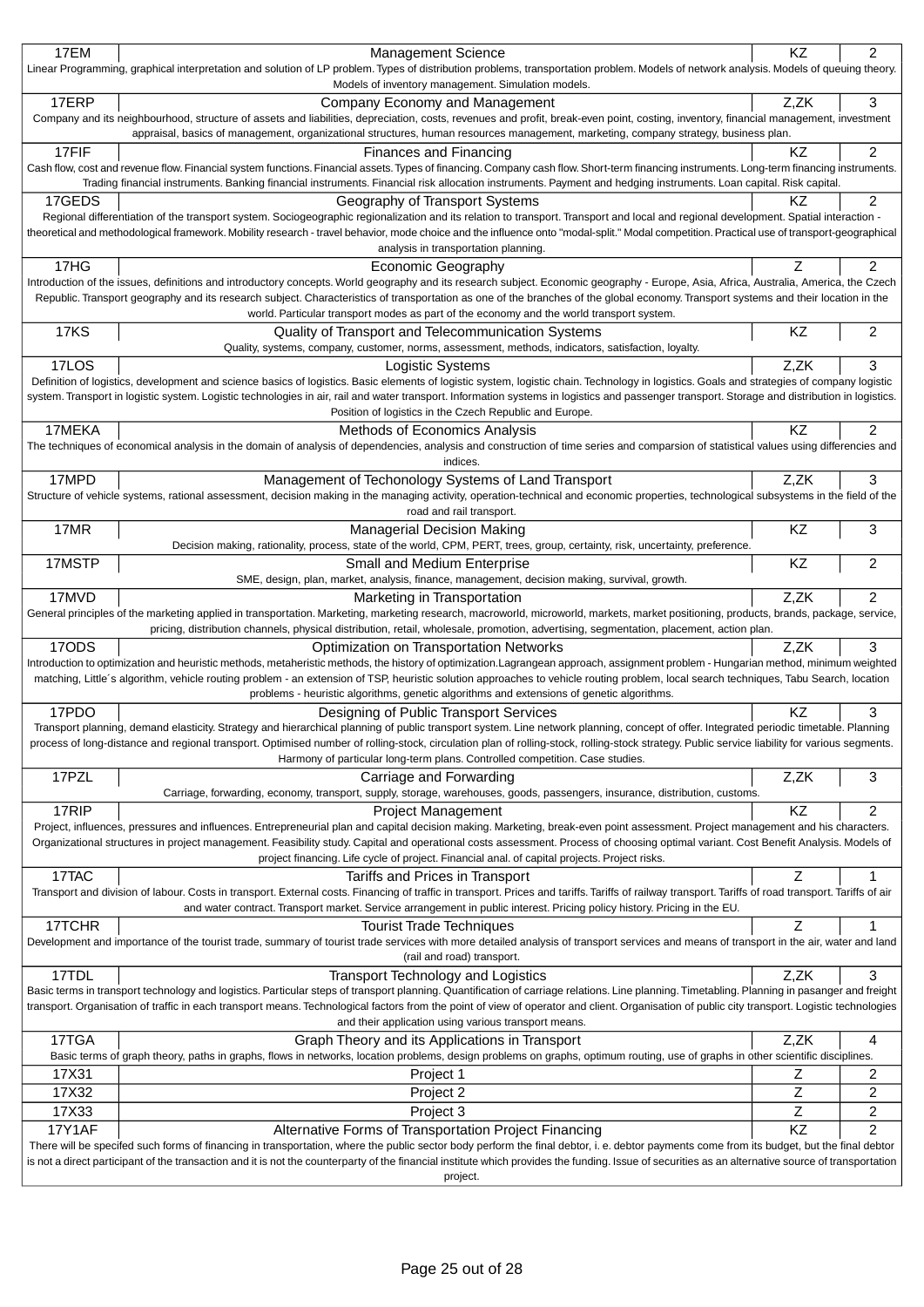|               | <b>Transported Commodities Cognization</b>                                                                                                                                                                                                                                                                                                                                 | ΚZ   | $\overline{2}$ |
|---------------|----------------------------------------------------------------------------------------------------------------------------------------------------------------------------------------------------------------------------------------------------------------------------------------------------------------------------------------------------------------------------|------|----------------|
|               | Useful features. Quality. Testing. Standardization. Features relevant for the transport. Packing. Stress. Protection of goods and damage prevention during the carriage. Optimization                                                                                                                                                                                      |      |                |
|               | of the choice and effective transport means utility.                                                                                                                                                                                                                                                                                                                       |      |                |
| <b>17Y1EV</b> | <b>Public Sector Economy</b>                                                                                                                                                                                                                                                                                                                                               | KZ   | 2              |
|               | Economic and financial theory of public sector, public choice theory, externalites, decisions about public finance allocation, economic assesment of public projects (CBA, MCA, CEA),                                                                                                                                                                                      |      |                |
|               | tax system of the CR, state budget, management of public projects a their economic efficiency assessment, way of elaboration of PPP projects, funding from EU funds, program HDM-4.                                                                                                                                                                                        |      |                |
| 17Y1LL        | Logistics of Passenger and Freight Air Transport                                                                                                                                                                                                                                                                                                                           | ΚZ   | 2              |
|               | Logistics airline passenger and cargo. Aircraft and airport terminals for passenger and cargo transport. Airlines in terms of logistics systems. Aerial transport process passengers and                                                                                                                                                                                   |      |                |
|               | air cargo. Information systems in air transport. Global distribution systems.                                                                                                                                                                                                                                                                                              |      |                |
| 17Y1ND        | <b>Maritime Transportation</b>                                                                                                                                                                                                                                                                                                                                             | KZ   | $\overline{2}$ |
|               | History and importance of the maritime transportation, theoretical discipline in maritime transportation, seafaring vessels, maritime ports and their utilization, inland logistic centre and                                                                                                                                                                              |      |                |
|               | maritime ports, transport corridors and link by maritime, river and rail transport I and II, global maritime corridors, logistics of maritime transportation, maritime transportation and smart                                                                                                                                                                            |      |                |
|               | containers, ITS in maritime transport.                                                                                                                                                                                                                                                                                                                                     |      |                |
| <b>17Y1OF</b> | <b>Personal Finance</b>                                                                                                                                                                                                                                                                                                                                                    | KZ   | $\overline{c}$ |
|               | Personal finance (budget, financing of basic living needs), debt (loans and credits, payment instruments, interest and fees, debt trap), financing of housing (rent, mortgage, savings,                                                                                                                                                                                    |      |                |
|               | consumer loans, refinancing), savings and investments (investment horizon, return, risk, investment strategy), insurance (insurance types, suitability and adequacy), securing the future<br>(retirement savings and insurance).                                                                                                                                           |      |                |
| 17Y1PM        | Personnel Management                                                                                                                                                                                                                                                                                                                                                       | KZ   | 2              |
|               | Human sources, work group, man as personality, planning, choice, evaluation and education of human sources, work adaptation, teamwork, intercultural communication.                                                                                                                                                                                                        |      |                |
| <b>17Y1ST</b> | <b>Titan Simulation</b>                                                                                                                                                                                                                                                                                                                                                    | KZ   | 2              |
|               | Titan is a management game simulating the business decisions. Lets 2-8 student groups to produce and compete in the market with the same product. Students set a price and                                                                                                                                                                                                 |      |                |
|               | determine the quantity and capacity of production, plan budgets for marketing, research and development. They become familiar with the consequences of their decisions by the form                                                                                                                                                                                         |      |                |
|               | of financial corporate reports and they use this information for other business decisions.                                                                                                                                                                                                                                                                                 |      |                |
| 18KIAD        | Kinematics and Dynamics                                                                                                                                                                                                                                                                                                                                                    | Z,ZK | 2              |
|               | Motion along a line, motion along a curve. Kinematics of rigid plane, kinematics of rigid body. Point mass kinematics, system of point masses. Point mass dynamics and system of point                                                                                                                                                                                     |      |                |
|               | masses, equation of motion. Method of Newton. Princle of D'Alembert. Free and forced vibration with one degree of freedom. Viscous damping. Impact theory. Introduction to the                                                                                                                                                                                             |      |                |
|               | solution of vibration with multiple degrees of freedom.                                                                                                                                                                                                                                                                                                                    |      |                |
| <b>18MRI1</b> | Materials 1                                                                                                                                                                                                                                                                                                                                                                | Z,ZK | 3              |
|               | Crystal structure. Basics of thermodynamics of metals and their alloys. Balanced binary diagrams. Alloys of iron with carbon. Deterioration of solid solutions. Heating processing of                                                                                                                                                                                      |      |                |
|               | steel and cast irons. Physical features. Mechanical features. Dephectostopic testing. Corosion.                                                                                                                                                                                                                                                                            |      |                |
| <b>18MRI2</b> | Materials 2                                                                                                                                                                                                                                                                                                                                                                | KZ   | 2              |
|               | Fundamental concepts, notions. The main materials groups. Semiconductors. Polymers. Special types of steel. Properties and application of the composite materials.                                                                                                                                                                                                         |      |                |
| 18PZP         | <b>Elasticity and Strength</b>                                                                                                                                                                                                                                                                                                                                             | Z.ZK | 3              |
|               | Tension and compression. Bending of beam. Shear stress during bending of beam. Design and analysis of cross section of beam. Design of riveted, bolted and welded joint of structure.                                                                                                                                                                                      |      |                |
|               | Analysis of deflection curve of beam. Torsion of circle cross section. Combined loading. Stability of compressed bar and buckling. Beam on elastic foundation. Strength analysis.                                                                                                                                                                                          |      |                |
| 18ST          | Statics                                                                                                                                                                                                                                                                                                                                                                    | Z,ZK | 3              |
|               |                                                                                                                                                                                                                                                                                                                                                                            |      |                |
|               | General system of forces. Calculation of reactions of mass objects and compound systems. Assessment of internal forces on statically determinate beam and simple framework.                                                                                                                                                                                                |      |                |
|               | Principle of virtual works. Kinematic method for calculation of reactions of statically determinate systems. Determination of axial forces in truss construction, method of joints and method                                                                                                                                                                              |      |                |
|               | of sections. Geometry of cross sections. Plane fiber polygons and catenary cables.                                                                                                                                                                                                                                                                                         |      |                |
| 18TTED        | Creation of Technical Documentation                                                                                                                                                                                                                                                                                                                                        | KZ   | $\overline{2}$ |
|               | Technical standards, international standardization, types of technical drawings, representation of technical objects, technical diagrams and charts, dimensional and geometrical accuracy,                                                                                                                                                                                 |      |                |
|               | arrangement of drawing sheets, types of schemes and their creation.                                                                                                                                                                                                                                                                                                        |      |                |
| 18X31         | Project 1                                                                                                                                                                                                                                                                                                                                                                  | L    | 2              |
| 18X32         | Project 2                                                                                                                                                                                                                                                                                                                                                                  | Z    | $\overline{c}$ |
| 18X33         | Project 3                                                                                                                                                                                                                                                                                                                                                                  | Z    | $\overline{c}$ |
| <b>18Y1AM</b> |                                                                                                                                                                                                                                                                                                                                                                            | KZ   | 2              |
|               | Anatomy, Mobility and Safety of Man<br>Survey of tissues. Anatomical structure and growth of bones. Articular joint. Remodelling of bone tissue. Anatomical structure of muscles. Blood circulation and nervous system. Structure                                                                                                                                          |      |                |
|               | and biomechanics of muscular-skeletal system. Injury of human organs and musculo-skeletal system during traffic accidents. Mobility of ill and injured man and his treatment. Human                                                                                                                                                                                        |      |                |
|               | joint prostheses. Protective means and traffic safety regulations.                                                                                                                                                                                                                                                                                                         |      |                |
| 18Y1D1        | Dynamics of Routes and Vehicles 1                                                                                                                                                                                                                                                                                                                                          | KZ   | 2              |
|               | Theory and analysis of vibration of multimass systems. Dynamical model of vehicle and interaction with transport structure. Assessment of structure vibration and allowable criteria.                                                                                                                                                                                      |      |                |
|               | Vibroisolation and absorbers of dynamical effects. Methods of experimental dynamics. FEM in structure dynamics.                                                                                                                                                                                                                                                            |      |                |
| <b>18Y1EM</b> | <b>Experimental Methods in Mechanics</b>                                                                                                                                                                                                                                                                                                                                   | KZ   | $\overline{c}$ |
|               | The purpose and role of experimental mechanics. Sensors for mechanical testing. Overview of experimental methods. Destructive and non-destructive testing of materials. Design of                                                                                                                                                                                          |      |                |
|               | experimental procedures and sample preparation. Tensile and bending tests. Electrical resistance strain gages. Optical based strain measurement. Fatigue and lifetime prediction.                                                                                                                                                                                          |      |                |
|               | Instrumented hardness testing. Introduction to electron microscopy. Errors in measurement.                                                                                                                                                                                                                                                                                 |      |                |
| 18Y1EV        | <b>Experimental Methods and Numerical Modelling</b>                                                                                                                                                                                                                                                                                                                        | KZ   | 2              |
|               | Physical properties measured in structural mechanics and dynamics. Principles of strain gauge measurement. Theory of photoelasticimetry, experimental methods in structural dynamics.                                                                                                                                                                                      |      |                |
|               | Basic principles of numerical methods in structural mechanics and dynamics. Finite element method in statics and dynamics. Geometry development, discretization to elements, types                                                                                                                                                                                         |      |                |
|               | of structural elements. Boundary conditions. Material models. Solution of problems.                                                                                                                                                                                                                                                                                        |      |                |
| 18Y1MT        | <b>Engineering Materials</b>                                                                                                                                                                                                                                                                                                                                               | KZ   | 2              |
|               | Systematic overview of main classes of materials used in technical design. In addition to main classes of materials, i. e. metals, ceramics, polymers and composites, attention is paid                                                                                                                                                                                    |      |                |
|               | to biological materials and to biomimetics. Integral approach to material selection process is also demonstrated based on so called Ashby's selection charts.                                                                                                                                                                                                              |      |                |
| <b>18Y1PS</b> | <b>Computer Simulations in Mechanics</b>                                                                                                                                                                                                                                                                                                                                   | KZ   | $\overline{c}$ |
|               | Principles and overview of tools for stress analysis of structures. Numerical methods in mechanics, finite element method. Geometric model development and adaptation of geometry<br>from other CAE systems. Assignment of material properties. The types of elements and their use. Discretization of solid model. Boundary conditions and application of the load. Basic |      |                |
|               | tasks of structural and modal analysis. Introduction to complex nonlinear problems.                                                                                                                                                                                                                                                                                        |      |                |
| <b>18Y1SN</b> |                                                                                                                                                                                                                                                                                                                                                                            | KZ   | 2              |
|               | <b>Statically Nondeterminated Structures</b><br>Deformations of the beam element, virtual work. Strength method. Frame analysis by strength method. Deformation method. Frame analysis by deformation method. Simple planar                                                                                                                                                |      |                |
|               | grid. Beam on elastic Winkler's foundation. Calculation beam on elastic foundation. Basement of the mathematical elasticity. Calculation of walls. Calculation of plates. Cylindrical                                                                                                                                                                                      |      |                |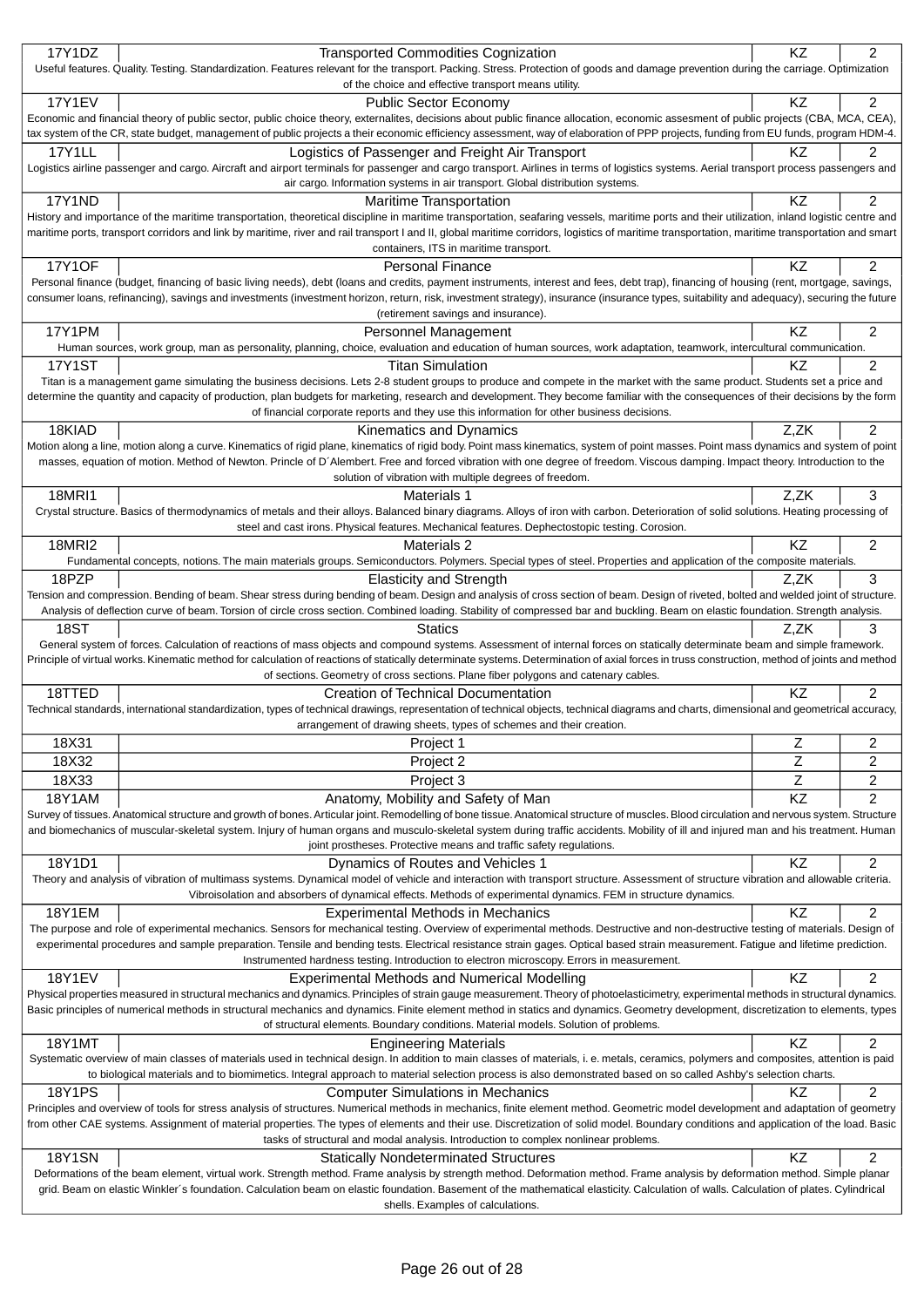| <b>18Y1UK</b>                                                                                                                                                                      | Introduction of Rail Vehicles                                                                                                                                                                                                                                                                                                                                                         | ΚZ        | 2              |  |
|------------------------------------------------------------------------------------------------------------------------------------------------------------------------------------|---------------------------------------------------------------------------------------------------------------------------------------------------------------------------------------------------------------------------------------------------------------------------------------------------------------------------------------------------------------------------------------|-----------|----------------|--|
|                                                                                                                                                                                    | Basic characteristics and parameters rail transport systems - railway and urban transport. Basis driving mechanics rail vehicles - equation of motion train and unit trains. Rolling and                                                                                                                                                                                              |           |                |  |
|                                                                                                                                                                                    | track resistance. Total running resistance. Acceleration force. Analyzing driving cycle rail vehicle. Speed-power diagrams and characteristics rail vehicle - hydromechanic, hydrodynamic                                                                                                                                                                                             |           |                |  |
|                                                                                                                                                                                    | and electric drive. Design concept rail vehicles and drive of wheel set.                                                                                                                                                                                                                                                                                                              |           |                |  |
| 20SSA                                                                                                                                                                              | <b>Systems Analysis</b>                                                                                                                                                                                                                                                                                                                                                               | Z,ZK      | 3              |  |
|                                                                                                                                                                                    | Systems identification. Typical tasks of systems analysis: on the interface, routes in system, decomposition and integration, on systems feedback. Capacity tasks, process analysis.<br>Task about behaviour, aim behaviour, the genetic code, architecture and identity of systems. Fundamentals of technical cybernetics, stability and reliability of systems.                     |           |                |  |
| 20UIS                                                                                                                                                                              | Introduction to ITS                                                                                                                                                                                                                                                                                                                                                                   | Z.ZK      | 3              |  |
|                                                                                                                                                                                    | Intelligent Transport Systems (ITS), their objectives and vision. ITS in the world, in Europe and in the Czech Republic. Architecture of ITS and the role of standardization. Information                                                                                                                                                                                             |           |                |  |
|                                                                                                                                                                                    | and navigation systems. ITS in road, rail and combine transport. Design of ITS, organization, preparation and implementation of the project. Current projects in the Czech Republic.                                                                                                                                                                                                  |           |                |  |
| 20X31                                                                                                                                                                              | Project 1                                                                                                                                                                                                                                                                                                                                                                             | z         | 2              |  |
| 20X32                                                                                                                                                                              | Project 2                                                                                                                                                                                                                                                                                                                                                                             | Z         | 2              |  |
| 20X33                                                                                                                                                                              | Project 3                                                                                                                                                                                                                                                                                                                                                                             | Z         | 2              |  |
| 20Y1AE                                                                                                                                                                             | <b>Applied Electronics</b>                                                                                                                                                                                                                                                                                                                                                            | KZ        | 2              |  |
|                                                                                                                                                                                    | Basic electronic semiconductor components, their principles, characteristics and typical connection diagrams. Semiconductor PN junction diodes, transistors, thyristor, operational                                                                                                                                                                                                   |           |                |  |
|                                                                                                                                                                                    | amplifiers, basic logic gates. Functions of basic electronic circuits and methods for their designs (rectifiers, voltage regulator with Zener diode, transistor as an amplifier, operational                                                                                                                                                                                          |           |                |  |
|                                                                                                                                                                                    | amplifier as an inverting and noninverting amplifier).                                                                                                                                                                                                                                                                                                                                |           |                |  |
| 20Y1EA                                                                                                                                                                             | <b>Environmental Aspects of Transport</b>                                                                                                                                                                                                                                                                                                                                             | ΚZ        | 2              |  |
|                                                                                                                                                                                    | State of the atmosphere, weather observation network, weather in transportation, road meteorology. Weather forecasting, data assimilation, probabilistic forecasts, forecast evaluation.                                                                                                                                                                                              |           |                |  |
|                                                                                                                                                                                    | Air quality, main pollutants and their effects, atmospheric chemistry, traffic emissions. Greenhouse gasses, carbon cycle, a role of energy and transportation in climate change.                                                                                                                                                                                                     |           |                |  |
| 20Y1EK                                                                                                                                                                             | <b>Qualification in Electrical Engineering</b>                                                                                                                                                                                                                                                                                                                                        | ΚZ        | 2              |  |
|                                                                                                                                                                                    | Practical experience with measurements in laboratories, electrical equipment, power supply, electrical installation of low voltage, electric shock hazard, symbols and labeling, nominal                                                                                                                                                                                              |           |                |  |
|                                                                                                                                                                                    | voltage, maximum allowed currents, electrical equipment protection against short circuit and overload protection, control and revision, first aid, legislation, standards and regulations<br>in relation to health and safety and electrical engineering.                                                                                                                             |           |                |  |
| <b>20Y1IC</b>                                                                                                                                                                      | Human Machine Interaction                                                                                                                                                                                                                                                                                                                                                             | KZ        | 2              |  |
|                                                                                                                                                                                    | Interaction of human-system. Methods and procedures for detecting decrease in attention. Used software and hardware tools. Bio-feedback, EEG measurements.                                                                                                                                                                                                                            |           |                |  |
| 20Y1K                                                                                                                                                                              | Cybernetics                                                                                                                                                                                                                                                                                                                                                                           | ΚZ        | $\overline{2}$ |  |
|                                                                                                                                                                                    | Fundamentals of information theory, dynamic systems, the principle of feedback, logical systems. Finite automata as a special case of dynamical systems. Relations between languages                                                                                                                                                                                                  |           |                |  |
|                                                                                                                                                                                    | and automata.                                                                                                                                                                                                                                                                                                                                                                         |           |                |  |
| <b>20Y1LN</b>                                                                                                                                                                      | Location and Navigation                                                                                                                                                                                                                                                                                                                                                               | KZ        | 2              |  |
|                                                                                                                                                                                    | Description and examples of road networks, localization on the network. Routing algorithms, their properties and implementation. Description and examples of datasets for finding                                                                                                                                                                                                     |           |                |  |
|                                                                                                                                                                                    | transport connections, routing algorithms, their properties and implementation.                                                                                                                                                                                                                                                                                                       |           |                |  |
| <b>20Y1NS</b>                                                                                                                                                                      | <b>Neural Networks</b>                                                                                                                                                                                                                                                                                                                                                                | KZ        | 2              |  |
|                                                                                                                                                                                    | The basic structure and function of human brain and its main functional blocks and building elements - neurons. Models of neurons, modelling their networks and the basic paradigms                                                                                                                                                                                                   |           |                |  |
|                                                                                                                                                                                    | of artificial neural networks.                                                                                                                                                                                                                                                                                                                                                        |           |                |  |
| 20Y1OI                                                                                                                                                                             | Fare Collection and Information Systems                                                                                                                                                                                                                                                                                                                                               | ΚZ        | 2              |  |
|                                                                                                                                                                                    | Fare collection systems in public transport and their components (on-board units, validators, turnstiles, ). Information systems and their components for users (timetables, maps,<br>panels ) and operators (cycles, location or current delay of vehicles, ). The issue of tariff systems. Other examples of clearance systems (parking).                                           |           |                |  |
| 20Y1PK                                                                                                                                                                             | <b>Product Quality Management Processes</b>                                                                                                                                                                                                                                                                                                                                           | ΚZ        | $\overline{2}$ |  |
|                                                                                                                                                                                    | General principles of organization management. Management systems and international standards; quality management systems. Quality products, processes, systems. A framework                                                                                                                                                                                                          |           |                |  |
|                                                                                                                                                                                    | of standards for systems management, management principles. Principles of process management, monitoring and measurement systems management. Uniform framework of standards                                                                                                                                                                                                           |           |                |  |
|                                                                                                                                                                                    | for systems management. Process management principles. Metrology and testing. Product certification.                                                                                                                                                                                                                                                                                  |           |                |  |
| 20Y1PO                                                                                                                                                                             | Weather, Air Quality and Transportation                                                                                                                                                                                                                                                                                                                                               | KZ        | 2              |  |
|                                                                                                                                                                                    | State of the atmosphere, weather observation network, weather in transportation, road meteorology. Weather forecasting, data assimilation, probabilistic forecasts, forecast evaluation.                                                                                                                                                                                              |           |                |  |
|                                                                                                                                                                                    | Air quality, main pollutants and their effects, atmospheric chemistry, traffic emissions. Greenhouse gasses, carbon cycle, a role of energy and transportation in climate change.                                                                                                                                                                                                     |           |                |  |
| 20Y1SC                                                                                                                                                                             | Sensors and Actuators                                                                                                                                                                                                                                                                                                                                                                 | KZ        | 2              |  |
|                                                                                                                                                                                    | Principles of sensors and actuators. Basics of measuring theory and actuating influence. The respective technologies and construction principles. Sensors of mechanical, electro-magnetic,                                                                                                                                                                                            |           |                |  |
|                                                                                                                                                                                    | state (temperature, humidity), chemical and particle flow values. Electrical, pneumatic and hydraulic actuators and solid phase elements.                                                                                                                                                                                                                                             |           |                |  |
| 20Y1TD                                                                                                                                                                             | <b>Telematics Databases</b>                                                                                                                                                                                                                                                                                                                                                           | ΚZ        | $\overline{2}$ |  |
|                                                                                                                                                                                    | Issue of telematics databases, work with OpenStreetMap layer, use of Linux OS and PostgreSQL with PostGIS extension, real traffic data.                                                                                                                                                                                                                                               |           |                |  |
| <b>20Y1TE</b>                                                                                                                                                                      | Technology of Electronic Systems                                                                                                                                                                                                                                                                                                                                                      | KZ        | 2              |  |
|                                                                                                                                                                                    | Characteristics of the technological process, the relation of the design, construction and technology. General scheme of technological process. Principles and characteristics of basic<br>electronic elements. Basic technology of integrated circuits. Synthesis of integrated circuits. Higher levels of technology components. Measurement, diagnostics, reliability. Operational |           |                |  |
|                                                                                                                                                                                    | aspects of electronic systems.                                                                                                                                                                                                                                                                                                                                                        |           |                |  |
| 21X31                                                                                                                                                                              | Project 1                                                                                                                                                                                                                                                                                                                                                                             | Ζ         | 2              |  |
| 21X32                                                                                                                                                                              | Project 2                                                                                                                                                                                                                                                                                                                                                                             | Z         | 2              |  |
| 21X33                                                                                                                                                                              | Project 3                                                                                                                                                                                                                                                                                                                                                                             | Z         | 2              |  |
| 21Y1FN                                                                                                                                                                             | Factors Affecting the Rate of Accidents in Aviation                                                                                                                                                                                                                                                                                                                                   | KZ        | $\overline{2}$ |  |
|                                                                                                                                                                                    | Introduction. The scope of international and national organizations in civil aviation. The scope of the investigation organisations within the state and international committees. Analysis                                                                                                                                                                                           |           |                |  |
| and interpretation of ICAO Annexes 13 and 19. Analysis and interpretation of the Regulation (EC), Regulation (EU). Human factor. Utilization of information from the investigation |                                                                                                                                                                                                                                                                                                                                                                                       |           |                |  |
| reports.                                                                                                                                                                           |                                                                                                                                                                                                                                                                                                                                                                                       |           |                |  |
| 21Y1LM                                                                                                                                                                             | <b>Aviation Meteorology</b>                                                                                                                                                                                                                                                                                                                                                           | <b>KZ</b> | $\overline{2}$ |  |
|                                                                                                                                                                                    | Structure of atmosphere. Vertical stratification. Pressures QNH, QFE, QFF, QME. Instability. Atmospherical fronts. Atmospherical precipitation, origin & categorisation. Turbulence.                                                                                                                                                                                                  |           |                |  |
|                                                                                                                                                                                    | Forces producing wind. Cyclone and anticyclone. Gradient wind. Geostrofical and geocyclostrophical wind. Visibilities in air transport. Dangerous meteorological aspects. Meteorological                                                                                                                                                                                              |           |                |  |
| maps. Climatology. Circulation. Intertropical front. Meteorological information.                                                                                                   |                                                                                                                                                                                                                                                                                                                                                                                       |           |                |  |
| 21Y1LR                                                                                                                                                                             | Radio Technology in Aviation                                                                                                                                                                                                                                                                                                                                                          | KZ        | 2              |  |
|                                                                                                                                                                                    | Electric signals and the wave spectrum. Analog and digital modulations. Noises. Filters. Resonance circuits. Electromagnetic field. Electromagnetic wave propagation. Wave ranges                                                                                                                                                                                                     |           |                |  |
|                                                                                                                                                                                    | in aviation, radiation and reception of electromagnetic field. Antennas in aviation, receivers and transmitters.                                                                                                                                                                                                                                                                      |           |                |  |